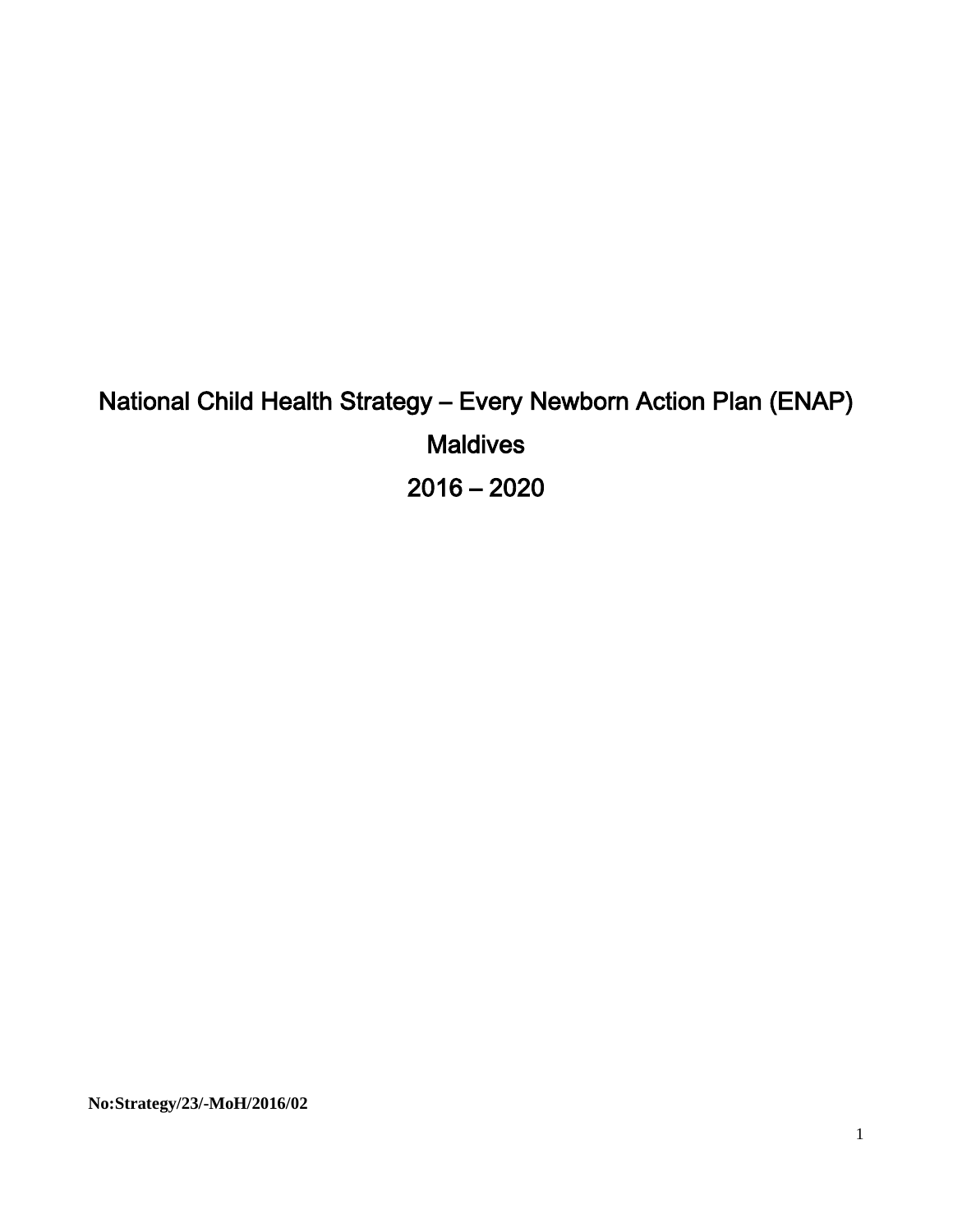#### **I. Introduction**

- **1. Overview of country progress in achieving Millennium Development Goals**
- **2. Rationale for developing national child health strategy**

#### **II. Situation analysis**

- **1. General demographic profile**
- **2. Newborn health**
- **3. Child health, nutrition and development**
- **4. Adolescent health**
- **5. Maternal health**
- **6. Health care system**
	- **6.1. Leadership and governance**
	- **6.2. Financing**
	- **6.3. Medical products, vaccines and technology**
	- **6.4. Health workforce**
	- **6.5. Information system**
	- **6.6. Service delivery**
- **7. Socioeconomic and environmental determinants of health**

**III. Strategic directions and interventions for newborn child health**

- **1. Level 1: Directions and actions within health care system to strengthen health service delivery along the continuum of care**
- **2. Level 2: Directions and actions to strengthen health care system to ensure equitable access to quality health services**
- **3. Level 3: Directions and actions to address the key determinants of mother, newborn and child health, nutrition and development.**

**IV. Action plan and monitoring framework**

#### **List of abbreviations**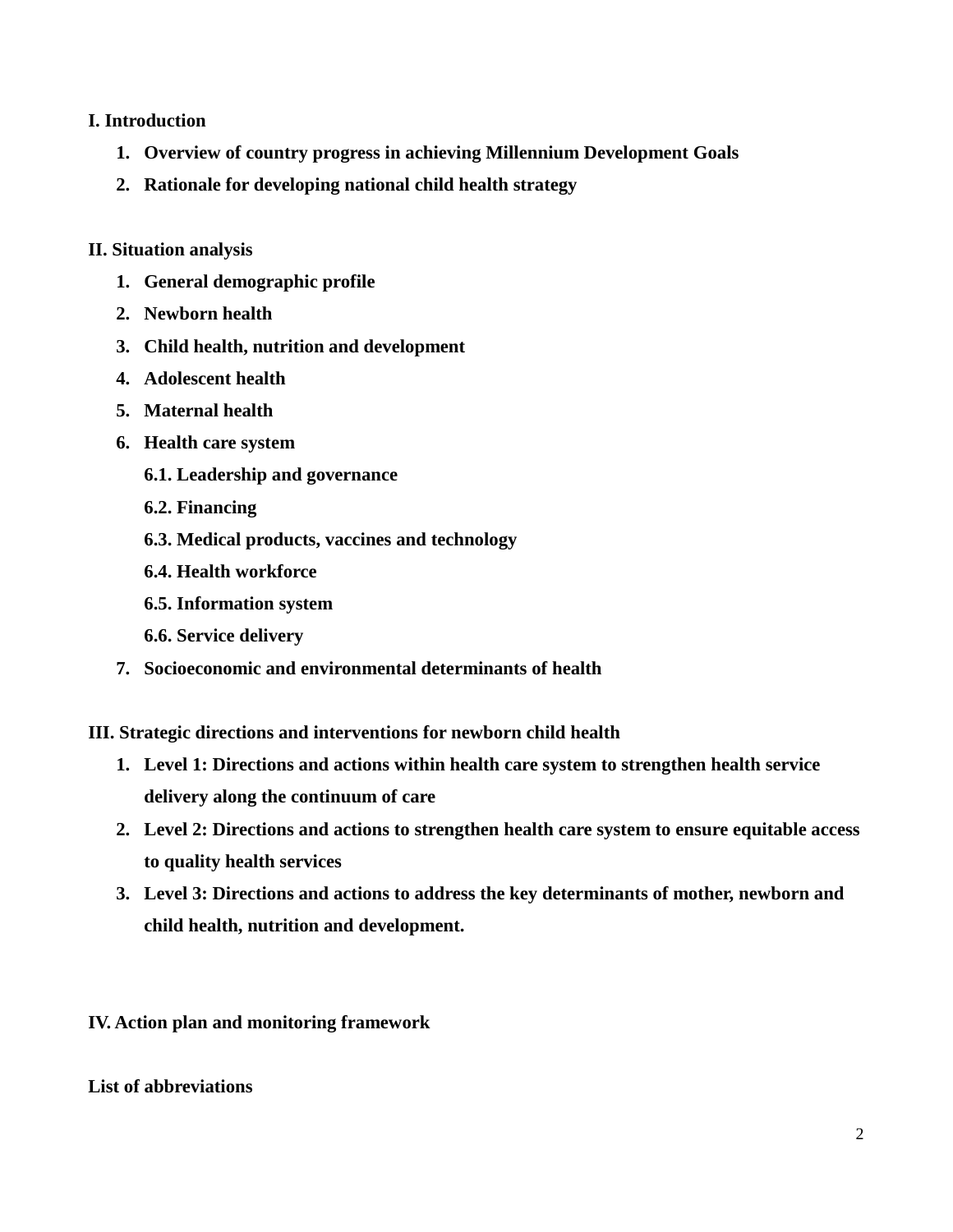| <b>CSC</b>    | <b>Civil Service Commission</b>                  |  |  |
|---------------|--------------------------------------------------|--|--|
| <b>DHS</b>    | <b>Demographic and Health Survey</b>             |  |  |
| <b>ECD</b>    | <b>Early Childhood Development</b>               |  |  |
| <b>EPA</b>    | <b>Environmental Protection Agency</b>           |  |  |
| <b>FPA</b>    | <b>Family Protection Authority</b>               |  |  |
| <b>HF</b>     | <b>Health Facility</b>                           |  |  |
| <b>HPA</b>    | <b>Health Protection Agency</b>                  |  |  |
| <b>HRCM</b>   | <b>Human Rights Commission of Maldives</b>       |  |  |
| <b>HSD</b>    | <b>Health Services Division</b>                  |  |  |
| <b>IEC</b>    | <b>Information, Education and Communication</b>  |  |  |
| <b>IGMH</b>   | <b>Indira Gandhi Memorial Hospital</b>           |  |  |
| <b>IUM</b>    | <b>Islamic University of Maldives</b>            |  |  |
| <b>JJU</b>    | <b>Juvenile Justice Unit</b>                     |  |  |
| <b>LGA</b>    | <b>Local Government Authority</b>                |  |  |
| QA            | <b>Quality Assurance</b>                         |  |  |
| <b>MBS</b>    | <b>Maldivian Blood Services</b>                  |  |  |
| <b>MDG</b>    | <b>Millennium Development Goals</b>              |  |  |
| <b>MNDF</b>   | <b>Ministry of Defense and National Security</b> |  |  |
| <b>MIA</b>    | <b>Ministry of Islamic Affairs</b>               |  |  |
| <b>MoLG</b>   | <b>Ministry of Law and Gender</b>                |  |  |
| <b>MOHI</b>   | <b>Ministry of Housing and Infrastructure</b>    |  |  |
| <b>MOFT</b>   | <b>Ministry of Finance and Treasury</b>          |  |  |
| <b>MOFA</b>   | <b>Ministry of Fishery and Agriculture</b>       |  |  |
| <b>MOE</b>    | <b>Ministry of Education</b>                     |  |  |
| <b>MED</b>    | <b>Ministry of Economic Development</b>          |  |  |
| <b>MOEE</b>   | <b>Ministry of Environment and Energy</b>        |  |  |
| <b>MOYS</b>   | <b>Ministry of Youth and Sports</b>              |  |  |
| <b>MOH</b>    | <b>Ministry of Health</b>                        |  |  |
| <b>MOHA</b>   | <b>Ministry of Home Affairs</b>                  |  |  |
| <b>MOJ</b>    | <b>Ministry of Justice</b>                       |  |  |
| <b>MOT</b>    | <b>Ministry of Transport</b>                     |  |  |
| <b>MWSC</b>   | <b>Maldives Water and Sanitation Company</b>     |  |  |
| <b>NCD</b>    | <b>Non Communicable Diseases</b>                 |  |  |
| <b>NDA</b>    | <b>National Drug Agency</b>                      |  |  |
| <b>NDMC</b>   | <b>National Disaster Management Council</b>      |  |  |
| <b>NGO</b>    | <b>Non Governmental Organization</b>             |  |  |
| <b>UNICEF</b> | <b>United Nations Children's Fund</b>            |  |  |
| <b>WHO</b>    | <b>World Health Organization</b>                 |  |  |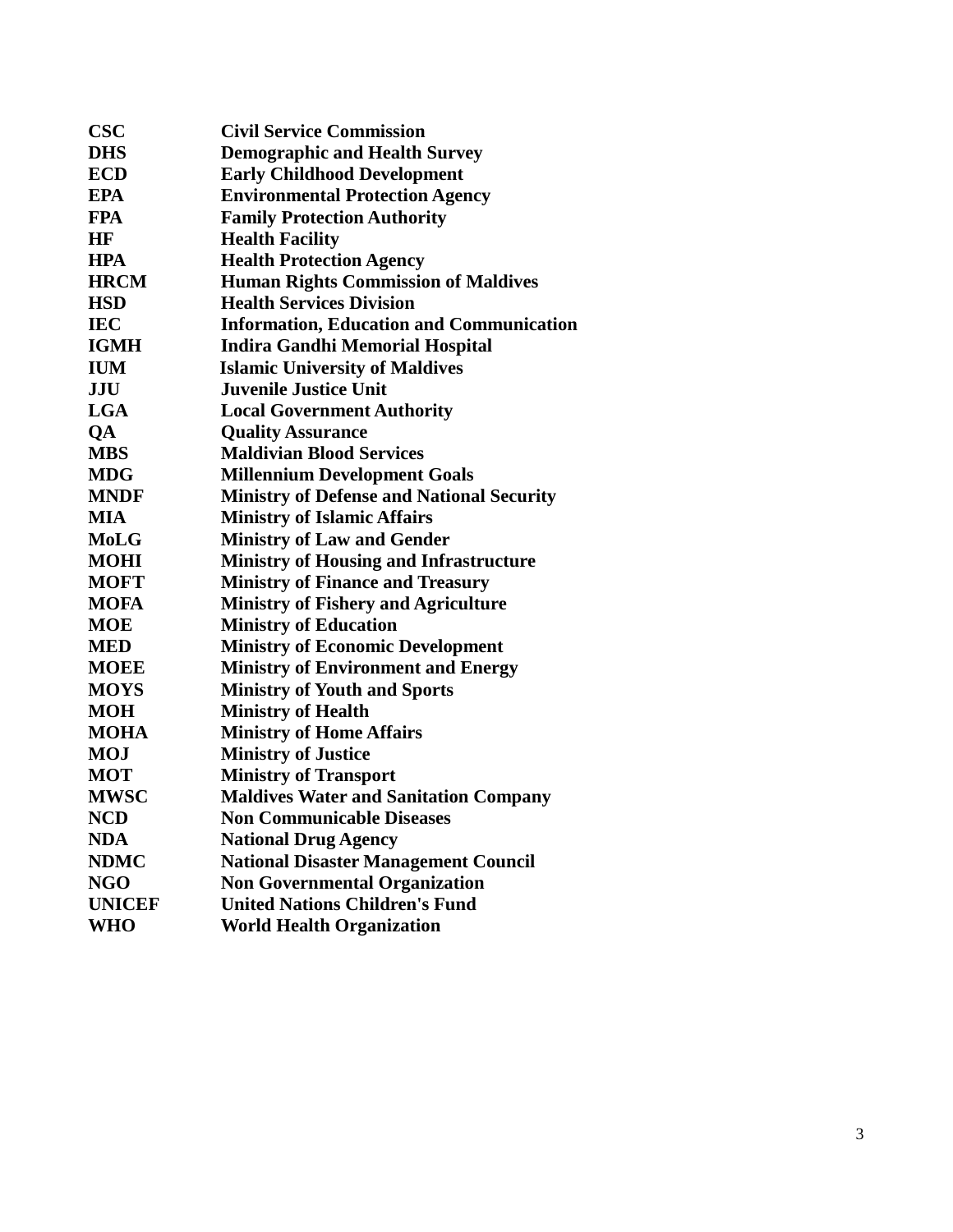## **I. Introduction**

Maldives has achieved five out of eight Millennium Development Goals already by 2010, making it South Asia's the only MDG+ country. Strong emphasis on the social sectors has been one of the key factors to sustain concerted efforts of the Government and its international partners in eradicating extreme poverty and hunger (MDG-1), achieving universal primary education (MDG-2), reducing child mortality(MDG-4),improving maternal health (MDG-5), and combating HIV/AIDS (MDG-6)<sup>[1](#page-3-0)</sup>. Rapid economic growth in the last decades was instrumental in ensuring almost universal coverage with basic social services and in improvement of living conditions. Furthermore, the rate of improvements in achieving gender equality (MDG-3), ensuring environmental sustainability (MDG-7) and developing a global partnership for development (MDG-8) has been slower and requires intensified efforts<sup>[2](#page-3-1)</sup>.

The country has made significant progress in reducing child and infant mortality, yet high neonatal mortality, accounting for around 66% of all deaths in under-five children in 2012, represents a major challenge. Child malnutrition and morbidity hinder full physical, cognitive and social development of children<sup>[3](#page-3-2)</sup>. In addition, emerging issues related to adolescent health represent another critical challenge to be urgently addressed<sup>[4](#page-3-3)</sup>.

The Maldives Every Newborn Action Plan is the fulfillment of a commitment made to the global community to end all preventable newborn deaths, and the 67th World Health Assembly at Geneva in May 2014. The Action Plan is in synchrony with the Global Every Newborn Action Plan (2014) that sets out a vision of a world in which there are no preventable deaths of newborns or stillbirths, where every pregnancy is wanted and every birth celebrated, and where women, babies and children survive, thrive and reach their full potential. This document is the result of the concerted efforts of a diverse group of stakeholders and agencies who have been trying to make a change in neonatal mortality.

Ministry of Health (MOH) and the Health Protection Agency have developed the Every Newborn Action Plan & Child Health Strategy as an integrated, comprehensive, and data-driven road map to measurably improve services and care for newborns by 2020. It translates urgent need into lifesaving action by bringing together stakeholders and resources to protect newborns.

The aim of the ENAP is to decrease neonatal mortality by ensuring that national efforts place adequate focus on protecting the health of newborns. The plan does not seek to institute a new vertical programme to achieve this goal. Rather, it guides leaders to develop and implement activities within the existing Health Master Plan and National Reproductive Strategy and National Child Health Strategy. A road map to save lives

Although Maldives has reduced the national overall under-five mortality rate in the last decade, this change largely reflects improvements in the health of infants and older children. Further decrease in neonatal deaths has not kept pace. Indeed, newborns have accounted for a disproportionate number of total under-five deaths.

<span id="page-3-0"></span><sup>1</sup> Millennium Development Goals, Maldives Country Report 2010

<span id="page-3-1"></span><sup>2</sup> Millennium Development Goals, Maldives Country Report 2010

<span id="page-3-2"></span><sup>3</sup> Maldives Health Profile, Ministry of Health and Gender, March 2014

<span id="page-3-3"></span><sup>4</sup> Global School-Based Student Health Survey, Country Report, Maldives 2009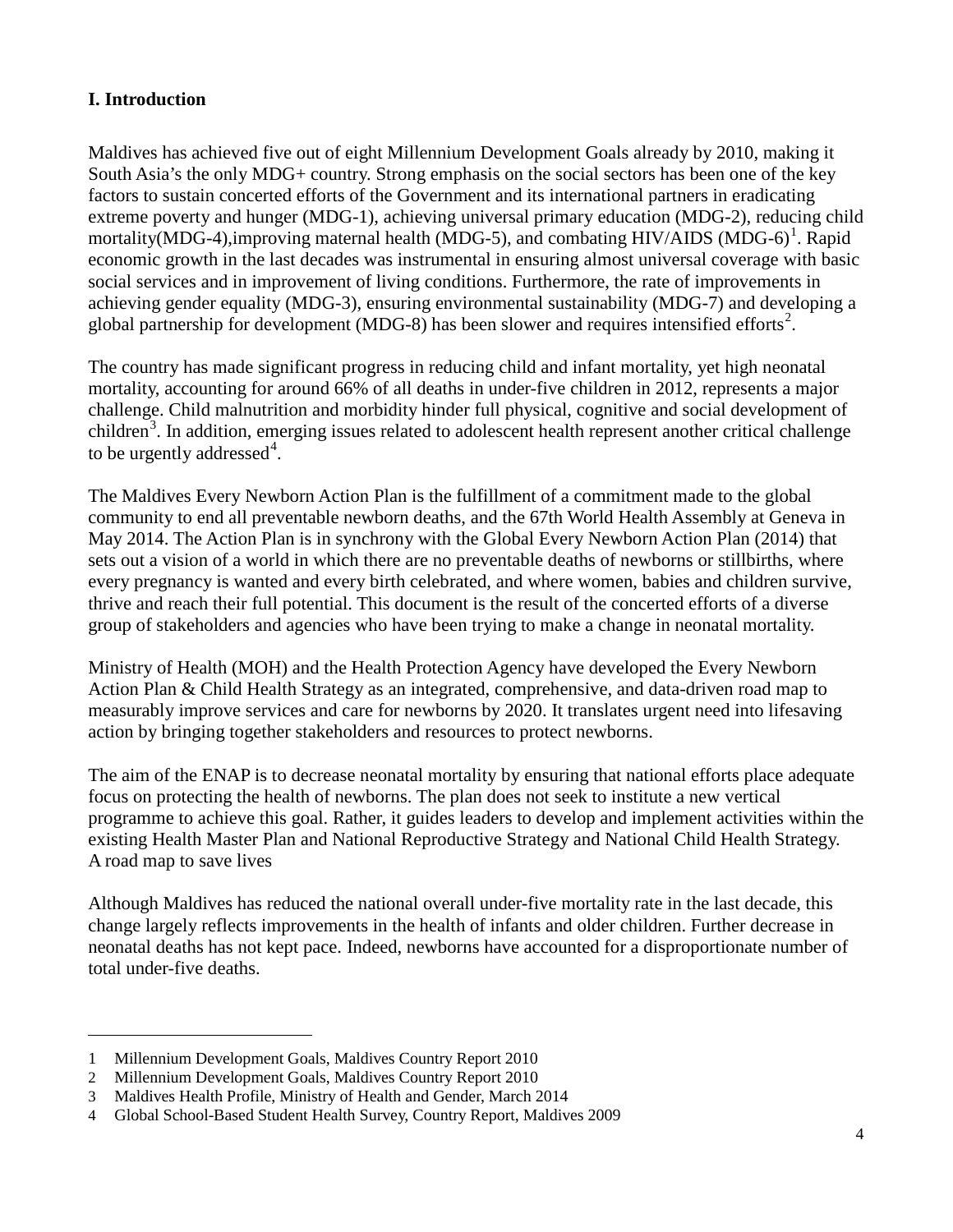There is a clear need to strengthen actions in order to improve child health and development in a systematic manner and to maintain all achievements made so far by the country. Such a demand for a comprehensive national child health strategy and every newborn action plan, which has a strong focus on the newborn health and which takes into account current situation and future trends, has been emphasized in the Health Master Plan for 2006-201[5](#page-4-0)<sup>5</sup>. Similarly, the new Health Master Plan for 2016-2025 strongly reaffirms that development and implementation of health promotion strategies through a life course approach.

The Master Plan calls for a concerted action to address socioeconomic determinants of health by integrated multidisciplinary approach in collaboration with governmental, non-governmental, private and international partners<sup>[6](#page-4-1)</sup>. It also recognizes the need to improve the national health care system by reducing financial inefficiencies and instability in public health sector, by filling the gap in human resources, by optimizing health information systems and supply system, and by improving the quality of care.

The Global Strategy calls upon the Governments to step up efforts to strengthen health systems in their capacity to deliver rights-based equitable, sustainable and quality health services for women, children and adolescents<sup>[7](#page-4-2)</sup>. Furthermore, South-East Asia Regional Strategic Framework for Improving Neonatal & Child Health and Development<sup>[8](#page-4-3)</sup> and Report of a regional meeting of WHO/SEARO<sup>[9](#page-4-4)</sup> ensure technical support from a perspective of the continuum of care.

## **II. Situation analysis**

 $\overline{a}$ 

The situation analysis follows strategic directions for action described in the South-East Asia Regional Strategic Framework for Improving Neonatal & Child Health and Development<sup>[10](#page-4-5)</sup>, the Strategic Framework for Prevention and Control of Birth Defects in South-East Asia Region<sup>[11](#page-4-6)</sup> and the National Reproductive Health Strategy 2014-2018<sup>12</sup>. The analysis is further carried out to briefly describe the current state of the health care system in Maldives and to highlight important social, economic and environmental determinants beyond health care system. The analysis builds upon available data and information from official reports, surveys and strategic documents of the Ministry of Health and relevant documentation of the international agencies.

<span id="page-4-0"></span><sup>5</sup> Health Master Plan, 2006-2015, Ministry of Health, the Republic of Maldives

<span id="page-4-1"></span><sup>6</sup> Health Master Plan, 2016-2025, Ministry of Health, the Republic of Maldives

<span id="page-4-2"></span><sup>7</sup> The Global Strategy for Women's, Children's and Adolescents' Health (2016-2030), United Nations 2015

<span id="page-4-3"></span><sup>8</sup> South-East Asia Regional Strategic Framework for Improving Neonatal &Child Health and Development, World Health Organization and Unicef, 2012

<span id="page-4-4"></span><sup>9</sup> 2015 and beyond: the unfinished agenda of MDGs 4 and 5 in South-East Asia, Report of a regional meeting, 29 April –1 May 2014, Kathmandu, Nepal, World Health Organization 2014

<span id="page-4-5"></span><sup>10</sup> South-East Asia Regional StrategicFramework for Improving Neonatal &Child Health and Development, World Health Organization and Unicef, 2012

<span id="page-4-6"></span><sup>11</sup> Prevention and Control of Birth Defects in South-East Asia Region, Strategic Framework for 2013–2017, World Health Organization 2013

<span id="page-4-7"></span><sup>12</sup> National Reproductive Health Strategy 2014-2018, Health Protection Agency, Ministry of Health, Maldives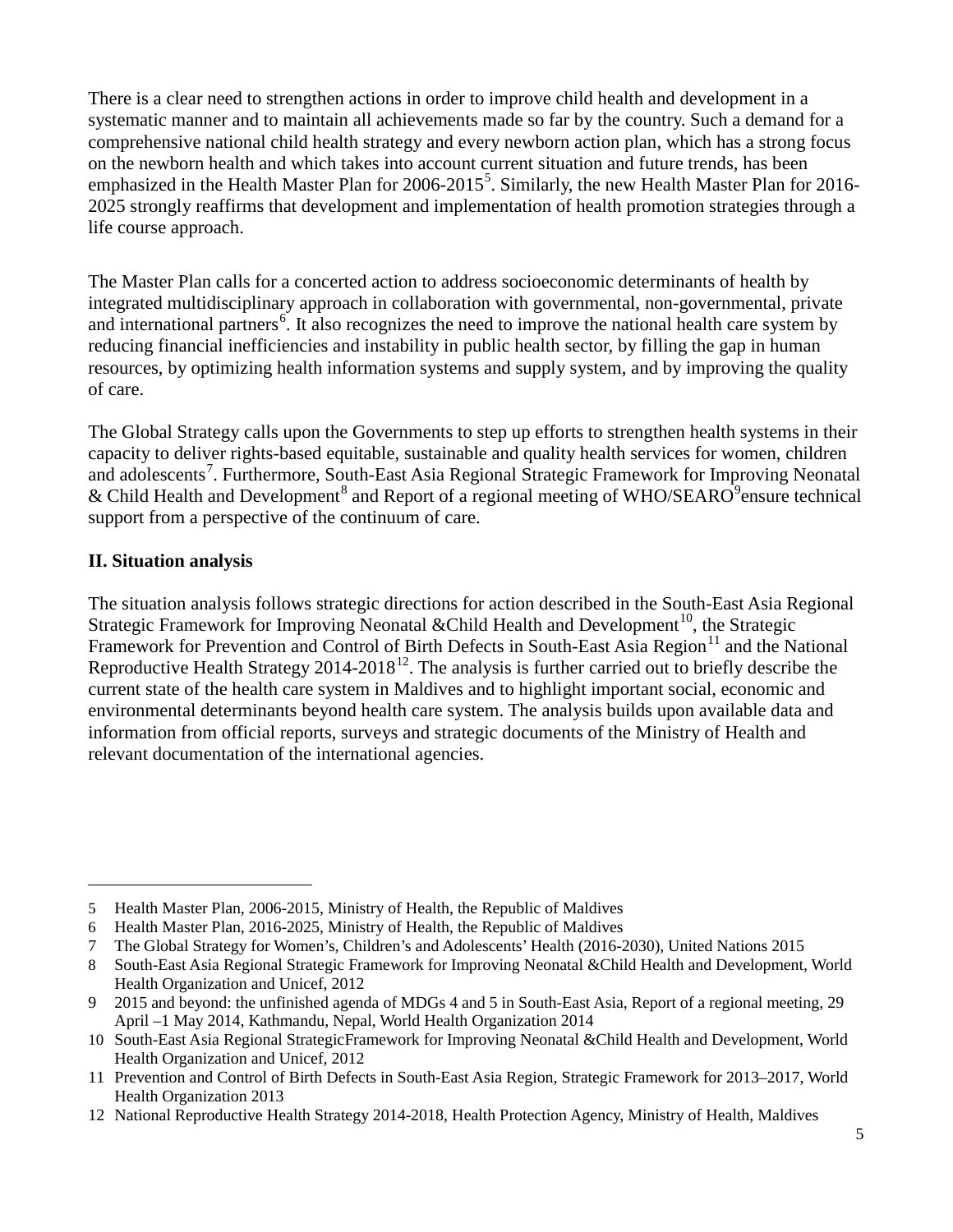## **1. General demographic profile**

Preliminary results of the Population and Housing Census of Maldives for 2014 estimated the country's population at 341,256 (males and females representing 50.7% and 49.3%), a 14% increase since the last census in 2006<sup>[13](#page-5-0)</sup>. The annual population growth rate has been steadily in decline  $(3.2\%$ , 1.69% and 1.56%, in 1985, 2006 and 2014, respectively<sup>14</sup>), which can be attributed to the falling fertility rate, from 6.4 children in 1985-1990 to 2.1 in 2006<sup>15</sup>. Improving socioeconomic conditions and increased contraceptive prevalence rates, from 10% in 1985-1990 to 35% in 2009, led to considerable changes in age-specific fertility rates: age-specific fertility rates peaked at 20-24 years in 2000 with an increase to 25-29 years in  $2006^{16}$ .

Crude death rate is also in a steady decline and it is currently estimated at 3-4 deaths per 1000 population during the last decade. Substantial falls in crude death rate were due to significant reductions of infant and child mortality rates over the last two decades. Consequently, life expectancy at birth has increased from 70.0 (2000) to 72.5 (2008) for males and from 70.1 (2000) to 74.1 (2008) for females<sup>17</sup>, which can be attributed to a combination and interaction of several factors such as better access to healthcare, improvements in the quality of preventive, diagnostic and curative health services, and increased levels of education and health awareness $^{18}$ .

As a result of increasing life expectancy and declining fertility and mortality rates, the population age structure in Maldives is undergoing significant changes. The percentage of population aged 0-14 has declined from around 41% in 2000 to 31% in 2006, while the percentage of population aged 15-64 steadily increased from around 55% (2000) to 63% (2006). At the same time, the percentage of the elderly people over 65 years of age increased from  $3.8\%$  (2000) to  $5.3\%$  (2006)<sup>19</sup>.

Such a demographic transition poses 2 distinct socioeconomic challenges to Maldives. High proportion of adolescent population, in light of findings of high prevalence of risky behaviors and health issues<sup>[20](#page-5-7)</sup>, requires specific focus on physical,mental and social health and needs of adolescents. The growing numbers of adolescents also lead to the increase of the working age population and require long-term socioeconomic policies aimed at creating employment opportunities for the young people and maximizing their economic potential. On the other side of the demographic pyramid, the growing older population requires targeted programs for healthy  $\frac{1}{2}$ . Both challenges have direct implications on the choice of priorities for the governmental funding and investments.

<span id="page-5-0"></span><sup>13</sup> Population and Housing Census: Preliminary Results – Revised, March 2014

<span id="page-5-1"></span><sup>14</sup> Population and Housing Census: Preliminary Results – Revised, March 2014

<span id="page-5-2"></span><sup>15</sup> Maldives Health Profile, Ministry of Health and Gender, March 2014

<span id="page-5-3"></span><sup>16</sup> Maldives Health Profile, Ministry of Health and Gender, March 2014

<span id="page-5-4"></span><sup>17</sup> Maldives Health Profile, Ministry of Health and Gender, March 2014

<span id="page-5-5"></span><sup>18</sup> Maldives Health Profile, Ministry of Health and Gender, March 2014

<span id="page-5-6"></span><sup>19</sup> Population and Housing Census, 2006, Ministry of Planning and National Development, 2007

<span id="page-5-7"></span><sup>20</sup> Global School-Based Student Health Survey, Country Report, Maldives 2009

<span id="page-5-8"></span><sup>21</sup> WHO Country Cooperation Strategy, Republic of Maldives, 2013–2017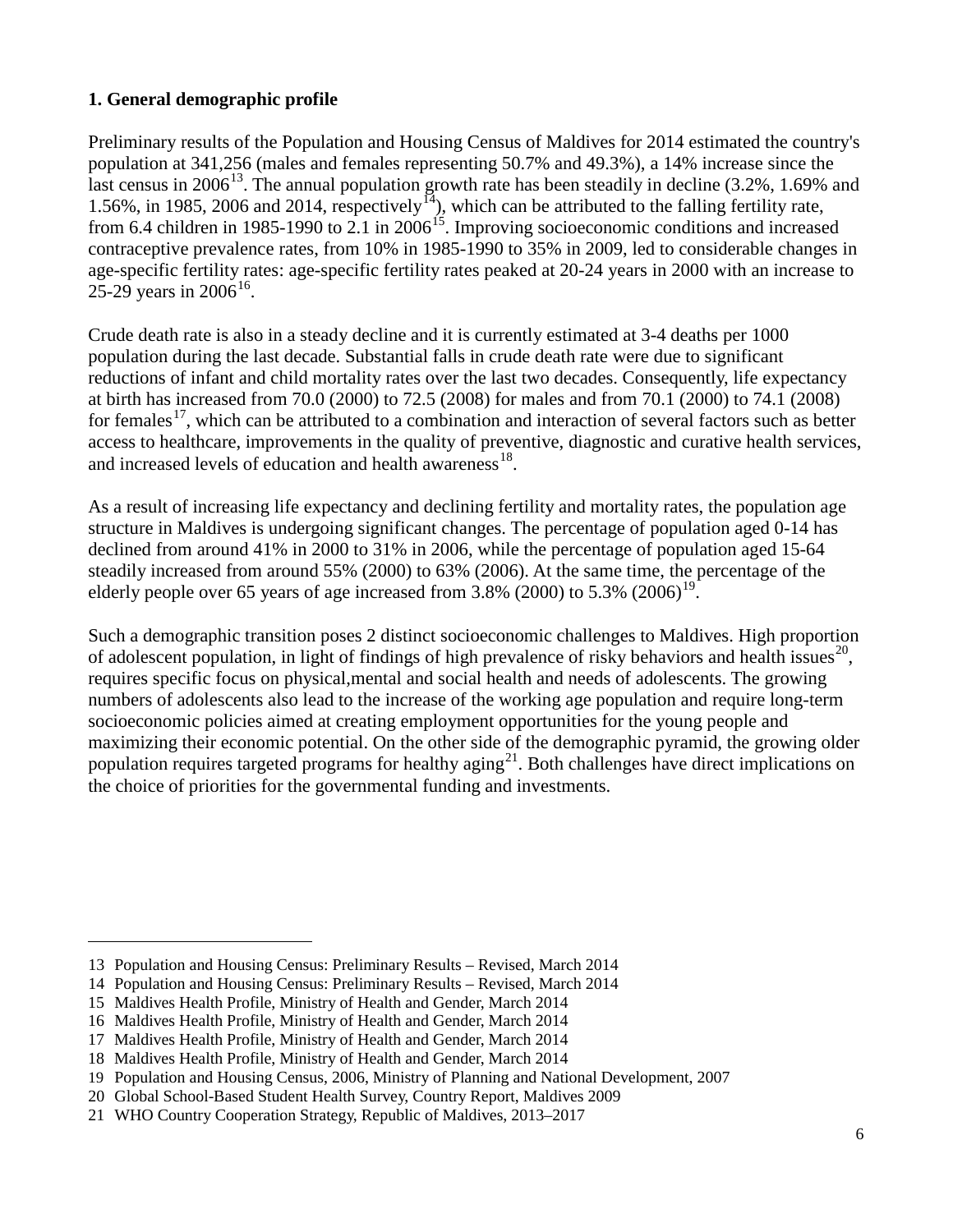## **2. Newborn health**

 $\overline{a}$ 

Between 1990 and 2012, under-five mortality rate went down from 94 to 11 deaths per 1,000 live births. The MDG target for under-five mortality was set at 31/1,000 live births, which has been fully achieved well before 2015. This became possible due to a considerable reduction of infant mortality rate, which accounted for approximately 70% of under-five mortality, from 68 to 9 deaths per 1,000 live births in the same period. While half of infant deaths occurred in the neonatal period, the neonatal mortality reduced considerably from 34 (1990) to 6 deaths (2012) per 1,000 live births<sup>22</sup>.

The majority of under-five deaths are due to neonatal causes (70%), followed by acute lower respiratory infections (11%), injuries (6%), diarrheal infections (3%) and other unclassified causes (10%). In turn, most neonatal deaths are caused by congenital anomalies (29%), preterm birth (28%), birth asphyxia and birth trauma (25%), followed by sepsis and other infections (10%) and other unclassified causes  $(8\%)^{23}$ . With improved infection prevention practices and management of asphyxia in newborns, birth defects become a larger proportional cause of neonatal mortality<sup>[24](#page-6-2)</sup>.

Maldives has a very high birth registration rate (99%), with all deaths and stillbirths being routinely registered. Approximately 11% of women deliver at an age older than 35 years and consanguineous marriages are uncommon, although some degree of inbreeding may take place in smaller islands and atolls. According to WHO estimates, the overall prevalence of birth defects in Maldives is around 60.8 per 1,000 live births. The most common conditions include birth defects of cardiovascular system (13%), thalassemia and other haemoglobinopathies(11%), followed by neural tube defects (3.3%), Down syndrome (3%) and unquantified burden of glucose-6-phosphate dehydrogenase deficiency<sup>[25](#page-6-3)</sup>.

Thalassemia is one of the major health burdens in the country, in spite of the challenging geographical distribution; thalassemia screening is accessible in every atoll. Iron chelation medicine has been made available to thalassemia patients in their respective islands. Population-based screening and prenatal diagnosis for thalassemia is available in limited areas. Ultrasonography, although available, is used mainly to confirm and monitor pregnancies and localize placenta. When used for antenatal screening of birth defects, ultrasonography screening is available at hospitals and the expertise for prenatal diagnosis of birth defects is, however, limited. Genetic screening and counseling are available for thalassemia and no genetic laboratories are available for other tests. Folic acid supplementation is not used during adolescence or per-conceptional period, and is used only as a part of antenatal and postnatal packages during pregnancy and lactation. No food fortification programs exist in the country<sup>[26](#page-6-4)</sup>.

Assessment of perinatal mortality was carried out within the Demographic and Health Survey in 2009. Overall 34 stillbirths and 35 early neonatal deaths were reported in the survey, resulting in a perinatal

<span id="page-6-0"></span><sup>22</sup> Situation of Newborn and Child Health in South-East Asia: Progress towards MDG 4, Regional Office for South-East Asia, World Health Organization, 2014

<span id="page-6-1"></span><sup>23</sup> Situation of Newborn and Child Health in South-East Asia: Progress towards MDG 4, Regional Office for South-East Asia, World Health Organization, 2014

<span id="page-6-2"></span><sup>24</sup> Prevention and Controlof Birth Defectsin South-East Asia Region, Strategic Framework for 2013–2017, World Health Organization 2013

<span id="page-6-3"></span><sup>25</sup> Prevention and Controlof Birth Defectsin South-East Asia Region, Strategic Framework for 2013–2017, World Health Organization 2013

<span id="page-6-4"></span><sup>26</sup> Prevention and Control of Birth Defects in South-East Asia Region, Strategic Framework for 2013–2017, World Health Organization 2013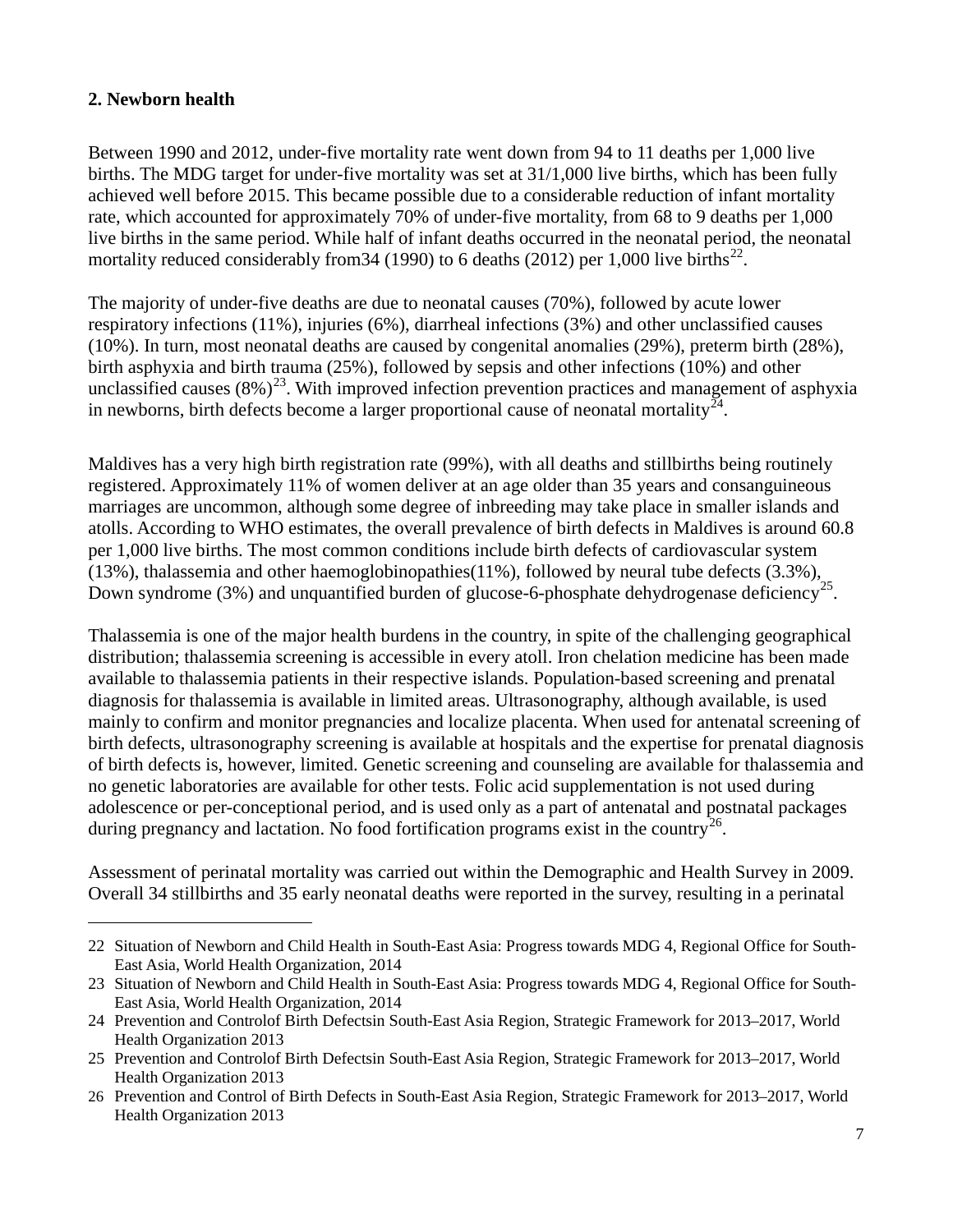mortality rate of 18 per 1,000 total births. Of 35 neonatal deaths examined by the DHS-2009, 51% of deaths occurred before day 1, 74% occurred between day zero and day 1 and 91.5% occurred during the first week of life<sup>27</sup>.

#### **3. Child health, nutrition and development**

The most complete data-set related to the growth patterns and the nutritional status of children derives from the DHS-2009 and is based on a representative sample of 2,513 children under 5 years of age**[28](#page-7-1)**.

The findings suggest that child malnutrition, including micronutrient deficiencies, is a public health concern. The prevalence rates for stunting, wasting, underweight and overweight in under-five children were 19%, 16%, 17% and 6%, respectively. When disaggregated by age groups, stunting and wasting were apparent already in children less than 6 months of age (15% and 16%). The highest proportions of underweight children were in the age group of 24-35 months (21%) and in children born less than 24months after a sibling (26%).

Nearly all children (98%) were breastfed, almost two-thirds of infants (64%) were breastfed within one hour after birth, and 92% started breastfeeding within the first day. While exclusive breastfeeding was common in early infancy (69% of infants breastfed for 2 months), it was continued till 6 months only in 48% of infants. Compared to an earlier National micronutrient survey conducted in 2007**[29](#page-7-2)**, there appears to be a slight deterioration in breastfeeding within the first day (94.5% in 2007) and a more pronounced decline in the initiation of breastfeeding within first hour of life (80.5% in 2007). Similarly, in 2007 only 5.2% of infants received prelacteal feeding, while this percentage increased to 12% in 2009. Prelacteal feeding was more common among children whose mothers were assisted by a health professional during delivery and those born in a health facility (12%) as compared with births assisted by a traditional birth attendant (4.7%).

Poor nutritional status of infants and young children can be attributed to several factors. Limited diversity of food, inadequate nutrition counseling by health service providers and poor knowledge of mothers and caretakers about healthy nutrition practices are aggravated by the increasing commercialization and availability of breast milk substitutes and processed baby food $^{30}$  $^{30}$  $^{30}$ .

A substantial progress has been achieved with vaccination coverage as it remains consistently above 98% for all childhood vaccines. The process for verification of measles and rubella elimination has started, and a policy decision has been taken to attempt validation of elimination of congenital syphilis and mother-to-child transmission of  $HIV<sup>31</sup>$ .

Maldives was free of Polio for more than 2 decades, and in March 2014 WHO South-East Asia Region was officially certified polio-free. Inactivated Polio Virus has been introduced into the national

<span id="page-7-0"></span><sup>27</sup> Situation of Newborn and Child Health in South-East Asia: Progress towards MDG 4, Regional Office for South-East Asia, World Health Organization, 2014

<span id="page-7-1"></span><sup>28</sup> Demographic and Health Survey, The Republic of Maldives, 2009

<span id="page-7-2"></span><sup>29</sup> Project Report, National Micronutrient survey 2007, Republic of Maldives, Ministry of Health, Unicef, The Aga Khan University

<span id="page-7-3"></span><sup>30</sup> Health Master Plan, 2016-2025, Ministry of Health, the Republic of Maldives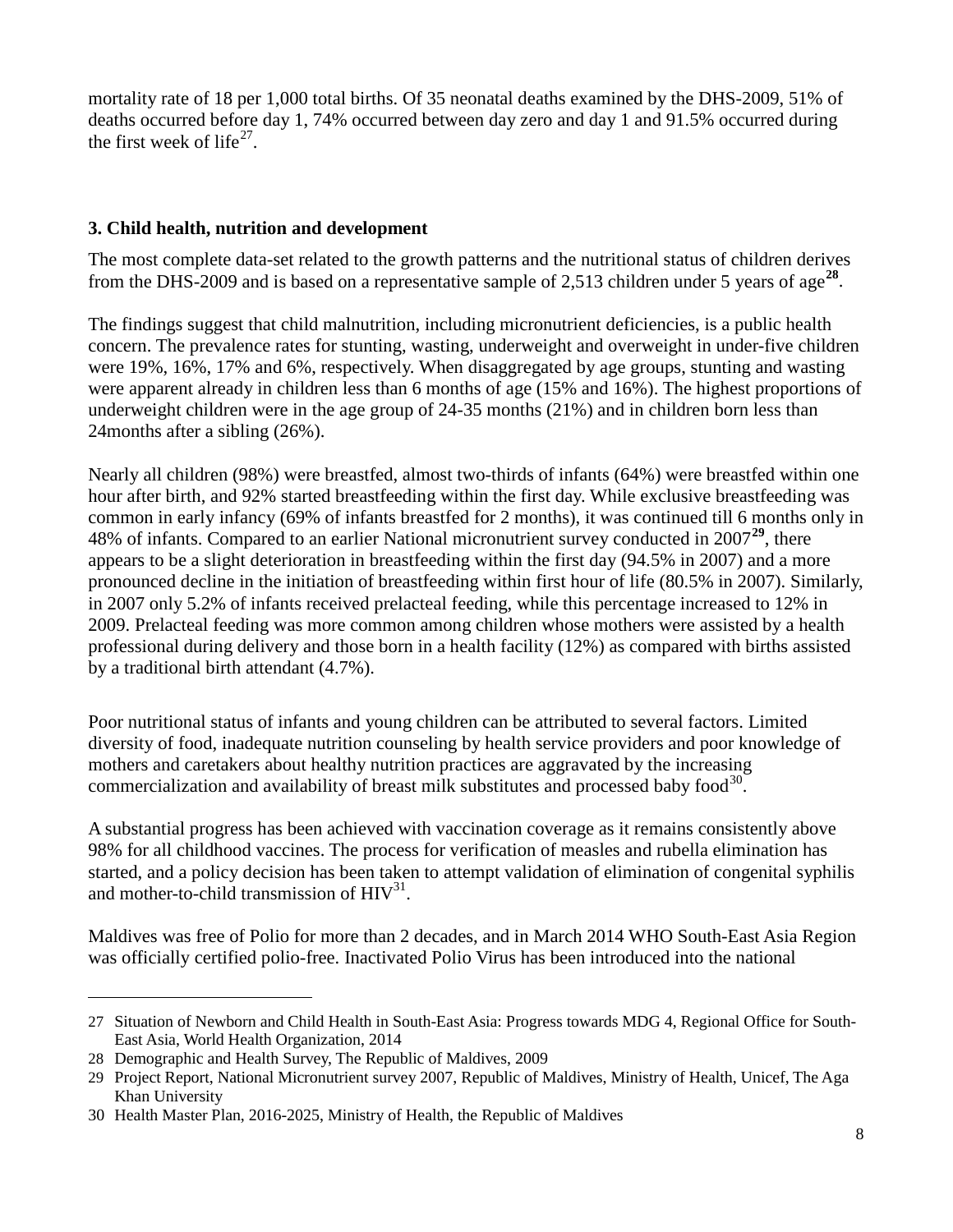immunization schedule in March 2015. Maldives had not seen cases of Maternal and neonatal tetanus even before 2000. WHO South-East Asia Region was declared as having eliminated maternal and neonatal tetanus in May 2016.

According to the DHS-2009, about 84% of children with diarrhea were taken to a medically trained health provider for advice or treatment, while 57% of children with diarrhea received ORS and 84% were given ORT. About 29% of children below 5-years had fever and of them about 84% were taken to a health facility or a medically trained provider for treatment<sup>31</sup>.

Disability statistics is fragmentary, especially for the child population. According to the last systematic survey conducted by Handicap International in 2009, around 4.7% of the total population (range 9- 12%) were found to have severe permanent functional limitations or disabilities. The most common types of disabilities are visual and speech impairments, mental illnesses and various degrees of impaired mobility<sup>32</sup>. The findings of the DHS-2009 suggest that around 9% of children in the age group 5-14 had visual impairment, 3% hearing impairment, 5% experienced difficulties in communicating, 7% in remembering, 2% in mobility and around 2% had difficulties in self-care. Overall, around 20% of households with children aged 5-14 reported impairments in at least one function.

Children with disabilities did not have access to education within the education system in Maldives until 1985. The Government started setting up classes for children with disabilities in 2006, with a vision to set up minimum one school in each atoll that enrolls children with special needs by 2010. As of 2010 there were 11 schools in the country (3 in Malé and 8 in six atolls) which provide education opportunities for children with disabilities<sup>32</sup>. The Disability Act (2010) sets out clearly that children with disabilities are entitled to full access to education without discrimination and lists specific support that children can receive from the government. Furthermore, the Inclusive Education Policy (2013) of Ministry of Education promotes the inclusive education rather than the previous Special Education Schools approach. A health screening program for school children of grade-1 and grade-7 has recently become mandatory. Followup mechanisms in place, such as awareness and inclusion of health subject in the curriculum.Also there is limitation to screening, development disorders are not included in screening.

There is limited evidence and data on early childhood development and on practices for early stimulation of children by parents. According to the DHS-2009, around 71% of children in the age 3-4 years attended any organized early childhood education program. Since then, the number of early childhood education facilities have dramatically increased leading to a significant increase in the enrollment rates. The guidelines for the content, duration and frequency of such programs have been developed by Ministry of Education, however the systematic quality assurance has still to be strengthened.

## **4. Adolescent health**

<span id="page-8-0"></span><sup>31</sup> Situation of Newborn and Child Health in South-East Asia: Progress towards MDG 4, Regional Office for South-East Asia, World Health Organization, 2014

<span id="page-8-1"></span><sup>32</sup> Activities addressing rights of persons with disabilities: a baseline assessment, Human Rights Commission of Maldives, 2010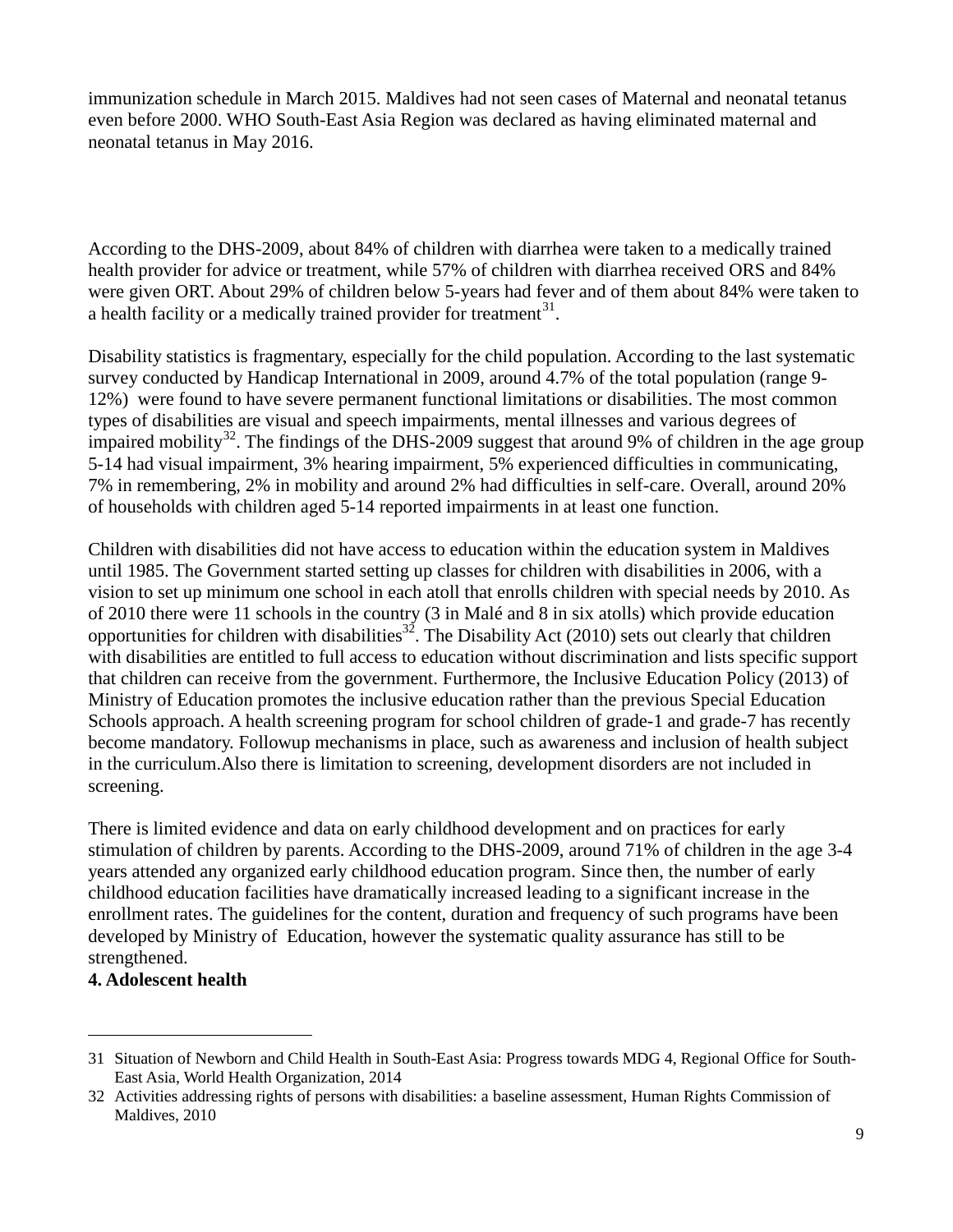The Ministry of Education implemented the Global School-based Student Health Survey among schoolchildren aged 13-15+ in 2009. Overall, 3241 questionnaires were completed in 39 schools. The target group included children of both sexes in almost equal proportion (females=50.6% and males=49.4%) and covered Malé and Atolls (urban=47% and rural=53%). Children aged less than 12 years of age, 13-15 years of age and over 16 years of age represented 1.4%, 60% and 38.6% of the sample, respectively  $33<sup>33</sup>$  $33<sup>33</sup>$ .

Nation-wide results of the survey demonstrated a high prevalence of adolescent health-related issues, with all rates significantly higher in atoll areas. Almost 20% of students seriously considered attempting suicide and high percentage of students self-reported signs of anxiety (14.8%, mostly caused by bullying at schools), depression (35%) and loneliness (16%). At the same time, only 26% of students reported that they had been taught effective stress management techniques in schools or elsewhere.

The prevalence of lifetime drug use was estimated at 5.4% and among students who ever had tried drugs, 67.7% were 13 years old or younger when they first tried drugs. Around 10% of respondents reported being involved in drug selling or buying, while the drug-related crime rates, involving children below the age of 16 years and the age group 16-24, had increased significantly in comparison with 2001.The prevalence rates of current alcohol and tobacco use were 6.7% and 11.6%. Among students who ever drank alcohol or smoked cigarette, 71.5% had their first drink of alcohol before the age of 14 years while 65% of students had their first cigarette before the age of 14 years. Overall, 36.0% and 5.5% of students had a parent or a guardian who used any form of tobacco or alcohol.

Results related to violence and injuries showed that more than one-third of students reported to experience bullying, physical fights, and serious injuries for one or more times. Approximately 23% of students did not go to school because they felt unsafe on their way to or from school and 17% of students reported being threatened with a weapon on school property. One quarter of students experienced stealing or deliberate damage to their property. The prevalence of reported sexual abuse and physical coercion to have a sexual intercourse was alarmingly high for both female (16.1%) and male students (17.8%).

Approximately 70% of students nationwide had ever heard of HIV/AIDS. One-third of students were taught in any of their classes during the school year about of HIV/AIDS and only 23% of students ever talked about HIV/AIDS and sexually transmitted infections with their parents or guardians. The earlier Reproductive Health Survey conducted in 2004 revealed that approximately 62% of sexually active youth reported having had their first sexual experience before the age of 18 years. A lack of knowledge about HIV/AIDS created serious misconceptions on important aspects related to HIV/AIDS: 34% did not know that people with HIV could look healthy, 13% believed that HIV could be contracted by sharing meals with someone who had AIDS, and 35% did not know if condoms could protect against HIV/AIDS.

## **5. Maternal health**

<span id="page-9-0"></span><sup>33</sup> Global School-Based Student Health Survey, Country Report, Maldives 2009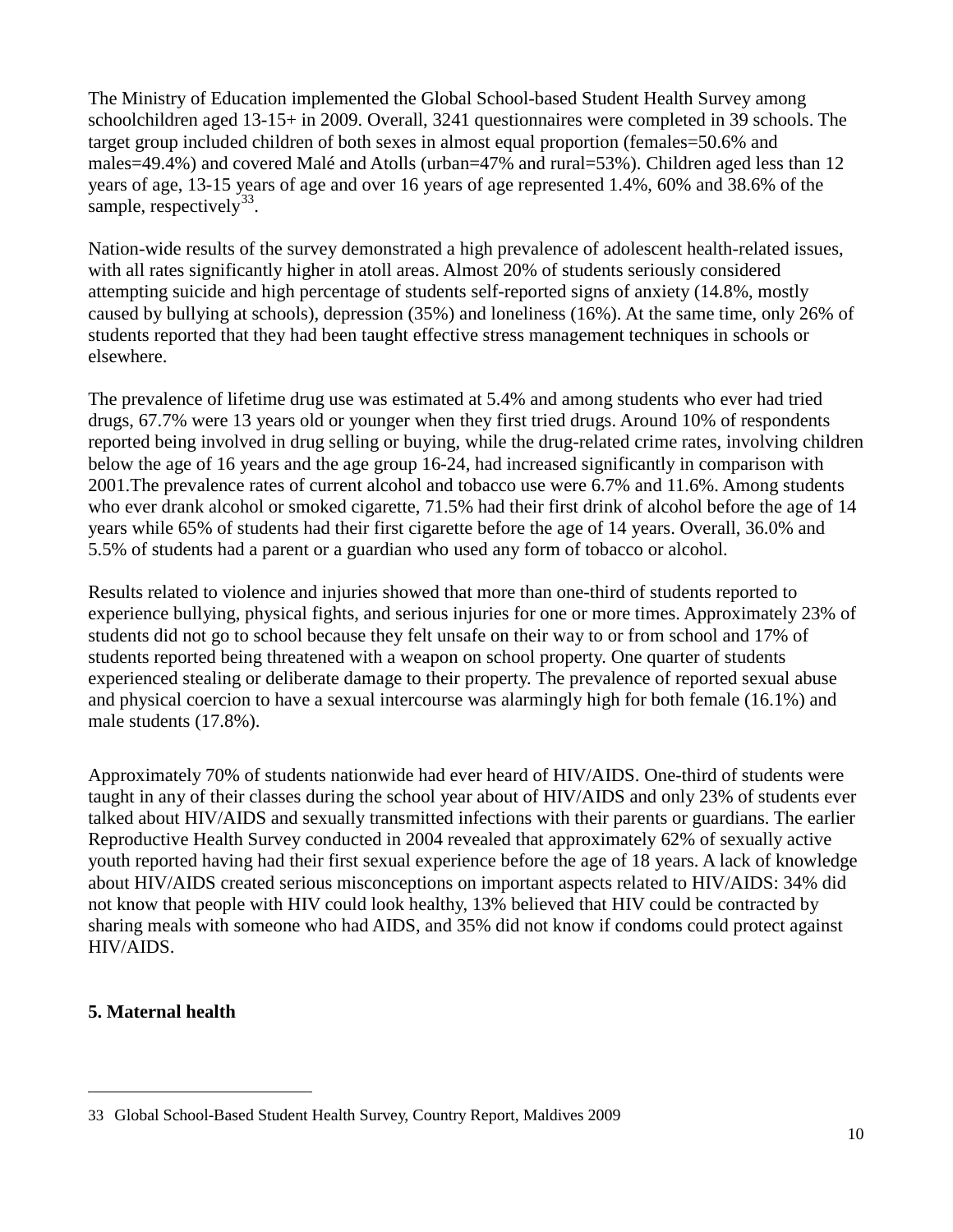The Maternal and Newborn Health Continuum of Care Universal coverage of essential maternal and newborn health (MNH) services could prevent over two thirds of newborn deaths in Maldives.

The MDG-5 target has been achieved, though continued work needs to be done to maintain the good progress. Maternal mortality fell steadily since the beginning of the last decade from the high rate of 500/100,000 live births in the year 1990, the MMR has fallen to the rate of 41 per 100,000 live births in

2014, although an increasing trend was seen from 2007 to 2010[34](#page-10-0). The reduction in maternal mortality is attributed to considerable improvement and availability of maternal services. It should be noted that fluctuations are prominent due to the small population of the Maldives.

In-depth review of maternal deaths was initiated in 1997 to identify and focus interventions in reducing maternal deaths. Emergency obstetric care at atoll level was strengthened and institutional deliveries were widely promoted $35$ .

The coverage with antenatal care and skilled birth attendance is almost universal. Almost all women (99%) received antenatal care from a skilled provider and approximately 85% of women reported visiting antenatal clinics at least four times during pregnancy. Almost all women who received antenatal care were weighed, had their blood pressure measured, and had urine and blood samples taken. Around 52% of women were informed of the signs of pregnancy complications, while birth planning and preparedness were not mentioned at all<sup>[36](#page-10-2)</sup>. Approximately 95% of births were assisted by a skilled health worker (gynecologist, doctor, nurse, midwife, or community/family health worker). Cesarean births are slightly more common among first births (39%) and births to women in urban areas (38%) and increase with the mother's education and wealth status.

## **6. Health care system**

In Maldives, health services are rendered through both public and private sectors with primary healthcare being a foremost priority.

WHO has extensively developed a single framework to promote common understanding of a health system by defining a discrete number of building blocks that make up the system. The building blocks are: leadership and governance; financing; medical products, vaccines and technologies; health workforce; information, and service delivery<sup>[37](#page-10-3)</sup>.

The features of the health care system in Maldives have been described in other documents of the Ministry of Health<sup>[38](#page-10-4)[39](#page-10-5)</sup>. The most relevant issues that have long-term consequences for sustainability and quality of child health services are reiterated to emphasize their critical importance in strengthening the national health care system.

## **6.1. Leadership and governance**

<span id="page-10-0"></span><sup>34</sup> Maldives Health Profile, Ministry of Health and Gender, March 2014

<span id="page-10-1"></span><sup>35</sup> Maldives Health Profile, Ministry of Health and Gender, March 2014

<span id="page-10-2"></span><sup>36</sup> Demographic and Health Survey, The Republic of Maldives, 2009

<span id="page-10-3"></span><sup>37</sup> Everybody's business: strengthening health systems to improve health outcomes: WHO's framework for action, 2007

<span id="page-10-4"></span><sup>38</sup> National Reproductive Health Strategy 2014-2018, Health Protection Agency, Ministry of Health, Maldives

<span id="page-10-5"></span><sup>39</sup> Maldives Health Profile, Ministry of Health and Gender, March 2014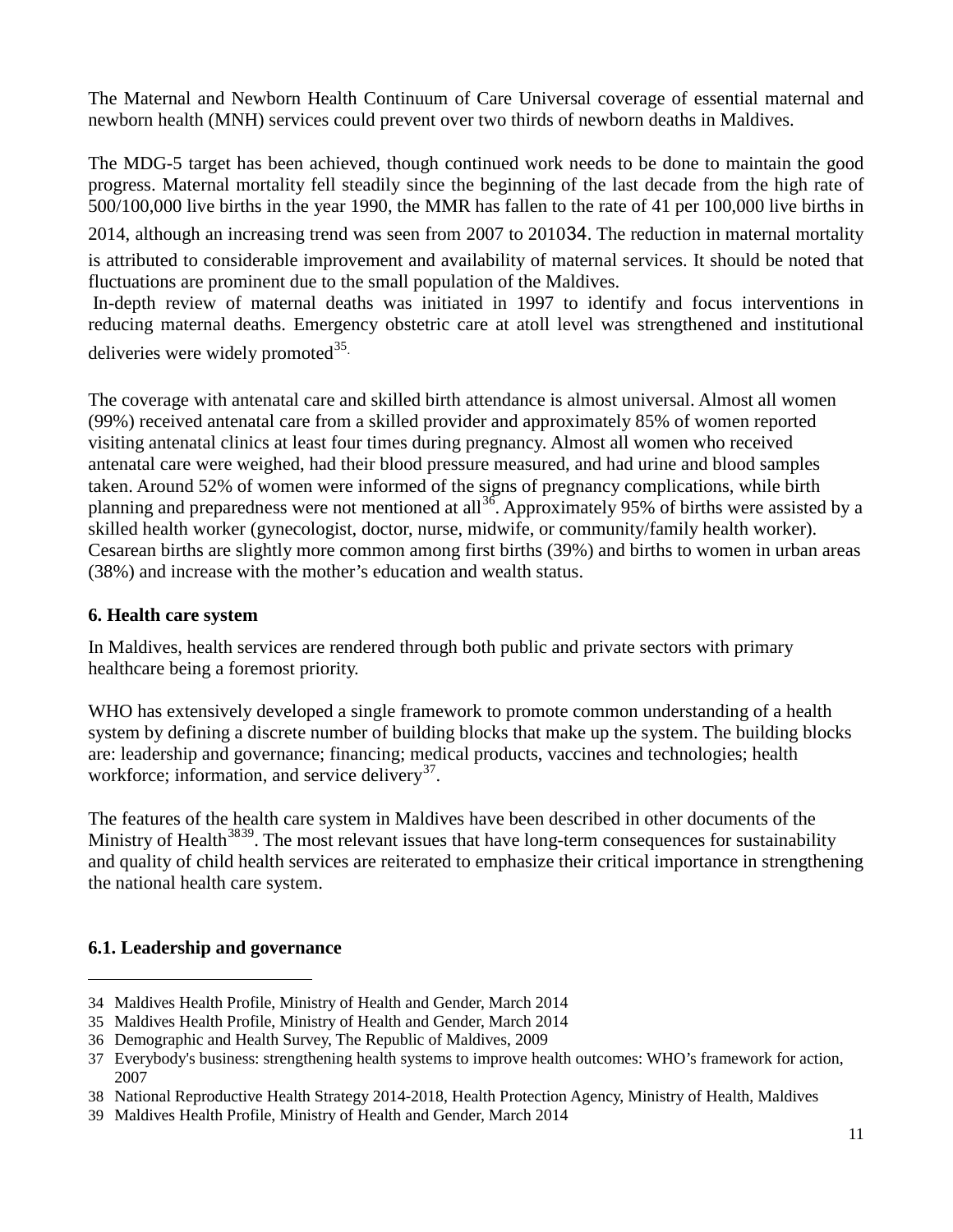The health care system has undergone substantial changes in 2010-2011, when a decentralization initiative was enacted. This has led to a loss of strong line of command and unified health service management by the Ministry of Health and the resulting deterioration of health service provision due to loss of staff and disruptions in health information systems and supply chains. The Health Protection Act of December 2012 restored the previous system<sup>[40](#page-11-0)[41](#page-11-1)</sup>. Further changes occurred since November 2013 with a new government developing and enacting a comprehensive Manifesto for social change and services. The Manifesto pledges to strengthen universal coverage of all population of Maldives with primary and specialist health services. A special attention is given to maternal health and child health, development and well-being and to ensuring that appropriate social security and insurance mechanisms are in place to protect families and communities from catastrophic spending on health. The Manifesto has also a strong focus on a revision of type of services to be provided at each level of care and corresponding infrastructural, human resource, financial and other requirements. Current developments within the management of the health care sector need to be followed by targeted actions to clearly delineate roles and responsibilities of authorities at both national and atoll levels and to establish technically and economically viable organizational structure with full consideration of geographic and demographic circumstances. Managerial capacity at the central level will require further strengthening to effectively guide and assist local authorities in assessing, planning, implementing and monitoring health service delivery. These issues have been extensively addressed in

the new Health Master Plan<sup>42</sup>.

#### **6.2. Financing**

 $\overline{a}$ 

Maldives' National Health Accounts for 2011 indicated that the total national health expenditures amounted to Maldivian Rufiyaa (MRF) 2766 million (US\$ 179 million), with per capita spending of MRF 8646 (US\$ 561). Health spending as a share of the gross domestic product (GDP) was equal to  $9.2\%$ <sup>[43](#page-11-3)</sup>.

Almost 44% of the total funds originated from public sources, whereas 53% were private funds and the remaining 3% were contributed by international donors. The total expenditure on health as a percentage of total government expenditure in 2011 was 21.6%. The household out-of-pocket spending represented 49% of the total health expenditure. Almost 23% of the total health expenditure was spent on inpatient curative services, 19% on outpatient basic services, 12% on health administration and 3.5% on other health-related functions. Only 2% of the total health expenditure was allocated on preventive and primary care in  $2011^{44}$  $2011^{44}$  $2011^{44}$ .

In 2012 Aasandha was introduced, with free universal access to the scheme for the entire population and with annual individual financial limits The universal social health insurance scheme, Aasandha, have attained sizable coverage of the country's population. Recent revision of the Aasandha scheme makes special provisions for a number of chronic conditions e.g. cancer, thalassemia, whereby no specific spending limit is set so as to ensure specialized services to these groups of patients. A number

<span id="page-11-0"></span><sup>40</sup> National Reproductive Health Strategy 2014-2018, Health Protection Agency, Ministry of Health, Maldives

<span id="page-11-1"></span><sup>41</sup> Health Master Plan, 2016-2025, Ministry of Health, the Republic of Maldives

<span id="page-11-2"></span><sup>42</sup> Health Master Plan, 2016-2025, Ministry of Health, the Republic of Maldives

<span id="page-11-3"></span><sup>43</sup> Maldives National Health Accounts 2011, World Health Organization 2014

<span id="page-11-4"></span><sup>44</sup> WHO Country Cooperation Strategy, Republic of Maldives, 2013–2017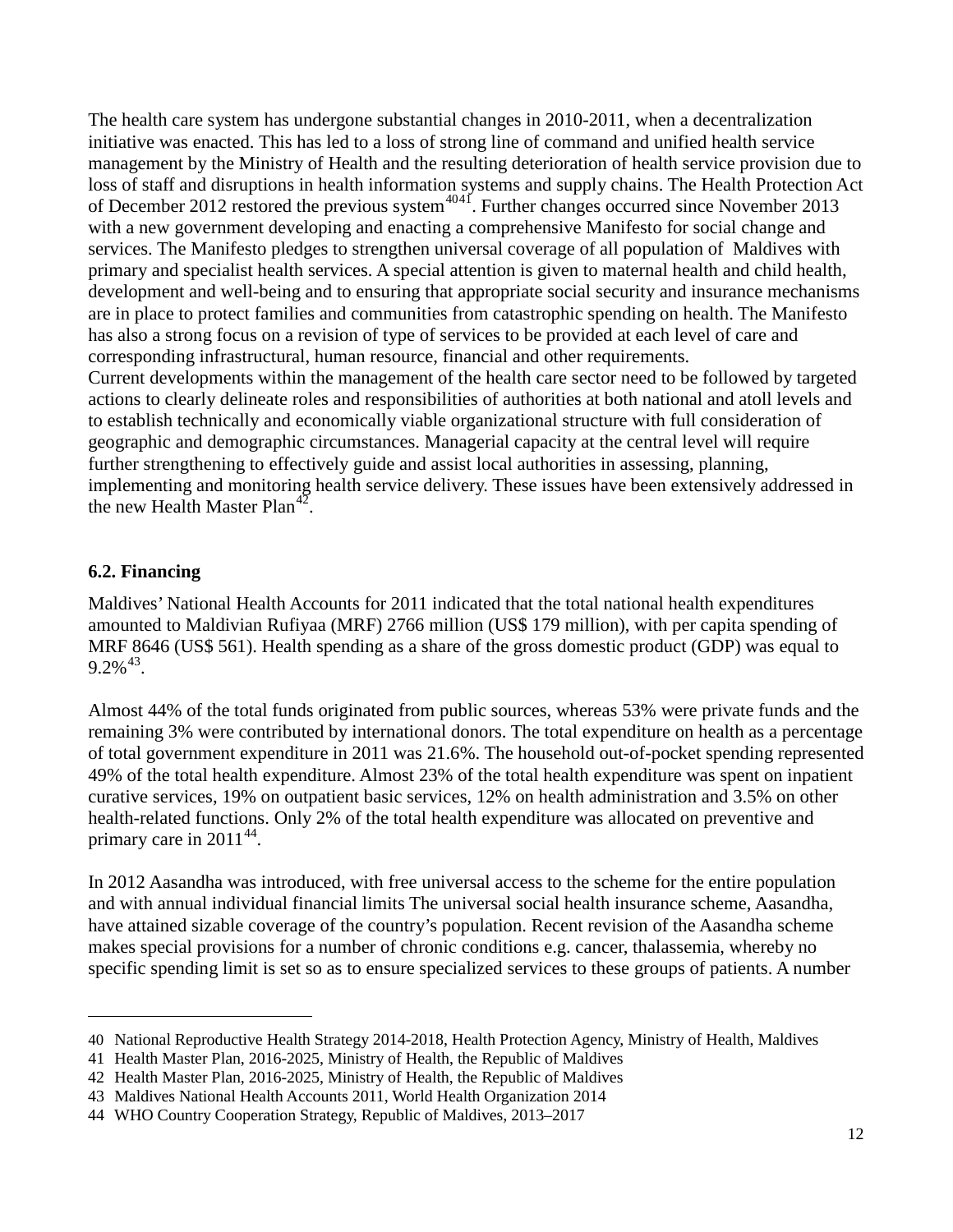of issues may impact the financial viability of the universal health insurance, such as above-average usage of most outpatient and inpatient services, irrational use of medicines and a supplier-induced demand for specialized interventions. It is estimated that drugs account for around 20% of total insurance cost. Systematic public education campaigns that inform the public of the correct use of the insurance scheme still need to reach all.

## **6.3. Medical products, vaccines and technology**

Most of the pharmaceutical procurement and supply are managed by private sector except for a fraction of drugs procured by the State Trade Organization (public organization with 17% private share) that manages supply of drug and medical commodities to public health facilities. Before the introduction of universal health insurance (the Aasandha) in early 2012, medicines were co-paid by patients (approximately USD 2.6 per prescription). Currently, the medicines are provided free of charge if prescribed by the public health facilities.

An essential medicines list exists but adherence by prescribers is very low with their choice open to around 2900 registered drugs. There is a paramount need for enforcement of the essential drug list and harmonization of current and future clinical protocols (e.g. FBNC, IMCI) in line with internationally recommended standards in order to ensure quality of care and to improve treatment outcomes. Issues(like reporting stock-outs and wastage due to expiry of medicines) are being currently addressed by developing a linkage of health facilities to a web-based order portal, where supply of required medicines can be planned and ensured in advance to prevent stock outs and shortages. Drug quality control is suboptimal with limited qualitative and quantitative testing capacity.

Overall, the health care infrastructure is of very good quality and most health facilities have proper standardized buildings with regular supply of water and electricity, and adequate waste disposal systems are in place in most facilities. However, medical equipment (and other commodities and supplies) provided to health facilities sometimes leads to imbalances and inadequate distribution of resources e.g. health centers are provided with equipment and supplies e.g. for newborn care, used rarely or occasionally, while tertiary hospitals face shortages due to considerably higher utilization rates.

## **6.4. Health workforce**

 $\overline{a}$ 

Lack of adequately trained local human resources is of a major concern, although there has been a rapid expansion of medical services in the last ten years, mainly due to increasing recruitment of expatriate workforce. In 2005 there were 379 medical doctors with a doctor-to-population ratio of 1:775, while in 2010 there were 525 doctors with a doctor-to-population ratio of 1:609. In 2005, the number of nurses was 974 with a nurse-to-population ratio of 1:302, whereas in 2010, with the total number of nurses being 1868, the nurse-to-population ratio was 1:171. The nurse-to-doctor ratio was about 4: $1^{45}$  $1^{45}$  $1^{45}$ .

An assessment carried out by Ministry of Health has identified a range of systemic issues related to human resources for health<sup>46</sup>. On the top level, weak leadership and management of human resources at all levels is exacerbated by fragmented information management systems and by insufficient and

<span id="page-12-0"></span><sup>45</sup> WHO Country Cooperation Strategy, Republic of Maldives, 2013–2017

<span id="page-12-1"></span><sup>46</sup> National Health Workforce Strategic Plan 2014-2018, Ministry of Health, Republic of Maldives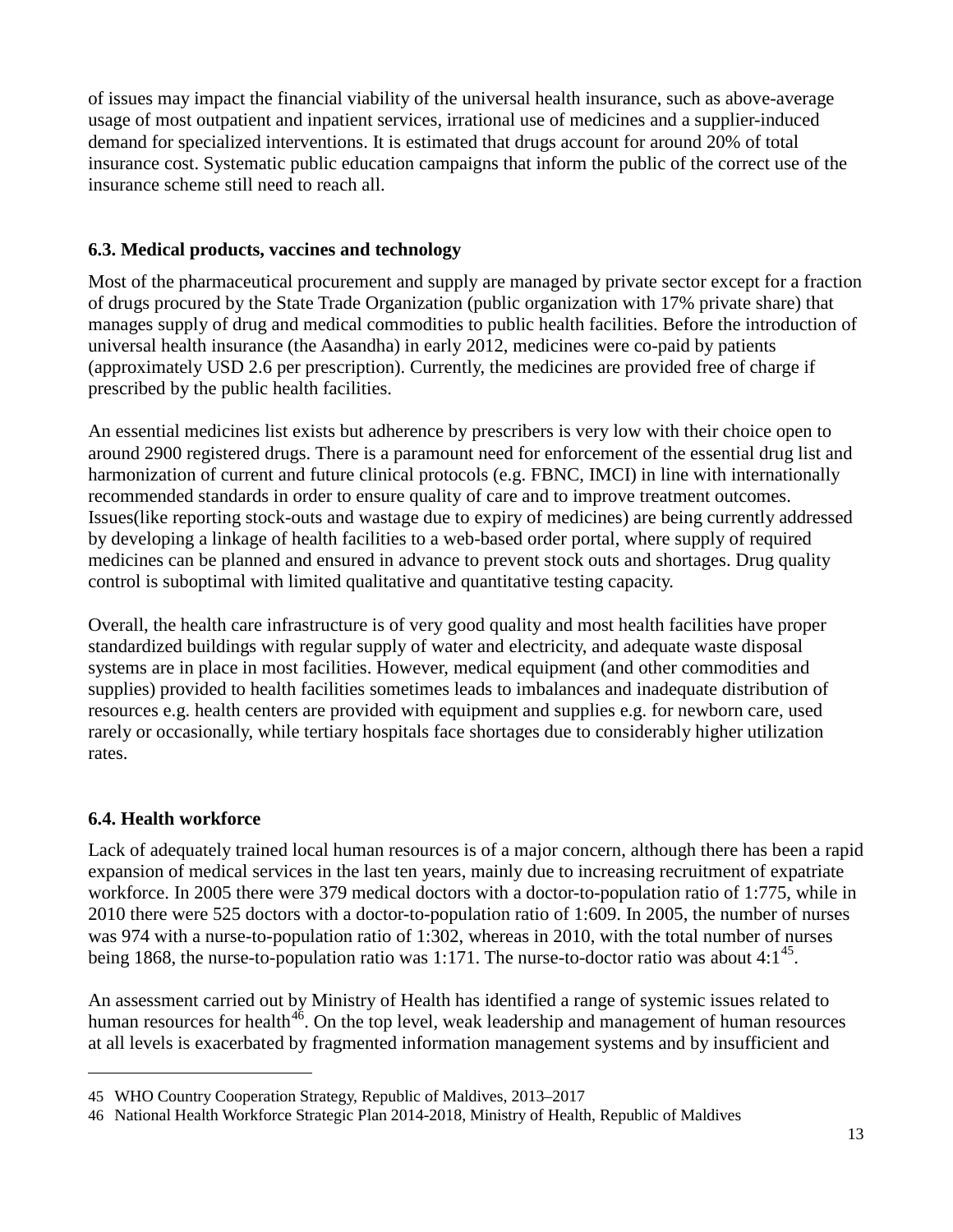inefficient use of existing financial resources. This complex interaction of critical deficiencies at central level leads to an inadequate and inequitable planning and distribution of health workers, difficulties in attracting and retaining health workers in atolls and islands, lack of motivation in health workers due to absence of clear career and professional development opportunities. The training of competent and dedicated national workforce is slow with increasing tendencies for the graduates to emigrate or to switch to a private practice. The resultant health services tend to lack responsiveness and strong links to the local communities and create unnecessary and avoidable barriers to the effective service delivery.

It is widely recognized that currently high dependency on expatriate health workforce jeopardizes sustainability and continuity of health services. To address these concerns the national health workforce strategic plan for 2014-2018 has been developed to support planning, recruitment, deployment, retention, incentivisation and professional development of national clinical and managerial staff. The health workforce strategy follows a set of guiding principles that ensure availability, quality, costeffectiveness and sustainability of health workforce and its responsiveness to the current and projected health needs of the population. The document is built along 3 strategic lines that address policy, leadership and management systems, pre-diploma and postgraduate education and training of health workers, and appropriate financing mechanisms and partnerships with the private sector and international institutions. The strategy also addresses the need for standardized international recruitment procedures and professional criteria for expatriate workforce in order to improve the quality of care<sup>47</sup>.

## **6.5. Information system**

Routine data collection systems from health facilities upwards are mainly functional due to computerization of reporting formats and internet connectivity, although some delays are reported. The Ministry of Health in collaboration with the National Centre for Information and Technology is currently developing a national integrated health information system with electronic health record of each individual. This will allow access to patient-based data for authorized users at all levels of care, ensuring a continuity of care and follow  $up^{48}$  $up^{48}$  $up^{48}$ .

The more serious challenge is the data processing and the use of data analysis in making operational decisions on the allocation-reallocation of resources to respond to the local health context in a timely and efficient manner. The country's capacity in the design, implementation and use of operational research, e.g. for assessment of quality of care, is limited. Furthermore, several important surveys have been conducted without full analysis of findings and targeted interventions to address gaps identified.

## **6.6. Service delivery**

 $\overline{a}$ 

The public health care of Maldives is organized into a four-tier system with the island level health facilities referring patients to higher level health facilities in the atolls, regions and to central level depending upon the need and service availability. There were 1 tertiary level hospital, 5 regional hospitals, 14 atoll hospitals and 169 primary health care centers in 2014<sup>49</sup>.

Given the geographic nature of Maldives, the distribution of health facilities is island-based, without

<span id="page-13-0"></span><sup>47</sup> National Health Workforce Strategic Plan 2014-2018, Ministry of Health, Republic of Maldives

<span id="page-13-1"></span><sup>48</sup> National Reproductive Health Strategy 2014-2018, Health Protection Agency, Ministry of Health, Maldives

<span id="page-13-2"></span><sup>49</sup> Health Master Plan, 2016-2025, Ministry of Health, the Republic of Maldives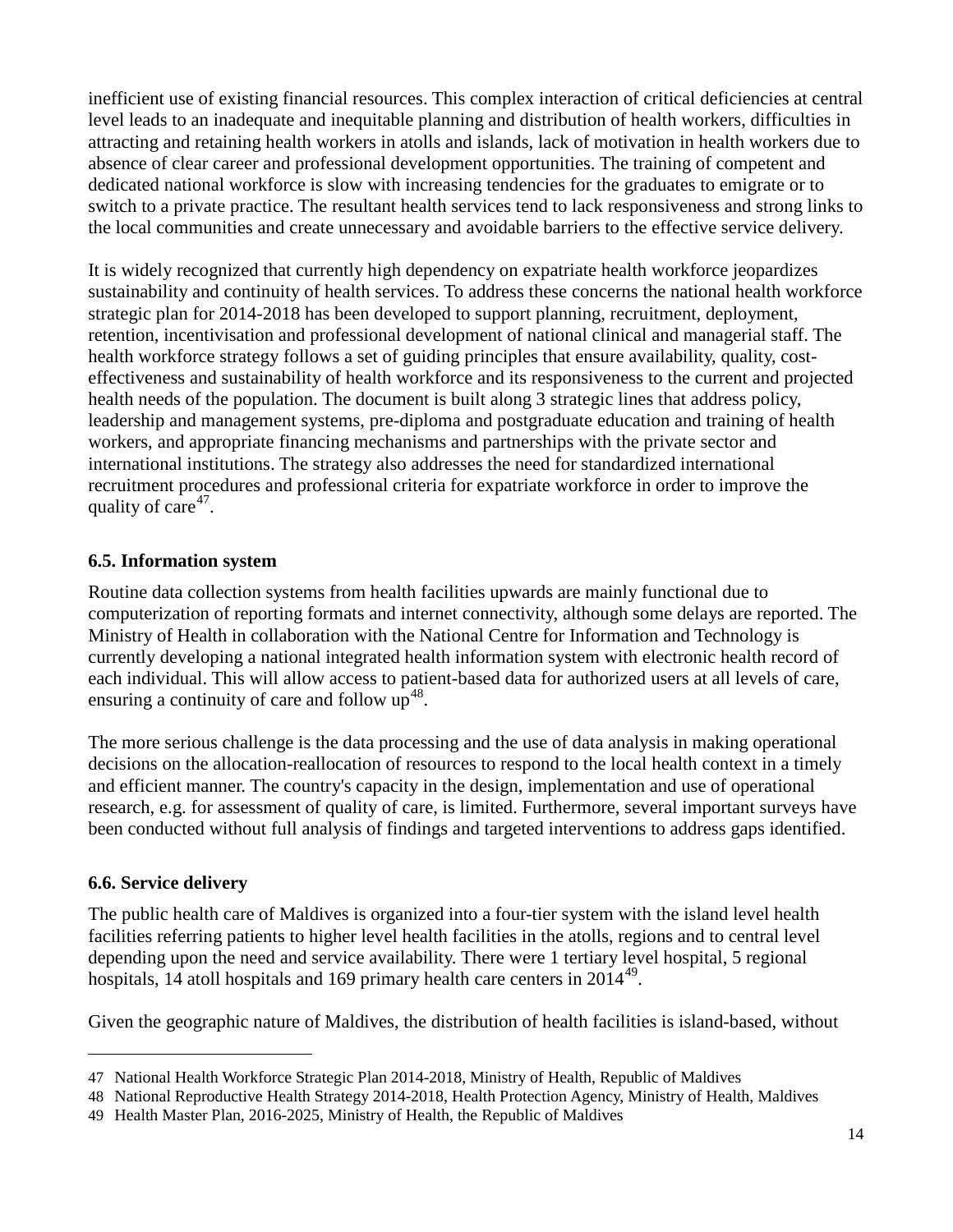taking into account the size of catchment population. Although primary health care facilities have a grading scale, implying different numbers of staff and service profiles, this principle is not always upheld. Furthermore, persisting beliefs and inclination of the islands' population to immediately seek specialist care almost invariably leads to bypassing of primary health care level and overcrowding of the tertiary, and to a lesser extent of the secondary, level hospitals. The bypassing puts enormous pressure on the staff and creates heavy overcrowding, long waiting times and, eventually, substantial inefficiencies in distribution of financial, material and human resources. Geographic barriers and long travel distances have multiple effects on service delivery hampering timely delivery of medical commodities, promptness of the referral system and regular supervision and monitoring.

## **7. Socioeconomic and environmental determinants of health**

Available data on mortality, morbidity, access to and utilization of health services disaggregated by place of residence, wealth quintiles and maternal education provide evidence that some inequities are still exist.

Perinatal mortality is highest among births to women who gave birth before age 20 and lowest among births to women age 20-29. First pregnancies have the highest proportions resulting in stillbirths or in early neonatal death. Perinatal mortality rates are higher in urban than in rural areas (22and 17 per 1,000 total births) due to upward referral of most at-risk pregnancies and sick newborns to the tertiary hospital in the capital $^{50}$  $^{50}$  $^{50}$ .

The DHS-2009 data demonstrate significant differences in neonatal and infant mortality rates according to the place of residence, maternal age, level of education and nutritional status, and birth interval. Post-neonatal mortality rate in rural areas is more than double the rate in urban areas; to a lesser extent, a similar pattern is observed with under-five mortality rate, which is likely to reflect the quality of postnatal care and overall child health services in rural areas.

A regional comparison demonstrated that the North Central region was the most affected, with prevalence of stunting and underweight (23% and 24%). Overweight appears to be an emerging issue largely confined to urban areas (Male'). Stunting, wasting and underweight were mostly reported in children living in rural areas, in children born to mothers with the lowest educational levels and in children of parents in the lowest wealth quintiles

The 2009 DHS specifically addressed the various barriers and problems in accessing healthcare. Approximately 83% of women reported having one or more problems in accessing health care for themselves. The main problem in accessing health care was the concern that there would be no drugs available (72%). Two-thirds of women were concerned that there would be no provider, and 57% of women were concerned that there would be no female provider available at the health facility. More than a quarter of women reported that distance to the health facility and having to take transport was a problem  $(26\% \text{ and } 28\%)^{51}$ .

In addition, a number of other challenges have been identified by the Government of Maldives and

<span id="page-14-0"></span><sup>50</sup> Demographic and Health Survey, The Republic of Maldives, 2009

<span id="page-14-1"></span><sup>51</sup> Demographic and Health Survey, The Republic of Maldives, 2009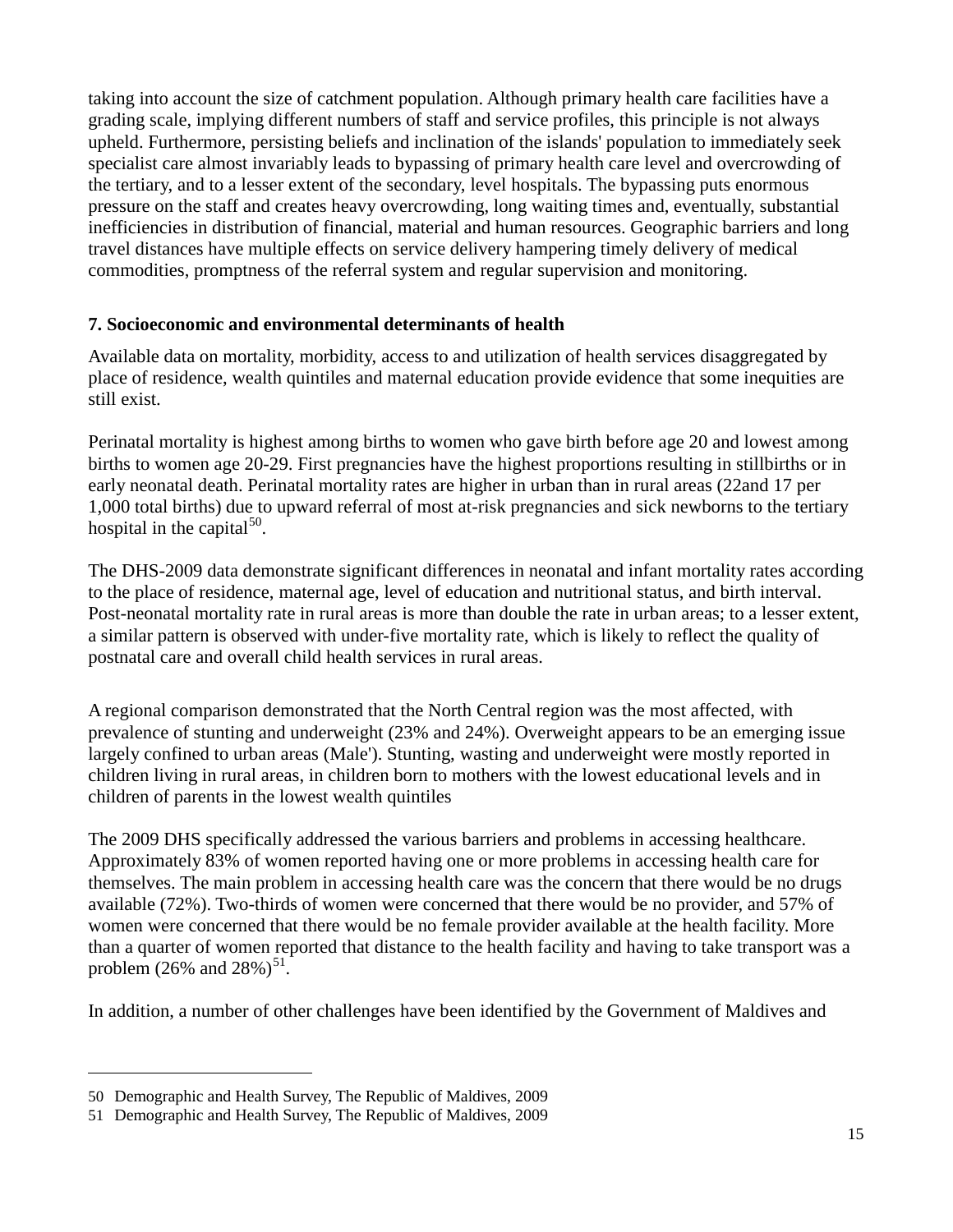World Health Organization's Country Office<sup>[52](#page-15-0)53</sup>. Many of them are related to the deteriorating environmental situation such as air pollution in Malé and industrial islands, lack of access to safe drinking water and improved sanitation and lack of sewage systems in some of the islands and the increasing pressure for appropriate solid waste management.

Violence against women and girls persists; with 1 in 3 women aged 15–49 experiencing some form of physical or sexual violence during their lifetime. Although not manifested, there is also a concern that some interpretations of cultural, religious, and traditional beliefs might create certain barriers to the right-based access to maternal and child health care<sup>54</sup>.

<span id="page-15-0"></span><sup>52</sup> WHO Country Cooperation Strategy, Republic of Maldives, 2013–2017

<span id="page-15-1"></span><sup>53</sup> Addressing Social Determinants of Health in Maldives, Report of a national workshop in Male', Maldives, 23-25 November 2009, Ministry of Health and Family in Collaboration with WHO South-East Regional Office (SEARO)

<span id="page-15-2"></span><sup>54</sup> WHO Country Cooperation Strategy, Republic of Maldives, 2013–2017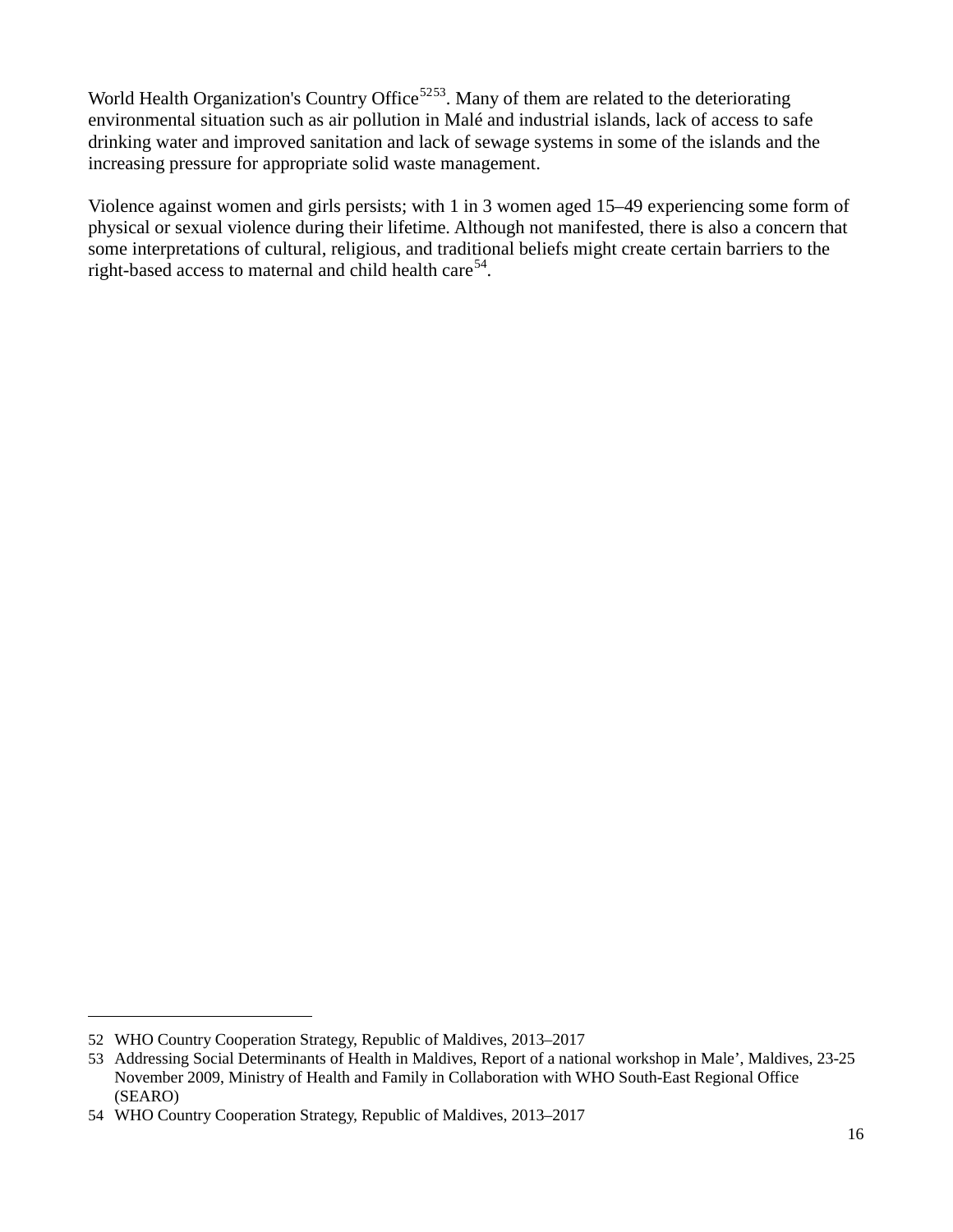## **III. Strategic directions and interventions for child health**

The situation analysis highlighted important achievements in expanding and in achieving almost universal coverage with health interventions at primary, secondary and tertiary levels of care. The health infrastructure and capacities to deliver health services are available in each island and significant improvements have been made in the overall health of the nation. As evidenced by the Health Master Plans, the leadership of the Ministry of Health has chosen a set of priorities that can lead to a future success not only in preventing child deaths but also in promoting overall child well-being and development. There are significant opportunities available in the country to build upon the progress achieved and upon positive experiences and practices, which need to be scaled up and complemented by new initiatives.

Maldives is still experiencing, gaps based on economic status, rural–urban location, education status and geography, which all represent important proximal and distal determinants of health. The disadvantaged population groups have the highest newborn, infant and child mortality rates and carry most of the burden of preventable disease and undernutrition. While the root causes of these inequalities can be addressed by adopting a rights-based, comprehensive and whole-of-government approach, the eventual success will be achieved by direct targeting the affected groups. Furthermore, maternal, newborn and child health cannot be improved in a sustainable way without interventions aimed at improving social and environmental conditions. Interventions beyond the health systems have an important and sustained effect on health by reducing exposure to risks and vulnerability to disease but also indirectly by increasing the informed demand for health services. Schooling, food security, income gains for the poor, empowerment of women and families, availability of safe drinking water and sanitation are important factors that can improve maternal, newborn and child health outcomes. Countries that have been more successful in reducing maternal and child mortality have achieved this result by adopting, in addition to modern clinical interventions, a combination of policies addressing all the above issues. In the same way, investing in the health of adolescents helps to prevent the intergenerational vicious cycle of ill-health and socioeconomic deprivation. It helps not only to produce health, but also to generate wealth because young people are central to the present and the future wealth and the well-being of the nation.

To address this complex combination of challenges, the National Child Health Strategy is built on the principles of child rights and equity. The Strategy emphasizes that other relevant sectors will be required to cooperate and efforts will be needed for strengthening health systems and enhancing technical managerial capacity at national and regional levels. The Strategy uses the principle of continuum of care across the life course. The available evidence suggests that health before and during pregnancy, maternal and newborn health have a profound impact on the future well-being of the developing child, with life-long and, sometimes, inter-generational effects. Such a holistic and comprehensive approach is important since maternal, neonatal and child health are closely linked with each other, not only intrinsically, but also programmatically because the specific interventions are delivered through, and use the resources of, the same health care system.

While important issues of reproductive, maternal and adolescent health have been addressed in the National Reproductive Health Strategy 2014-2018 and in the Youth Health Strategy developed by the Ministry of Youth and Sports, the overall objective of the National Child Health Strategy is to provide practical guidance for strengthening the provision of evidence-based interventions for child health and development, while specifically addressing inequalities. As such, the primary target group of the National Child Health Strategy is a child population in the age group 0-18, with a focus on newborn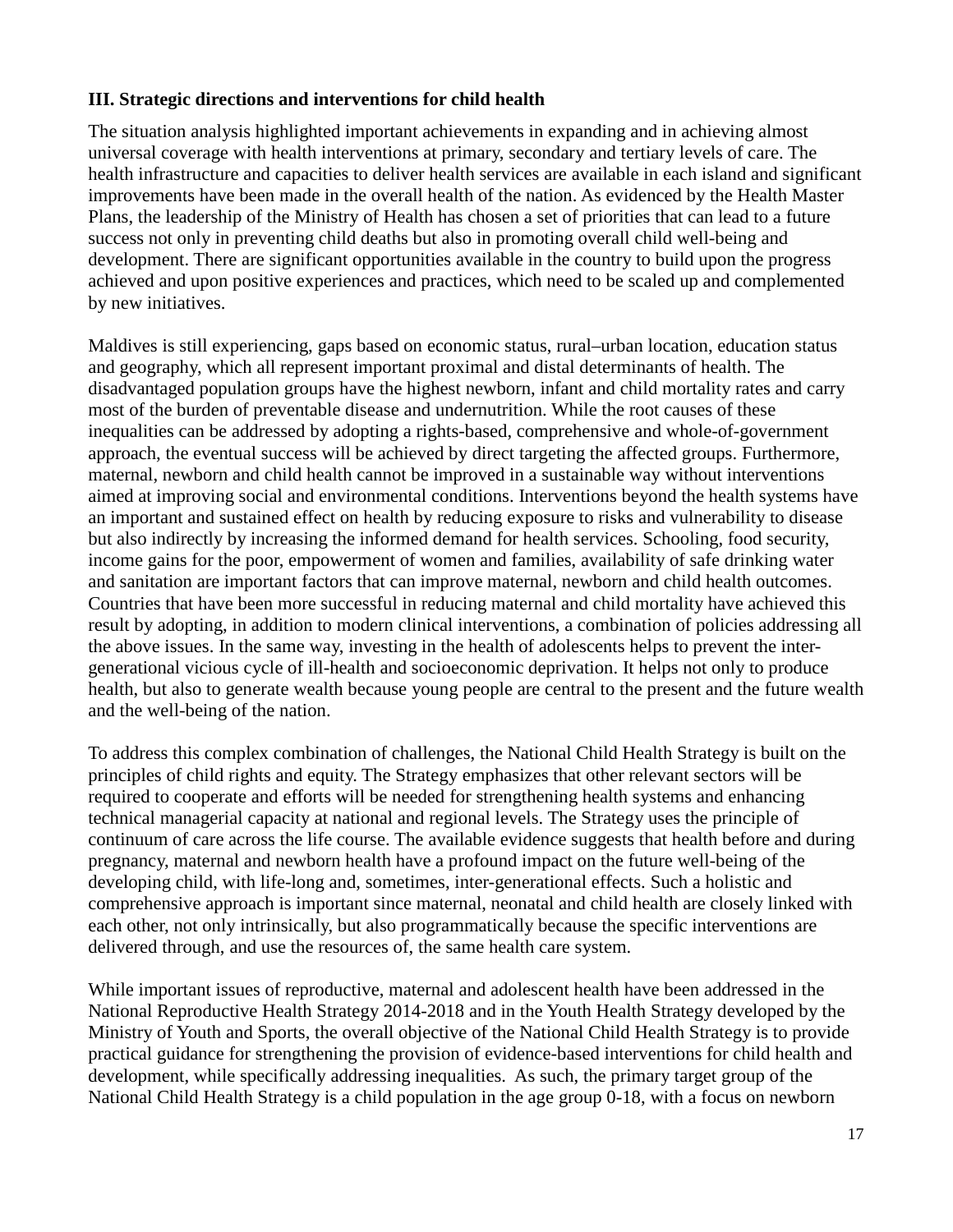health<sup>55</sup>, birth defect prevention<sup>[56](#page-17-1)</sup> and nutrition<sup>57</sup>. In addressing newborn health, the Child Health Strategy is modelled on the Every Newborn Action Plan which emphasizes delivery of packages of highly effective interventions along the continuum of care<sup>[58](#page-17-3)</sup>.

The integrated implementation of the Reproductive Health, the Youth and the Child Health strategies, under the umbrella of the Health Master Plan for 2016-2025 and with each strategy focusing on specific directions, will create required synergies and allow to use the resources of the nation in a more efficient and effective manner. Furthermore, the Strategies will provide an additional impetus to strengthen the national health care system, particularly in enhancing leadership and management capabilities of the Ministry of Health to design and to lead large-scale interventions, in building the competent national health workforce and in ensuring quality of services at all levels.

The Child Health Strategy 2016-2020 is focused on strategic directions, interventions and actions at three inter-linked levels:

1. Actions within the health care system to implement effective health service delivery strategies for the prioritized interventions along the continuum of care

2. Actions within the health care system to strengthen all health system components to improve the system's ability to ensure equitable access to quality newborn, child, nutrition and development services

3. Actions beyond the health care system to promote an enabling policy environment to mainstream child health and development into national development agenda, to address the key determinants of maternal and child health, nutrition and development and to tackle the inequities among population groups.

## **Level 1: Directions and actions within health care system to strengthen health service delivery along the continuum of care**

| <b>Strategic directions</b>                                                                    | Life stages and continuum of care                         | Interventions                                                                                                                                                                                                                                                              |
|------------------------------------------------------------------------------------------------|-----------------------------------------------------------|----------------------------------------------------------------------------------------------------------------------------------------------------------------------------------------------------------------------------------------------------------------------------|
| Strengthening implementation of<br>evidence-based interventions along<br>the continuum of care | Reproductive health, nutrition and<br>pre-conception care | - Strengthening pre-marital counselling<br>system throughout the country<br>- Promoting family planning<br>introduction of preconception<br>counselling and iron folic acid<br>supplementation<br>- Preventing gender-based violence<br>- Promoting healthy lifestyles and |

<span id="page-17-0"></span><sup>55</sup> Every Newborn. An action plan to end preventable deaths, World Health Organization and Unicef, 2014

<span id="page-17-1"></span><sup>56</sup> Prevention and Controlof Birth Defects in South-East Asia Region, Strategic Framework for 2013–2017, World Health Organization 2013

<span id="page-17-2"></span><sup>57</sup> Health Master Plan, 2016-2025, Ministry of Health, the Republic of Maldives

<span id="page-17-3"></span><sup>58</sup> Every Newborn. An action plan to end preventable deaths, World Health Organization and Unicef, 2014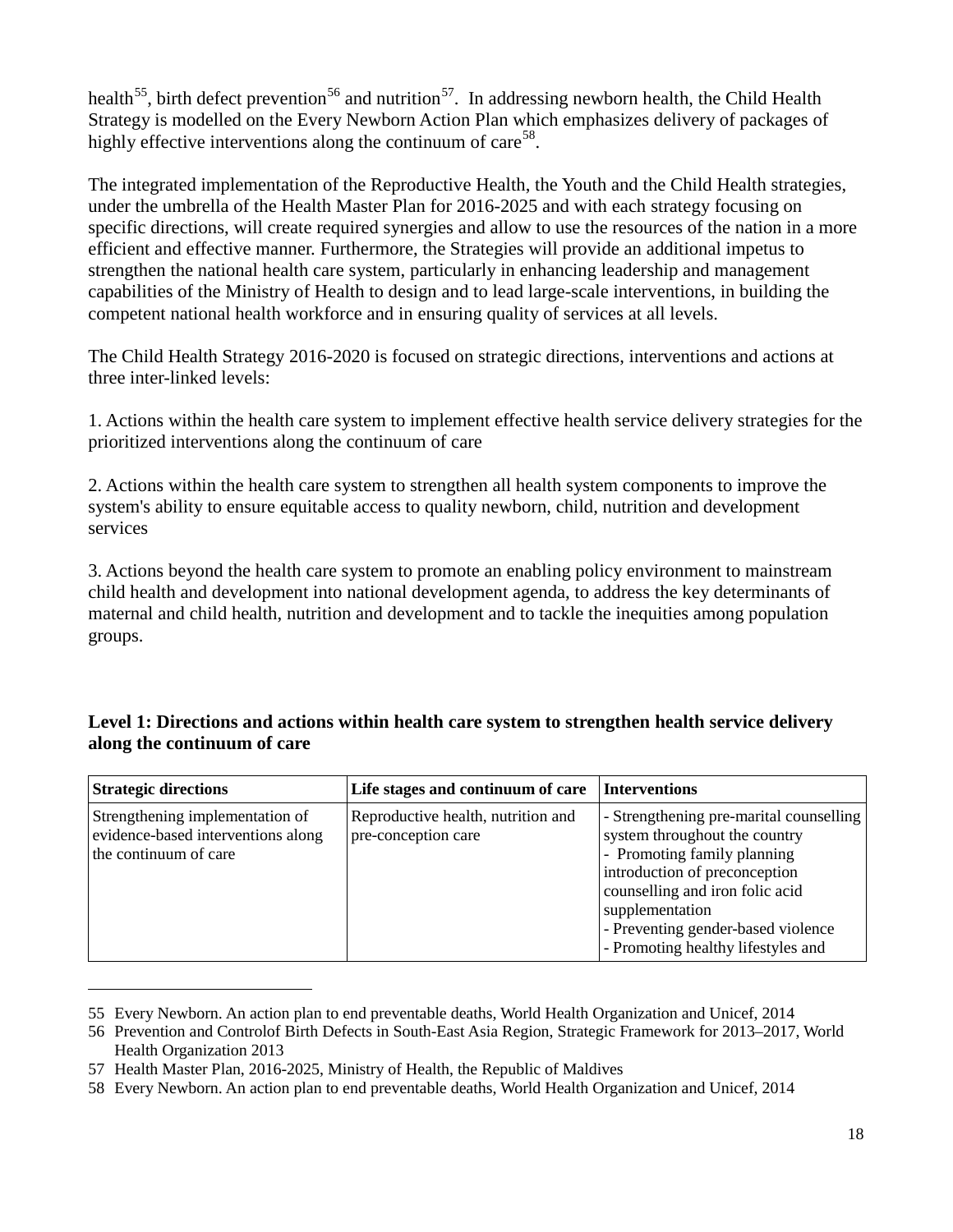|                                               | prevention of substance abuse<br>- Strengthening genetic counseling<br>- Providing maternal nutrition<br>informative counseling<br>- Implementing National birth defects<br>prevention and control strategy<br>- Developing and implementing<br>National policy and action plan on<br>elimination of congenital rubella<br>syndrome and prevention of mother-to-<br>child transmission of HIV                                                                                                                                                                    |
|-----------------------------------------------|------------------------------------------------------------------------------------------------------------------------------------------------------------------------------------------------------------------------------------------------------------------------------------------------------------------------------------------------------------------------------------------------------------------------------------------------------------------------------------------------------------------------------------------------------------------|
| Pregnancy care                                | - Ensuring early registration of<br>pregnancies<br>- Ensuring comprehensive antenatal<br>care by skilled attendant to prevent<br>maternal mortality and stillbirths                                                                                                                                                                                                                                                                                                                                                                                              |
| Care at child birth                           | - Ensuring skilled birth attendance<br>- Ensuring infection prevention and<br>control measures<br>- Providing essential newborn care and<br>management of sick newborns<br>- Providing Kangaroo mother care and<br>feeding support<br>- Strengthening referral system for<br>childbirth complications                                                                                                                                                                                                                                                            |
| Postpartum care for mother and<br>newborn     | - Ensuring early postnatal care for<br>mothers and newborns, with three<br>visits after discharge<br>- Initiating exclusive breastfeeding<br>within the first I hour of birth<br>- Ensuring infection prevention and<br>control measures<br>- Promoting Kangaroo mother care<br>especially for low birth weight and<br>premature newborns, including<br>neonatal sepsis management<br>- Providing intensive neonatal care for<br>high-risk newborns<br>- Providing maternal and child<br>nutrition information and counseling<br>- Strengthening referral system |
| Health care in infancy and early<br>childhood | - Strengthening integrated<br>management of childhood illnesses and<br>care for development with emphasis on<br>growth monitoring and counseling<br>- Ensuring immunization<br>- Promoting infant and young child<br>feeding practices<br>- Preventing accidental injuries<br>- Providing age-specific parenting<br>information on early childhood<br>development and stimulation                                                                                                                                                                                |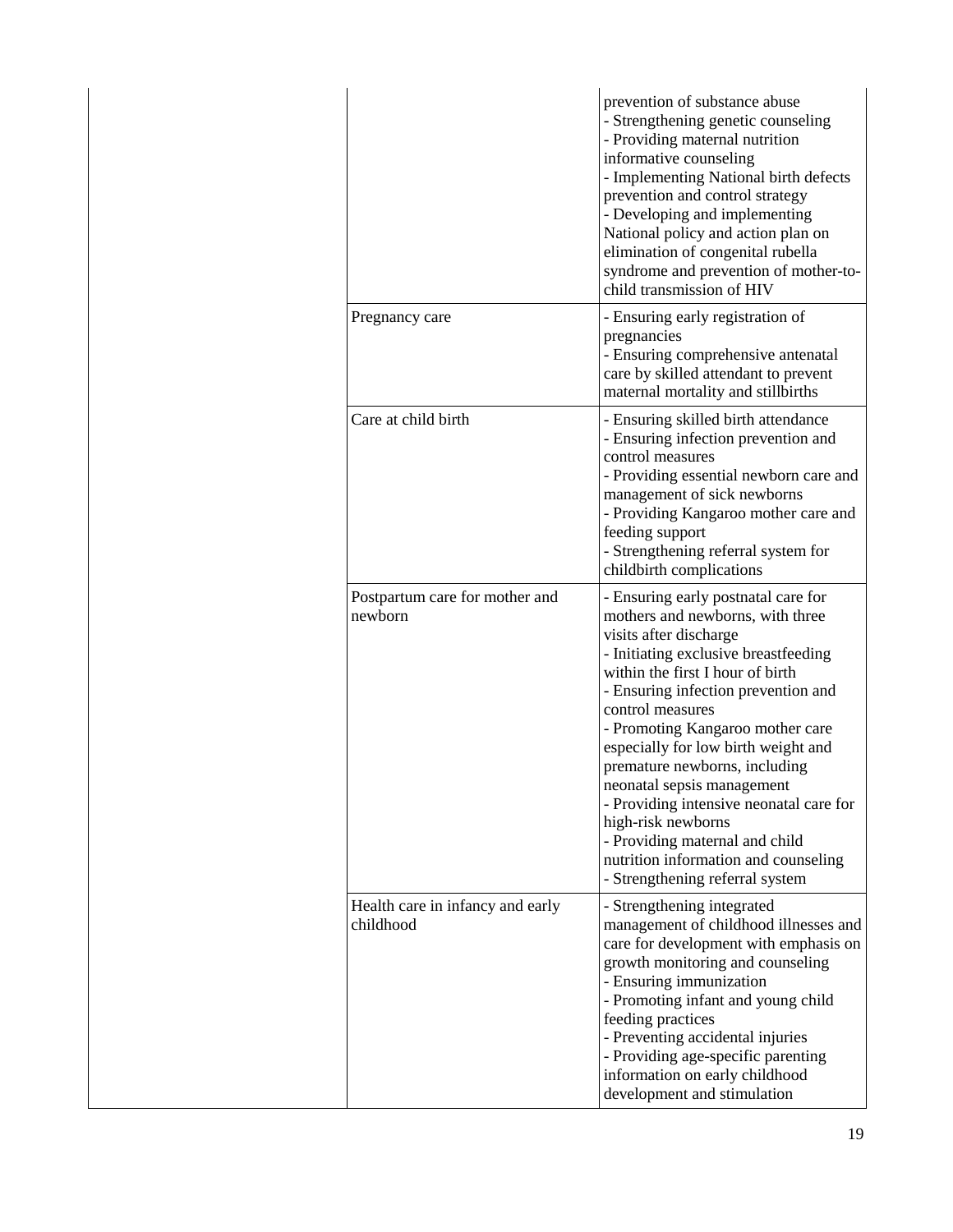| Care of the healthy child and<br>- Promoting early childhood<br>promoting child development<br>development, including early detection<br>and referral for developmental delays<br>- Preventing and managing non-<br>communicable diseases and disabilities<br>- Ensuring oral health and hygiene in<br>children aged 5-18 years<br>- Providing age-specific parenting<br>information on physical and mental<br>development for children aged 5-18<br>years<br>-Childhood obesity prevention |
|---------------------------------------------------------------------------------------------------------------------------------------------------------------------------------------------------------------------------------------------------------------------------------------------------------------------------------------------------------------------------------------------------------------------------------------------------------------------------------------------|

## **(mention**

## **Level 2: Directions and actions to strengthen health care system to ensure equitable access to quality health services**

| <b>Strategic directions</b><br><b>Interventions</b><br><b>Health care systems components</b> |                                              |                                                                                                                                                                                                                                                                                                                                                                                                                                                                                              |
|----------------------------------------------------------------------------------------------|----------------------------------------------|----------------------------------------------------------------------------------------------------------------------------------------------------------------------------------------------------------------------------------------------------------------------------------------------------------------------------------------------------------------------------------------------------------------------------------------------------------------------------------------------|
| Strengthening health care system to<br>ensure delivery of quality child health<br>services   | Leadership and governance                    | - Building a favourable policy<br>environment and consensus to support<br>whole-of-government implementation<br>of child health strategy<br>- Introducing quality standards and<br>protocols and ensuring an efficient<br>monitoring and accountability system<br>to check and improve quality of<br>services<br>- Ensuring harmonization of clinical<br>protocols and guidelines<br>- Strengthening leadership and<br>management capabilities                                               |
|                                                                                              | Financing                                    | - Securing adequate and<br>uninterrupted financing for the<br>implementation of the National Child<br><b>Health Strategy</b><br>- Advocating for harmonization of<br>health care budget with stronger<br>emphasis on primary health care and<br>public health<br>- Strengthening a system for tracking<br>national health expenditures for<br>mother and child health for greater<br>accountability, better measurement of<br>cost-effectiveness and better resource<br>mobilization efforts |
|                                                                                              | Medical products, vaccines and<br>technology | - Ensuring that all priority medicines<br>for women and children are included<br>in the national essential drug list<br>- Ensuring availability of EPI<br>vaccines                                                                                                                                                                                                                                                                                                                           |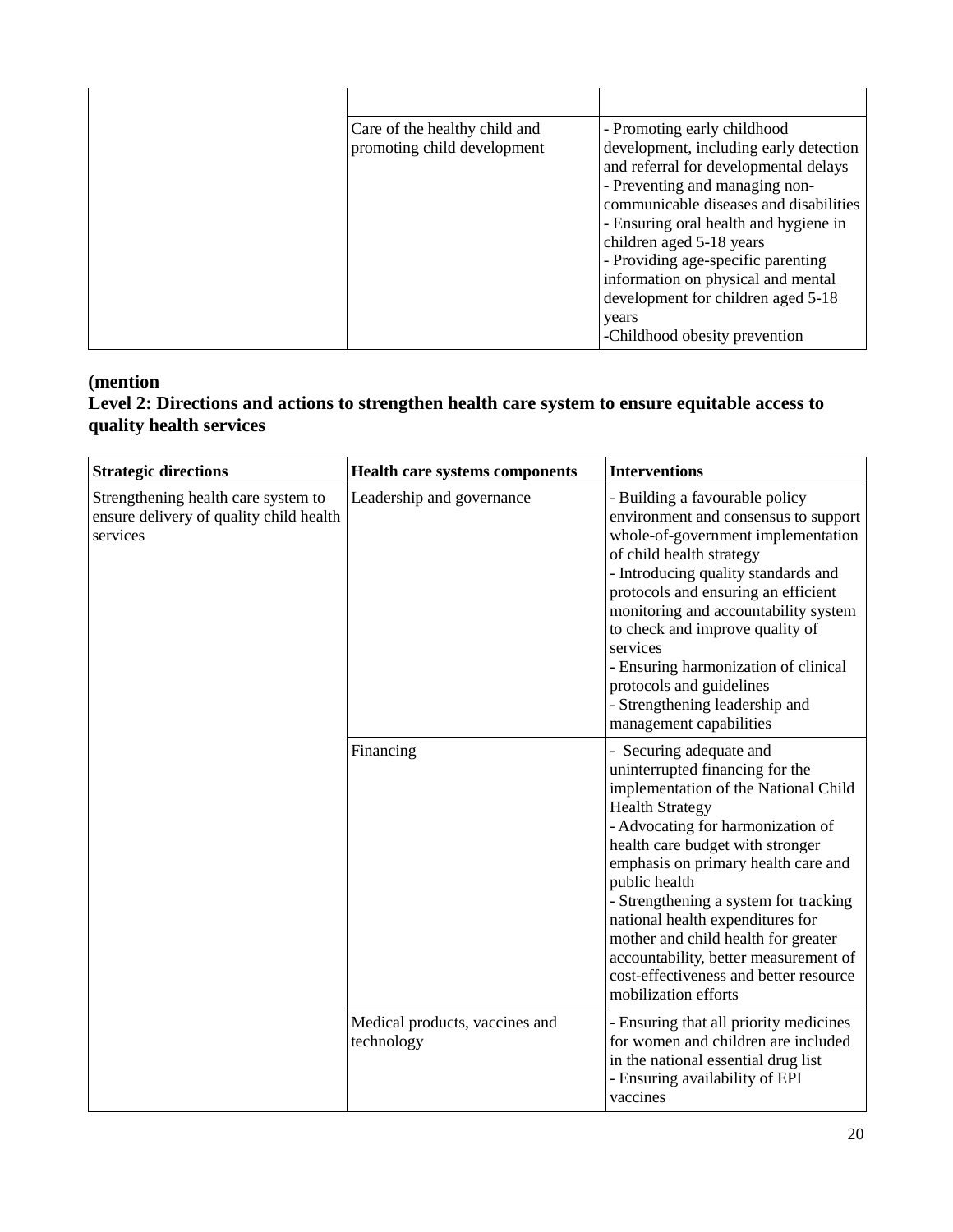|  |                                                  | - Developing e-technology and<br>communication<br>- Strengthening health infrastructure<br>and ensuring supply of medical and<br>non-medical commodities                                                                                                                                                                    |
|--|--------------------------------------------------|-----------------------------------------------------------------------------------------------------------------------------------------------------------------------------------------------------------------------------------------------------------------------------------------------------------------------------|
|  | Health workforce                                 | - Implementing national human<br>resource policy<br>- Ensuring certification and licensing<br>of health workers<br>- Strengthening recruitment<br>procedures for national and expatriate<br>staff                                                                                                                           |
|  | - Information system and knowledge<br>management | - Improving routine data collection,<br>analysis and use<br>- Developing capacity in operational<br>research<br>- Enhancing capabilities for data-<br>based strategic and operational<br>decision-making                                                                                                                    |
|  | - Service delivery                               | - Strengthening clinical service<br>provision at all institutional levels<br>- Strengthening public health services<br>at all institutional levels, including<br>community based health care services<br>- Establishing a monitoring<br>mechanism to assure quality of<br>services, including the public health<br>services |

## **Level 3: Directions and actions to address the key determinants of mother, newborn and child health, nutrition and development**

| <b>Strategic directions</b>                                    | <b>Key sectors and partners</b>                                          | <b>Interventions</b>                                                                                                                                                                                                                                                                                                                   |
|----------------------------------------------------------------|--------------------------------------------------------------------------|----------------------------------------------------------------------------------------------------------------------------------------------------------------------------------------------------------------------------------------------------------------------------------------------------------------------------------------|
| Achieving equity                                               | <b>MOFT</b><br><b>MOH</b><br><b>MOE</b><br>MoLG<br>LGA<br>Local councils | -Identifying most deprived children<br>and communities and developing<br>targeted approaches to address their<br>needs<br>- Reducing out-of-pocket<br>expenditures through strengthening of<br>universal health coverage<br>- Identifying most common barriers<br>and addressing them through a<br>systematic and sustainable approach |
| Strengthening public-private<br>partnerships and collaboration | <b>MOH</b><br><b>MOHA</b><br><b>MOFT</b><br><b>MED</b><br>NGO            | - Regulating public and private health<br>sectors<br>- Increasing participation of NGOs<br>and civil society in service delivery<br>- Advocating for child-friendly<br>communities initiatives                                                                                                                                         |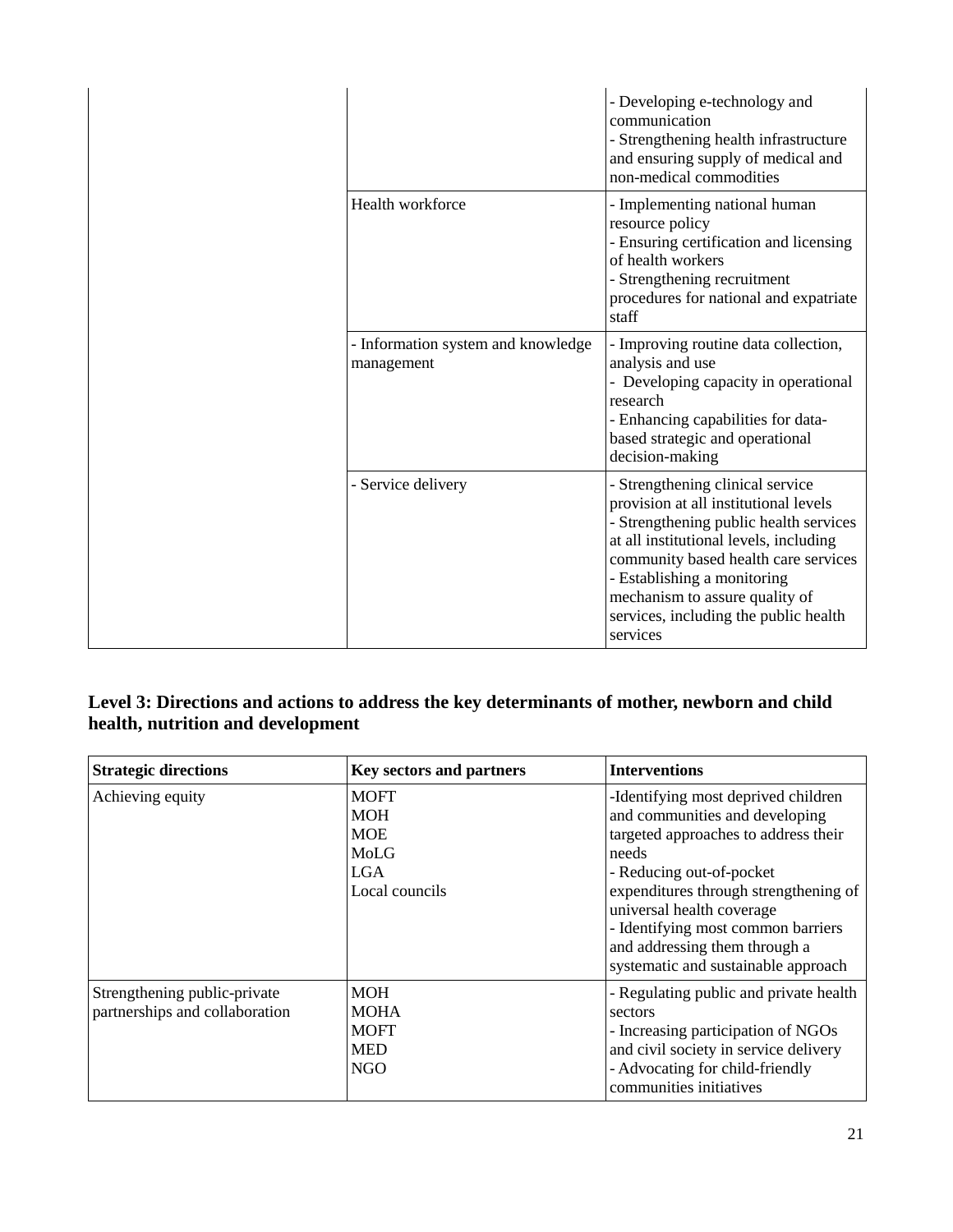| Involving families and communities                                      | <b>LGA</b><br><b>MOH</b><br><b>MOE</b><br>MoLG<br>Local communities                 | - Developing mechanisms to involve<br>families and communities in health<br>service provision<br>- Involving families and communities<br>in monitoring of health service<br>delivery                                                                                                                                                                       |
|-------------------------------------------------------------------------|-------------------------------------------------------------------------------------|------------------------------------------------------------------------------------------------------------------------------------------------------------------------------------------------------------------------------------------------------------------------------------------------------------------------------------------------------------|
| Addressing environmental issues in<br>line with existing national plans | <b>MOEE</b><br><b>MOH</b><br><b>NDMC</b><br><b>MOT</b><br><b>MOFT</b><br><b>NGO</b> | - Ensuring access to safe water and<br>sanitation<br>- Reinforcing waste management<br>practices<br>- Preventing injuries, accidents and<br>violence<br>- Strengthening monitoring systems<br>for air, soil and water pollution with<br>chemical and toxic substances                                                                                      |
| <b>Emergency preparedness</b>                                           | <b>NDMC</b><br><b>MNDF</b><br><b>MOH</b>                                            | - Advocating for infrastructural<br>changes e.g. in schools<br>- Reinforcing curricula in schools<br>- Strengthening health care system's<br>capacity to ensure disaster and<br>emergency preparedness, response<br>and mitigation<br>- Ensuring that the needs of children<br>and women are considered in<br>emergency preparedness and response<br>plans |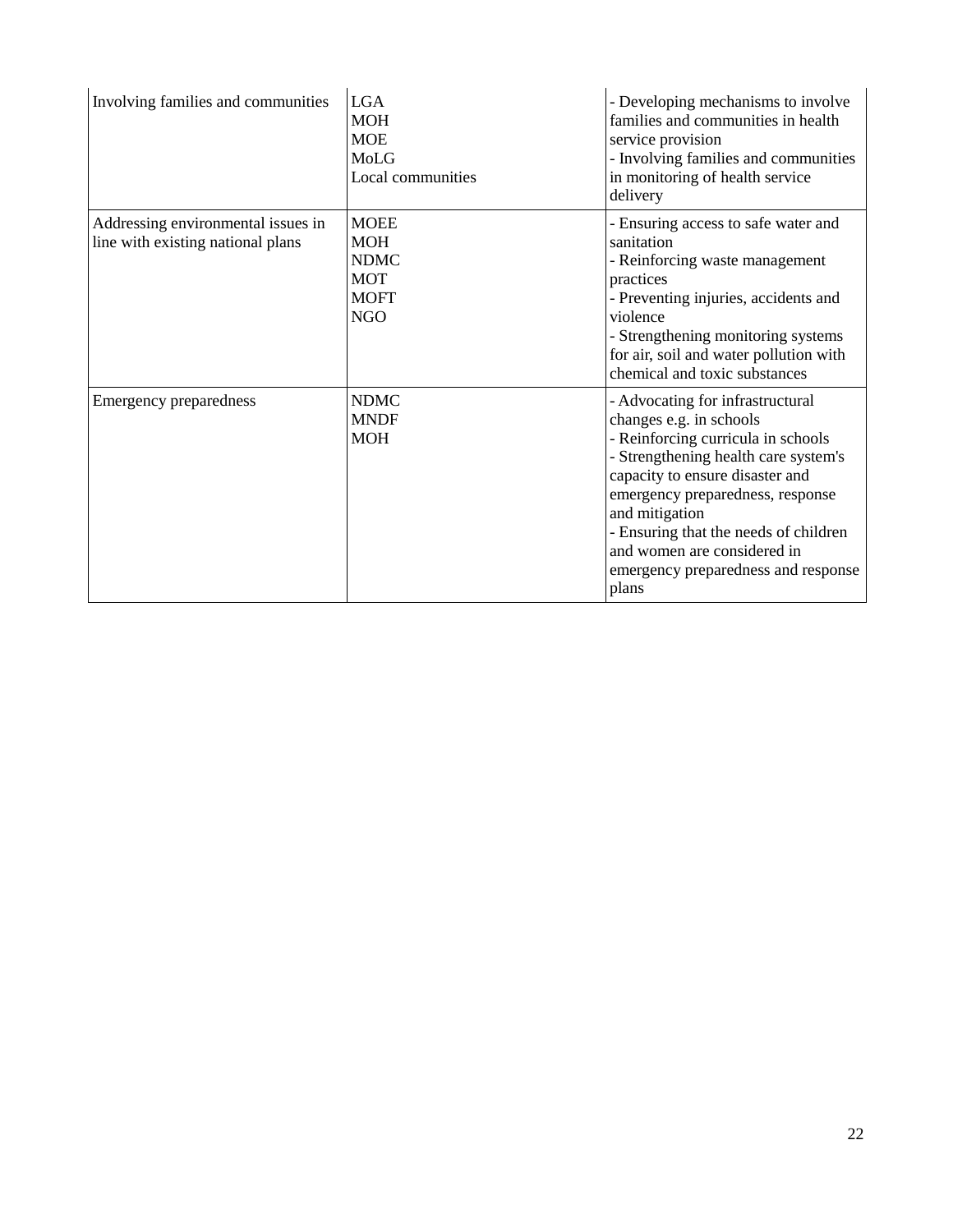## **IV. Action plan and monitoring framework**

## **Level 1: Directions and actions within health care system to strengthen health service delivery along the continuum of care**

| Life stages and pathways<br>along the continuum of care                             | <b>Interventions</b>                                                                                     | <b>Actions</b>                                                                                                                                                                                   | Involved /<br><b>Responsible</b>                               | <b>Indicators and sources</b>                                                                                                            |
|-------------------------------------------------------------------------------------|----------------------------------------------------------------------------------------------------------|--------------------------------------------------------------------------------------------------------------------------------------------------------------------------------------------------|----------------------------------------------------------------|------------------------------------------------------------------------------------------------------------------------------------------|
|                                                                                     |                                                                                                          | Strengthening implementation of evidence-based interventions along the continuum of care                                                                                                         |                                                                |                                                                                                                                          |
| Reproductive health, nutrition Promoting family planning<br>and pre-conception care |                                                                                                          | Revise the national family planning standards and<br>guidelines developed in 2005 with emphasis on<br>birth spacing and ensure wide dissemination to the<br>public and health care providers     | <b>HPA</b><br><b>MOH</b>                                       | - National family planning standards<br>revised and disseminated to all health<br>facilities by end of 2016 (MOH)                        |
|                                                                                     |                                                                                                          | - Ensure capacity development of health<br>professionals on reproductive health and family<br>planning counseling                                                                                | <b>HPA</b><br><b>MOH</b>                                       | - Contraceptive prevalence rate, all<br>methods and modern methods (%)<br>(DHS)                                                          |
|                                                                                     |                                                                                                          | - Create awareness of family planning and<br>commodities among women and men of<br>reproductive age                                                                                              |                                                                |                                                                                                                                          |
|                                                                                     |                                                                                                          | - Develop mechanisms for reaching vulnerable<br>groups (single mothers, substance users, people<br>with mental illness and disabilities)                                                         | <b>HPA</b><br><b>MOH</b><br><b>NGO</b><br>MoLG                 | - % of high risk individuals who<br>received family planning sessions<br>during the year (MOH)                                           |
|                                                                                     |                                                                                                          | Develop communication strategies to prevent<br>early marriages and pregnancy among adolescents                                                                                                   | <b>HPA</b><br><b>MOE</b><br><b>MOYS</b><br><b>NGO</b><br>Media | - Communication strategies developed<br>and implemented (MOH, surveys)                                                                   |
|                                                                                     | Promoting healthy lifestyles<br>and prevention of substance<br>abuse and sexual and<br>domestic violence | - Advocatefor strengthening health promotional<br>activities, through policy decisions, school health<br>programs and community awareness programs to<br>improve nutrition and physical activity | <b>HPA</b><br><b>FPA</b><br><b>MOE</b><br>Parliament           | - Number of existing policies developed<br>to promote nutrition and physical<br>activity (MOH)<br>- Number of school health programs and |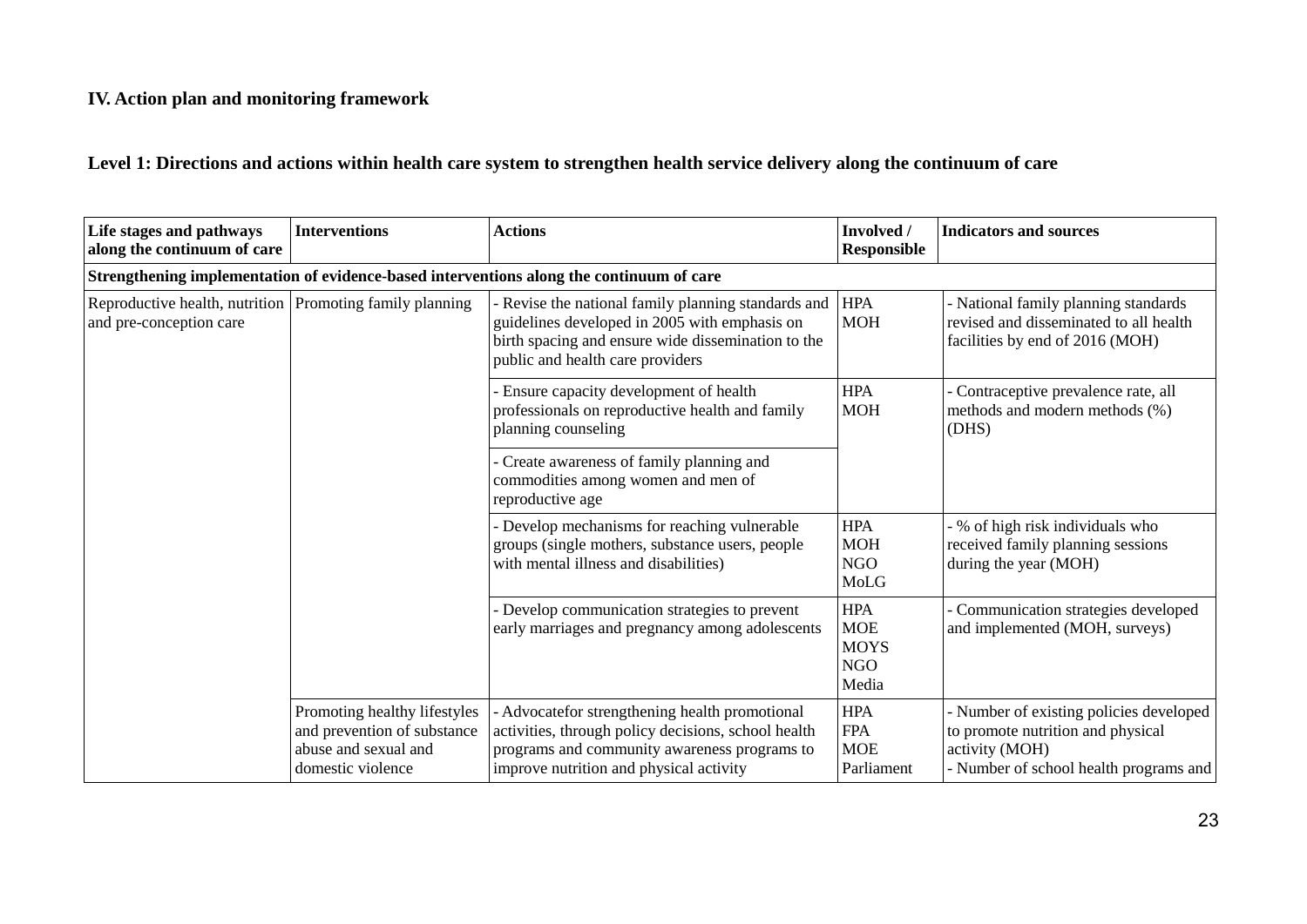|                                                 |                                                                                                                                                                                                                | <b>Trade Union</b><br>Media                                                                       | community health awareness programs<br>conducted (MOH, MOE)                                                                                                                                                                       |
|-------------------------------------------------|----------------------------------------------------------------------------------------------------------------------------------------------------------------------------------------------------------------|---------------------------------------------------------------------------------------------------|-----------------------------------------------------------------------------------------------------------------------------------------------------------------------------------------------------------------------------------|
|                                                 | - Advocate for enforcement of existing laws and<br>regulations on tobacco control, substance abuse,<br>breast milk substitutes, sexual and domestic<br>violence                                                | <b>HPA</b><br>Parliament<br><b>Trade Union</b><br>Media<br><b>NDA</b><br><b>JJU</b><br><b>MGL</b> | - Prevalence rates of sexual and<br>domestic violence; current smokers;<br>users of illegal drugs and alcohol; and<br>mothers who use breast milk substitutes<br>(HPA, DHS, surveys)                                              |
|                                                 | - Strengthen advocacy and sensitization efforts to<br>increase awareness of policy makers in promoting<br>healthy lifestyles and preventing substance abuse<br>sexual and domestic violence                    | <b>MOH</b><br>Parliament<br><b>MOE</b><br><b>MOES</b><br>Media                                    | - Number of advocacy briefs and<br>campaigns organized for policy makers<br>during the year (MOH)                                                                                                                                 |
|                                                 | - Advocate for restriction and ban of advertising of<br>infant formula, pre-packaged supplementary food,<br>energy drinks                                                                                      | <b>MOH</b><br>Parliament<br><b>MOE</b><br>Media                                                   | - % decrease in all forms of advertising<br>for infant formula, energy drinks and<br>pre-packaged food during the year<br>(MOH)                                                                                                   |
|                                                 | - Promote participation of celebrities, public and<br>religious leaders in promotion of healthy lifestyles                                                                                                     | <b>HPA</b><br><b>MOH</b><br><b>MIA</b><br>Celebrities<br>Media                                    | - Number of events for promotion of<br>healthy lifestyles with participation of<br>celebrities, public and religious leaders<br>(MOC)                                                                                             |
|                                                 | - Adapt treatment, rehabilitation and prevention<br>guidelines and protocols and review health and<br>rehabilitation services to be covered by the<br>Aasandha scheme for substance users                      | <b>HPA</b><br><b>MOH</b><br><b>NDA</b><br>Service<br>providers                                    | - % of substance users covered by the<br>Aasandha scheme (MOH, NDA,<br>Aasandha annual report)                                                                                                                                    |
| Strengthening pre-<br>maritalgenetic counseling | - Develop protocols and guidelines in the following<br>areas: congenital anomalies, including pathological<br>hemoglobin disorders, for at-risk population, and<br>for mental health assessment and counseling | <b>HPA</b><br><b>MOH</b><br>Service<br>providers<br><b>MBS</b>                                    | - % of newly-wed couples who received<br>mental health assessment and<br>counseling during the year (MOH)<br>- % of service providers using the<br>developed protocols and guidelines to<br>provide genetic counseling on regular |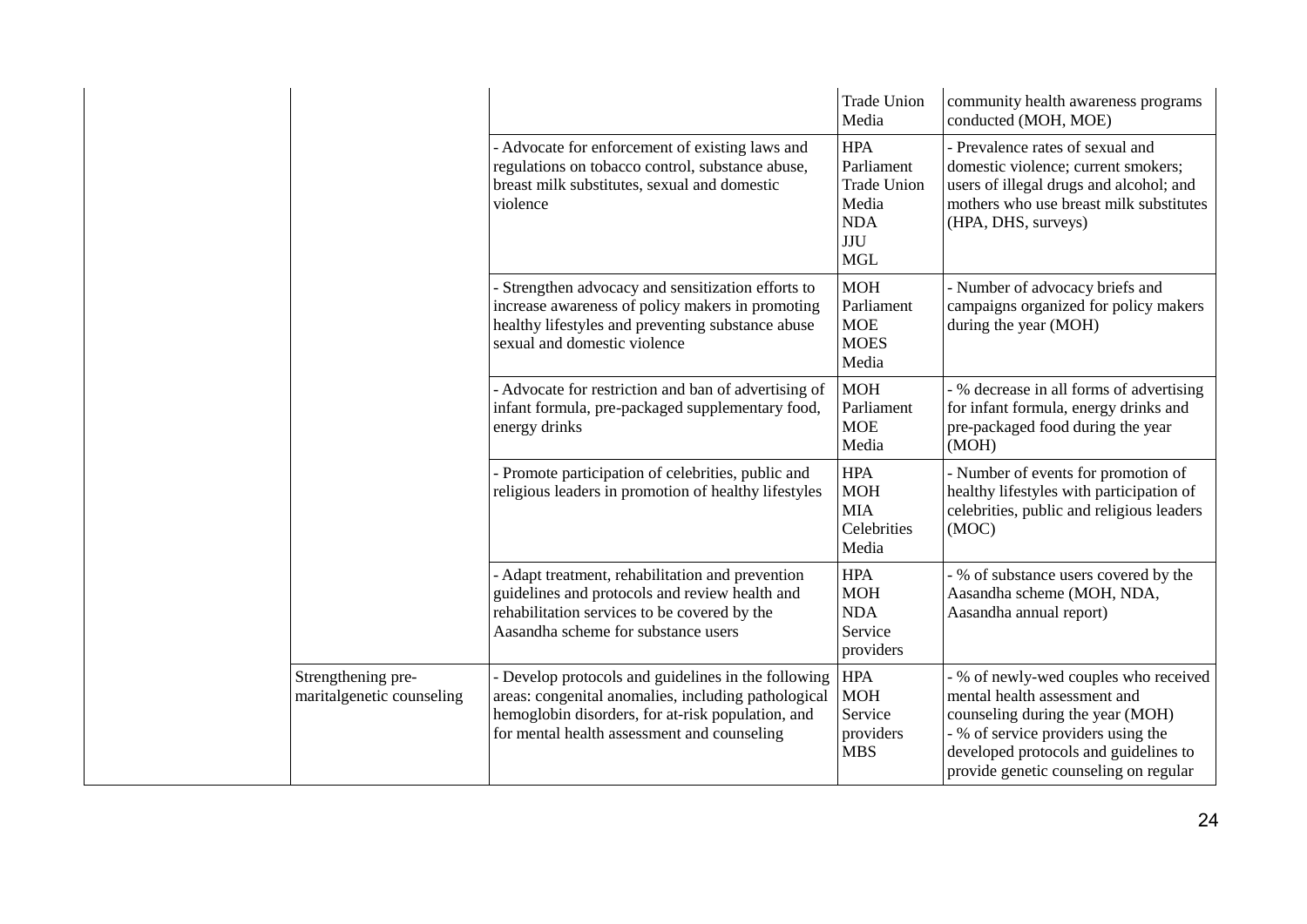|                     |                                                                                                       |                                                                                                                                                                                                                                                                    |                                                   | basis                                                                                                                                                                                                                                                                                                                                                                                |
|---------------------|-------------------------------------------------------------------------------------------------------|--------------------------------------------------------------------------------------------------------------------------------------------------------------------------------------------------------------------------------------------------------------------|---------------------------------------------------|--------------------------------------------------------------------------------------------------------------------------------------------------------------------------------------------------------------------------------------------------------------------------------------------------------------------------------------------------------------------------------------|
|                     |                                                                                                       | - Finalize the national birth defects strategy<br>ensuring its alignment with the child health strategy                                                                                                                                                            | <b>HPA</b><br><b>MOH</b>                          | - The national birth defects strategy is<br>officially endorsed (MOH)                                                                                                                                                                                                                                                                                                                |
| Pregnancy care      | Ensuring timely and<br>complete registration of<br>pregnancies and<br>comprehensive antenatal<br>care | - Reinforce mandatory registration and record<br>keeping of ANC cards of all pregnant women, to be<br>verified through quarterly reviews and cross-<br>matching with hospital records and home visits                                                              | <b>HPA</b><br><b>MOH</b><br>Service<br>providers  | - % of pregnant women receiving 4 or<br>more ANC checkups by a skilled<br>provider (MOH)<br>- % of pregnant women who received<br>iron-folate supplements during<br>pregnancy (MOH)<br>- % of pregnant women with chronic<br>diseases, past and current history of<br>substance use (MOH)<br>- % of pregnant women who received<br>birth preparedness and birth planning<br>sessions |
|                     |                                                                                                       | - Strengthen the implementation of existing ANC<br>protocols and improve the quality of practices at all<br>levels through regular supportive supervision, on-<br>the-job training and random on-the-spot quality<br>checks                                        | <b>HPA</b><br><b>MOH</b><br>Service<br>providers  |                                                                                                                                                                                                                                                                                                                                                                                      |
|                     |                                                                                                       | - Strengthen all components of ANC package, with<br>particular emphasis on prevention of non-<br>communicable diseases and substance abuse,<br>promotion of healthy lifestyles and nutrition, and<br>birth preparedness and planning                               | <b>HPA</b><br><b>MOH</b><br>Service<br>providers  |                                                                                                                                                                                                                                                                                                                                                                                      |
| Care at child birth | Ensuring skilled attendance<br>at birth                                                               | Review existing clinical guidelines and protocols<br>for MCH services with emphasis on the<br>management of complications during and after<br>deliveries, caesarean section, operative vaginal<br>delivery, management of low birth weight and<br>preterm newborns | <b>HPA</b><br><b>MOH</b><br>Service<br>providers  | - Number of referral hospitals which use<br>updated clinical guidelines and<br>protocols (MOH)                                                                                                                                                                                                                                                                                       |
|                     |                                                                                                       | - Develop clinical protocols for safe abortions,<br>including prevention, diagnosis and management of<br>post-abortion complications, and quality standards<br>for referral hospitals providing legal abortion<br>services                                         | <b>HPA</b><br><b>MOH</b><br>Referral<br>hospitals | - Clinical protocols are available and<br>officially endorsed (MOH)<br>- Prevalence rates of abortions by<br>location, reason and women's age (%)<br>(MOH)                                                                                                                                                                                                                           |
|                     |                                                                                                       | - Provide and ensure all facilities with standardized<br>kits (equipment, tools, drugs and supplies) for basic MOH<br>and comprehensive emergency obstetric and<br>newborn care based on the level of care                                                         | <b>HPA</b>                                        | - % of health facilities which have an<br>updated inventory of assets and supplies<br>for basic and comprehensive emergency<br>obstetric and newborn care (MOH)                                                                                                                                                                                                                      |
|                     |                                                                                                       | - Ensure continuous capacity building and                                                                                                                                                                                                                          | <b>HPA</b>                                        | - % of health workers by level of care                                                                                                                                                                                                                                                                                                                                               |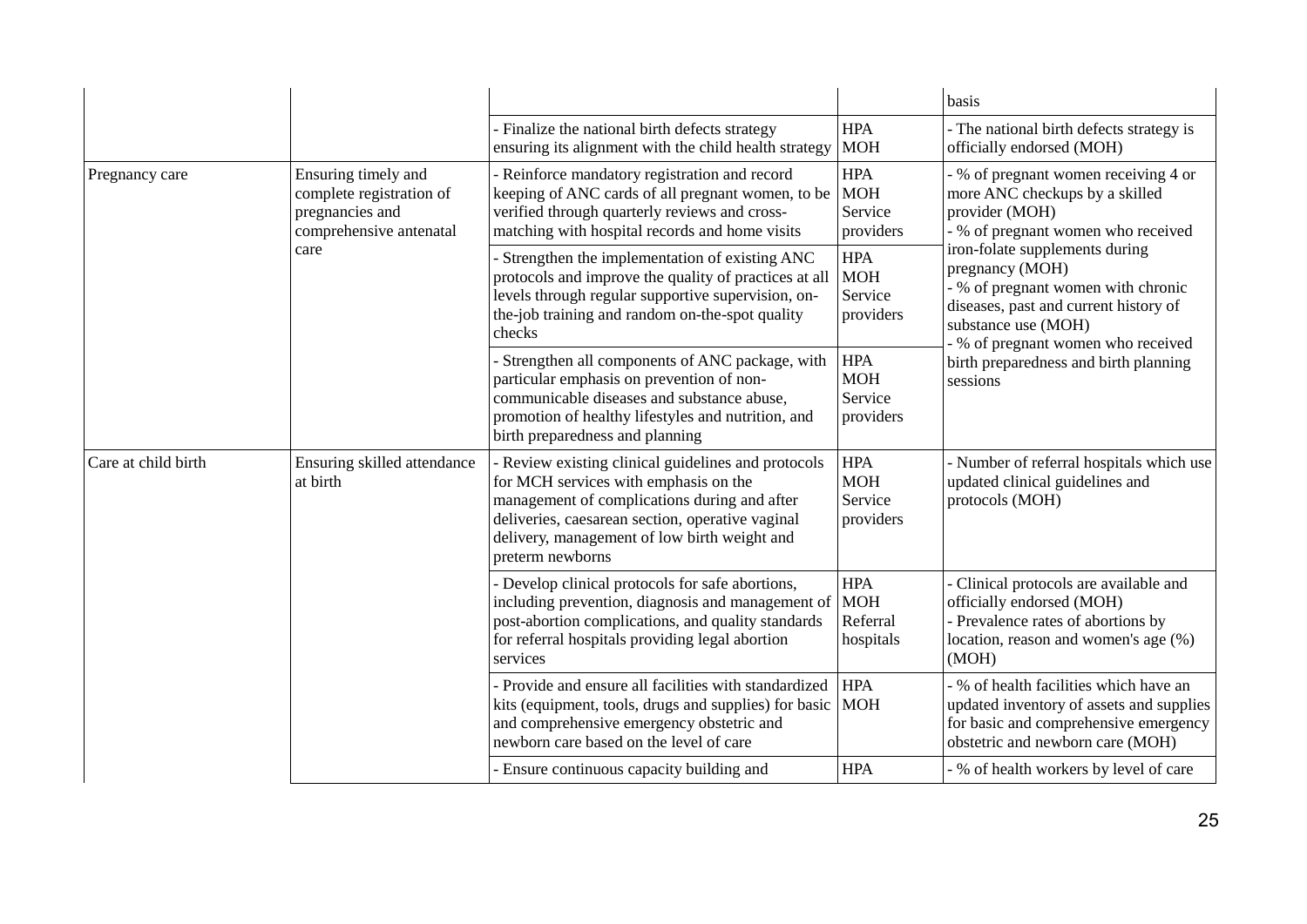|                                                           | upgrading of clinical skills for health workers at all<br>levels of provision of delivery services                                                                                        | <b>MOH</b>                                       | who received refresher courses and<br>other types of capacity building during<br>the year (MOH)                                                                                                                                                                                                                                                                                                                                                                                                                                                                                                                                                                                |
|-----------------------------------------------------------|-------------------------------------------------------------------------------------------------------------------------------------------------------------------------------------------|--------------------------------------------------|--------------------------------------------------------------------------------------------------------------------------------------------------------------------------------------------------------------------------------------------------------------------------------------------------------------------------------------------------------------------------------------------------------------------------------------------------------------------------------------------------------------------------------------------------------------------------------------------------------------------------------------------------------------------------------|
|                                                           | - Ensure regular supportive supervision of health<br>centers by the referral hospitals and MOH and of<br>the referral hospitals by MOH                                                    | <b>HPA</b><br><b>MOH</b><br>Service<br>providers | - % of health facilities by type which<br>received at least 2 supervision visits<br>during the year (MOH)                                                                                                                                                                                                                                                                                                                                                                                                                                                                                                                                                                      |
| Providing essential newborn<br>care and sick newborn care | - Ensure periodic review and update of guidelines<br>and protocols for essential newborn care and<br>management of sick newborns; ensure their<br>implementation in all health facilities | <b>HPA</b><br><b>MOH</b><br>Service<br>providers | - Maternal mortality ratio (MOH, DHS)<br>- Stillbirth rate (MOH, DHS)<br>- Neonatal mortality rate (MOH, DHS)<br>- % of skilled attendance at birth,                                                                                                                                                                                                                                                                                                                                                                                                                                                                                                                           |
|                                                           | - Ensure referral protocols for sick newborns are in<br>place and are implemented                                                                                                         | <b>HPA</b><br><b>MOH</b><br>Service<br>providers | (MOH, DHS)<br>- % of exclusive breastfeeding for six<br>months (MOH, DHS)<br>- % of newborns and mothers who<br>received early postnatal care (MOH,<br>DHS)<br>- % of facilities with delivery services<br>that are able to provide corticosteroids<br>for pre-term labor (MOH, DHS)<br>- % of facilities with delivery services<br>that are able to provide neonatal<br>resuscitation (MOH, DHS)<br>- % of facilities that provide kangaroo<br>mother care and feeding support (MOH,<br>DHS)<br>- Prevalence rate of neonatal sepsis<br>(MOH, DHS)<br>- % of sick newborns who were sent by<br>health centers to the referral hospitals<br>following referral protocols (MOH) |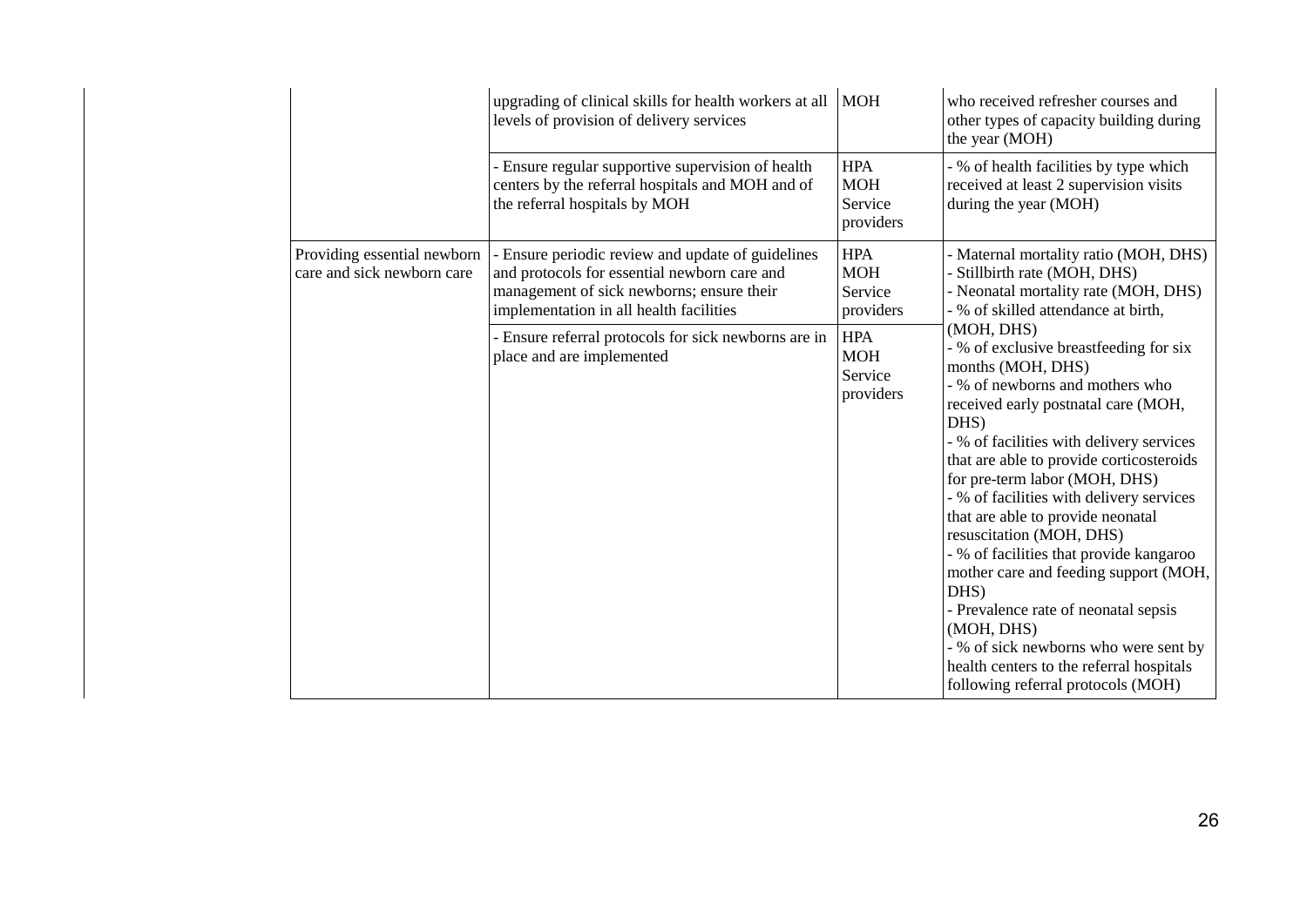|                            |                                                                 | - Ensure regular supportive supervision and<br>capacity building of health workers at all levels                                                                          | <b>HPA</b><br><b>MOH</b><br>Service<br>providers                                                      | - % of health facilities which received<br>supportive supervision and capacity<br>building in essential newborn care and<br>management of sick newborns during<br>the year (MOH) |
|----------------------------|-----------------------------------------------------------------|---------------------------------------------------------------------------------------------------------------------------------------------------------------------------|-------------------------------------------------------------------------------------------------------|----------------------------------------------------------------------------------------------------------------------------------------------------------------------------------|
|                            |                                                                 | - Strengthen referral mechanisms, including<br>medical transportation, evacuation and retrieval<br>systems, for sick newborns                                             | <b>HPA</b><br><b>HSD</b><br>Service<br>providers<br><b>LGA</b><br><b>MNDS</b><br>Local<br>communities | - % of sick newborns who were referred<br>to the hospitals using medical<br>transportation, evacuation and retrieval<br>systems (MOH)                                            |
|                            | Strengthening referral<br>system for obstetric<br>complications | - Provide all facilities with standardized kits<br>(equipment, tools, drugs and supplies) for<br>emergency obstetric care based on the level of care                      | <b>HPA</b><br><b>HSD</b><br>Service<br>providers                                                      | - % of health facilities by type which<br>have an updated inventory of assets and<br>supplies for emergency obstetric care                                                       |
|                            |                                                                 | - Ensure referral protocols for obstetric<br>complications are in place and are implemented                                                                               | <b>HPA</b><br><b>HSD</b><br>Service<br>providers                                                      | - % of pregnant women with obstetric<br>complications who were sent by health<br>centers to the referral hospitals<br>following referral protocols (MOH)                         |
|                            |                                                                 | - Strengthen referral mechanisms, including in-<br>utero transfer, medical transportation, evacuation<br>and retrieval systems, for women with obstetric<br>complications | <b>HPA</b><br><b>HSD</b><br>Service<br>providers<br><b>LGA</b><br><b>MNDS</b><br>Local<br>communities | - % of pregnant women with obstetric<br>complications who were referred to the<br>hospitals using medical transportation,<br>evacuation and retrieval systems<br>(MOH)           |
|                            |                                                                 | - Establish maternity waiting homes in the key<br>referral hospitals (allocation of flats from among<br>social housing flats)                                             | <b>HPA</b><br><b>HSD</b><br><b>LGA</b><br><b>MOHI</b>                                                 | - Number of referral hospitals which are<br>linked to properly equipped and<br>furnished maternity waiting homes<br>(HSD)                                                        |
| Postpartum care for mother | Ensuring postnatal care                                         | - Review existing guidelines and protocols for                                                                                                                            | <b>HPA</b>                                                                                            | - % of women receiving3 postnatal care                                                                                                                                           |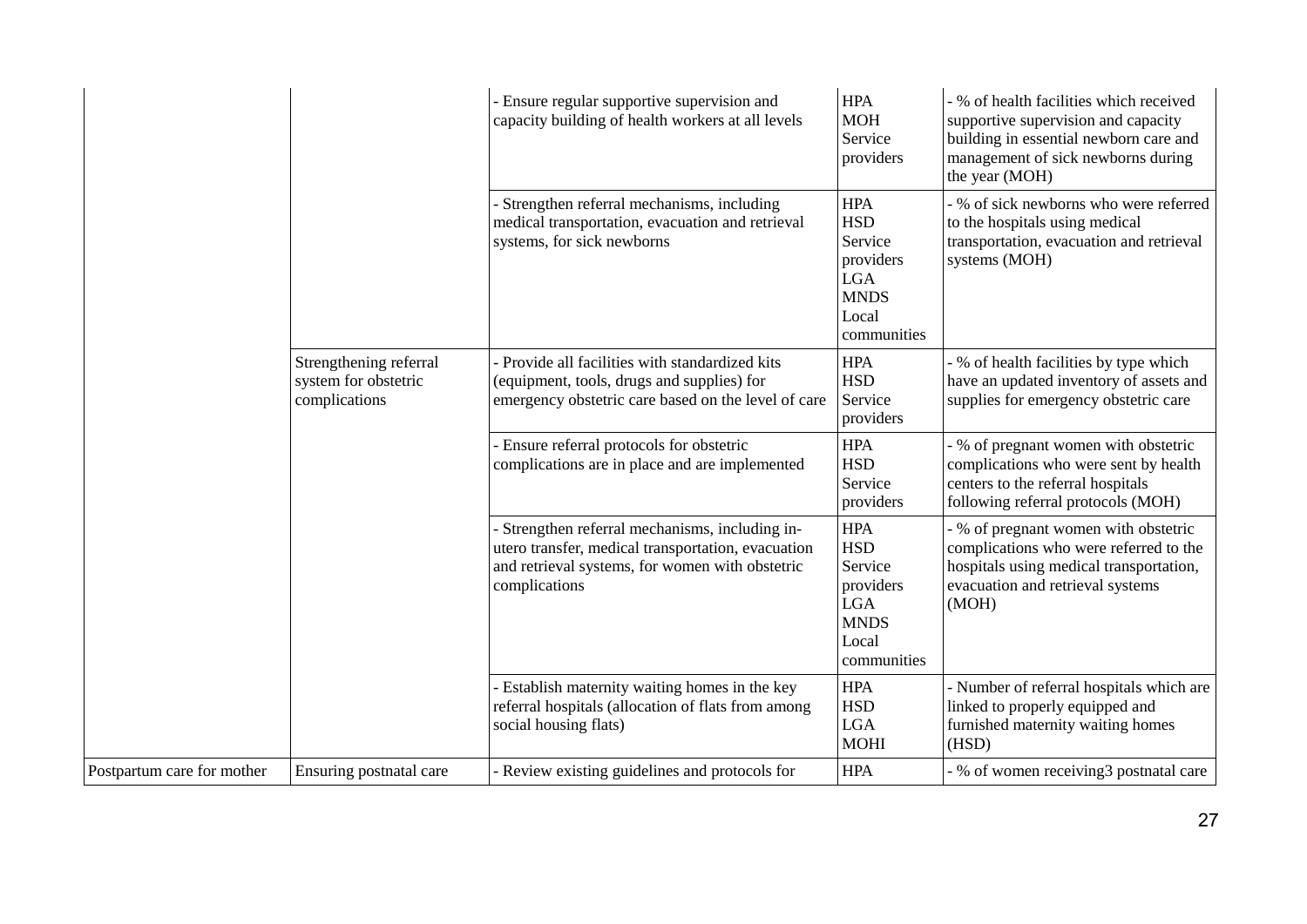<span id="page-27-0"></span>

| and newborn |                                                 | postnatal care, including home visits and outreach<br>sessions by health workers                                                                                       | <b>HSD</b><br>Service<br>providers                                       | visits according to established<br>schedule <sup>59</sup> (HPA)                                                                                               |
|-------------|-------------------------------------------------|------------------------------------------------------------------------------------------------------------------------------------------------------------------------|--------------------------------------------------------------------------|---------------------------------------------------------------------------------------------------------------------------------------------------------------|
|             |                                                 | - Strengthen social and community support network   HPA<br>for vulnerable mother-newborn pairs and ensure<br>home-based follow up of cases (community<br>awareness)    | <b>MGL</b><br>Local<br>communities                                       | - % of mothers from vulnerable groups<br>who received home-based follow up on<br>proper newborn care practices (MOH,<br>DHS, surveys)                         |
|             |                                                 | - Promote good practices related to home care and<br>community nursing for healthy newborns                                                                            | <b>HPA</b><br>Service<br>providers<br><b>MGL</b><br>Local<br>communities | - % of mothers of healthy newborns<br>who received counseling on home care<br>and community-based opportunities for<br>newborn care (MOH, DHS, surveys)       |
|             |                                                 | - Advocate for 6 month paid leave for working<br>mothers to ensure exclusive breastfeeding and<br>promote appropriate home-based care of newborns                      | <b>MOH</b><br><b>MGL</b><br><b>CSC</b><br>Parliament                     | - Legislation on extension of paid leave<br>is officially endorsed (MOH)                                                                                      |
|             |                                                 | - Strengthen social support and early detection<br>system for post-delivery complications in mothers<br>and newborns, including post-partum depression                 | <b>HPA</b><br>$\operatorname{MOH}$<br>Service<br>providers               | - % of mothers with post-delivery<br>complications and of newborn children<br>with postnatal complications identified<br>through early detection system (MOH) |
|             | Promoting kangaroo mother<br>premature newborns | - Train health workers providing delivery services<br>care for low birth weight and at all levels in kangaroo mother care and ensure<br>regular supportive supervision | <b>HPA</b><br>HSD-MOH<br>Service<br>providers                            | - % of low birth weight and premature                                                                                                                         |
|             |                                                 | - Increase awareness of mothers, families,<br>communities and the public                                                                                               | <b>HPA</b><br><b>MGL</b><br><b>LGA</b><br>Media                          | newborns under kangaroo mother care<br>(MOH)                                                                                                                  |

 $59$ First visit at 3 days after discharge, second visit at 2 weeks after discharge, and third visit at 6 weeks after delivery

 $\mathbb{R}$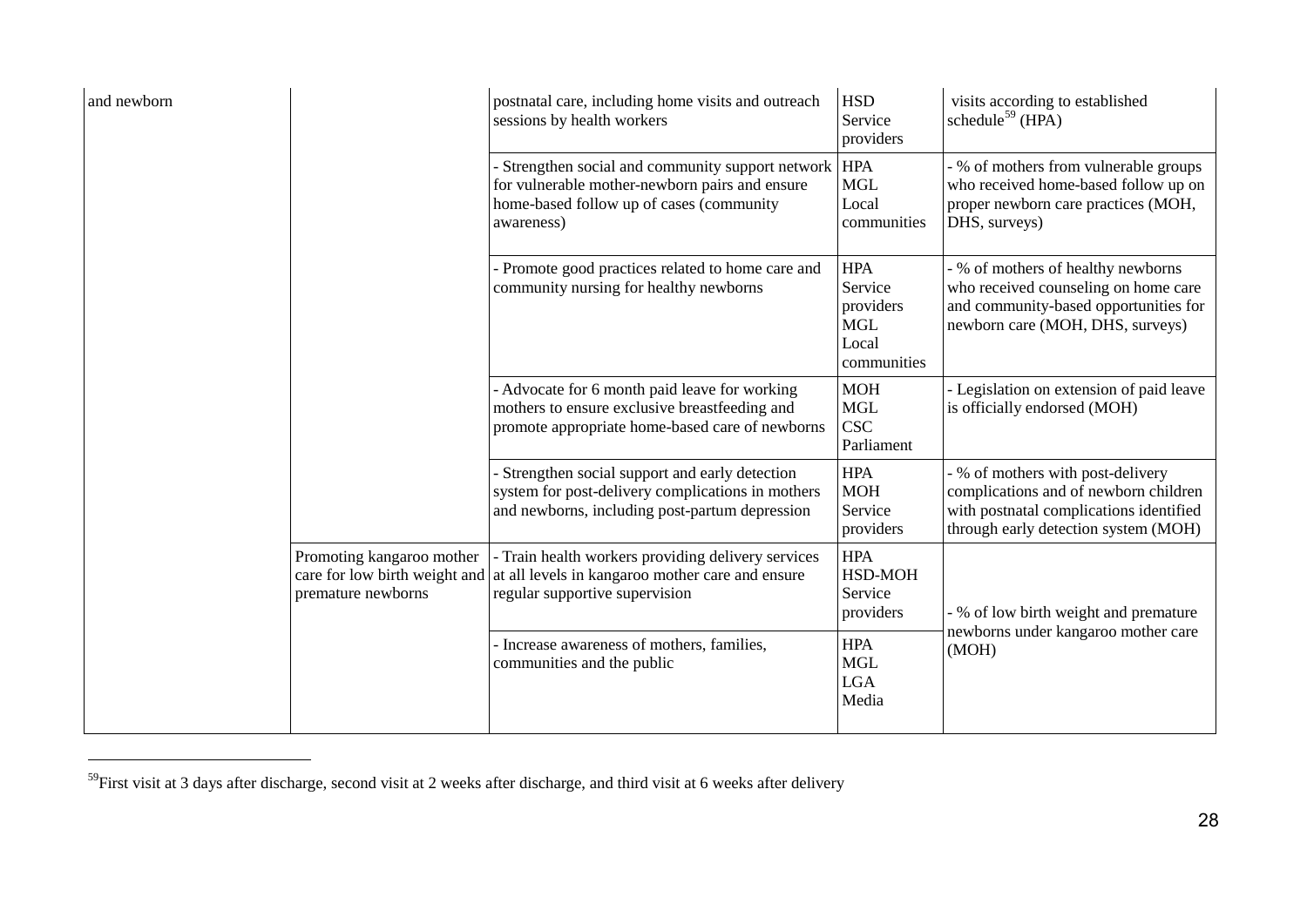| Providing intensive neonatal<br>care for high-risk newborns | - Provide all referral hospitals with standardized<br>kits (equipment, tools, drugs and supplies) for<br>intensive newborn care | <b>HPA</b><br><b>MOH</b><br>Referral<br>hospitals                                      | - Number of referral hospitals which<br>have an updated inventory of assets and<br>supplies for intensive newborn care<br>(MOH) |
|-------------------------------------------------------------|---------------------------------------------------------------------------------------------------------------------------------|----------------------------------------------------------------------------------------|---------------------------------------------------------------------------------------------------------------------------------|
|                                                             | Strengthen a system for early detection of sensory<br>deficits e.g. retinopathy of prematurity, hearing<br>deficits etc.        | <b>HPA</b><br><b>MOH</b><br>Referral<br>hospitals                                      | - Prevalence rate of sensory deficits (%)<br>(MOH)                                                                              |
|                                                             | - Ensure regular supportive supervision and<br>capacity building of health workers in newborn<br>intensive care units           | <b>HPA</b><br><b>MOH</b>                                                               | - % of health workers who received<br>refresher training or other capacity<br>building during the year (MOH)                    |
| Strengthening referral<br>system                            | - Ensure referral protocols for high risk newborns<br>are in place and are implemented                                          | <b>HPA</b><br><b>MOH</b><br>Service<br>providers                                       | - % of sick newborns who were referred                                                                                          |
|                                                             | Strengthen referral mechanisms, medical<br>transportation, evacuation and retrieval systems, for<br>high risk newborns          | <b>HPA</b><br><b>MOH</b><br>Service<br>providers<br><b>LGA</b><br>Local<br>communities | to the hospitals using medical<br>transportation, evacuation and retrieval<br>systems (MOH)                                     |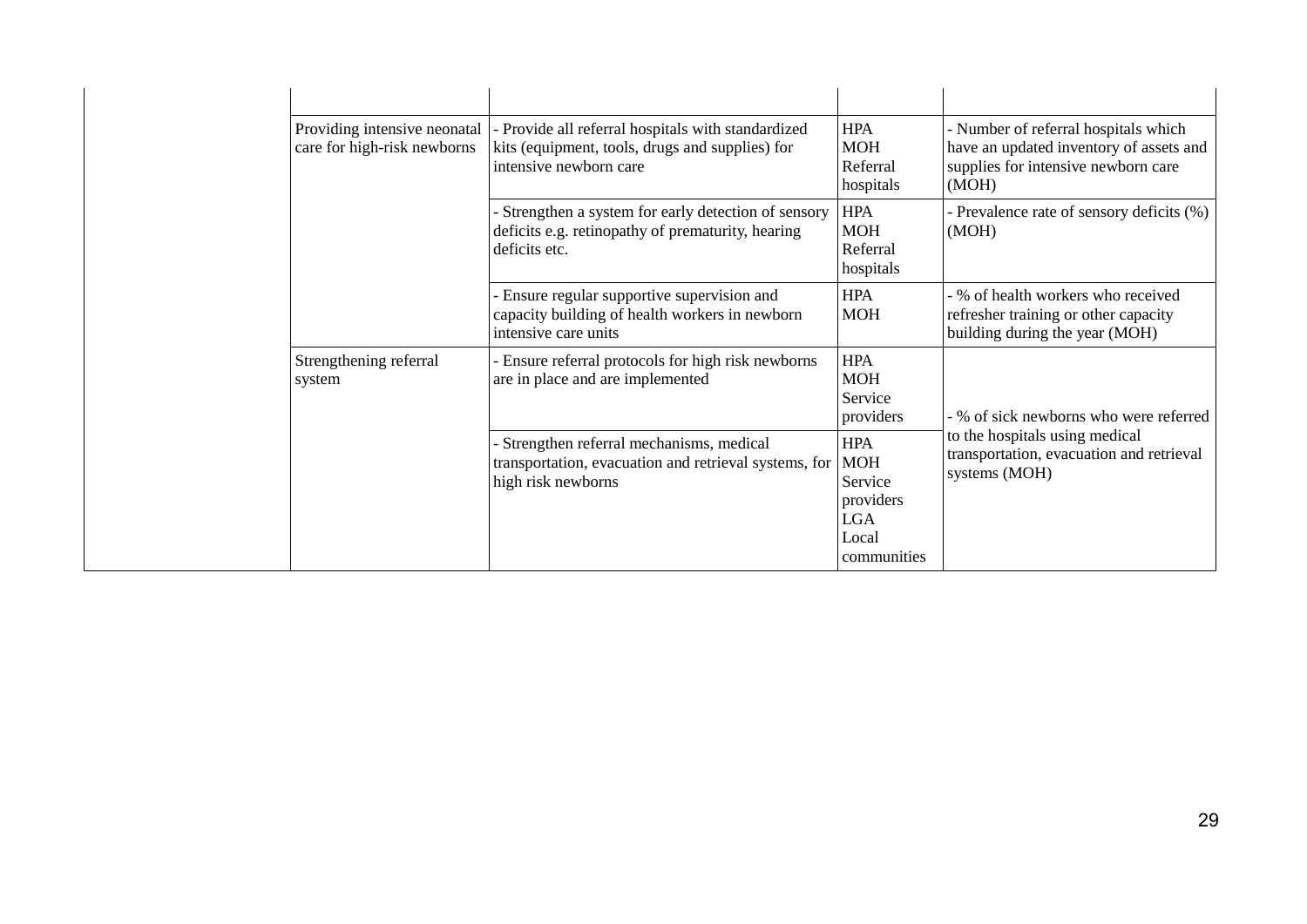<span id="page-29-0"></span>

| Health care in infancy and<br>early childhood | Strengthening integrated<br>management of childhood<br>illnesses and care for<br>development with emphasis<br>on growth monitoring and<br>counseling | - Review and adapt IMCI package for the primary<br>health care facilities and WHO's Guidelines for<br>Hospital Care for Children <sup>60</sup> for the referral<br>hospitals and ensure their implementation | <b>HPA</b><br><b>HSD</b><br>Service<br>providers | - IMCI package and guidelines for<br>hospital care for children are updated,<br>officially endorsed and distributed to all<br>health facilities (MOH)<br>- % of health facilities using IMCI and<br>hospital care guidelines (MOH)<br>-% of medical officers, pediatricians,<br>community health officers and nurses<br>trained in updated IMCI package |
|-----------------------------------------------|------------------------------------------------------------------------------------------------------------------------------------------------------|--------------------------------------------------------------------------------------------------------------------------------------------------------------------------------------------------------------|--------------------------------------------------|---------------------------------------------------------------------------------------------------------------------------------------------------------------------------------------------------------------------------------------------------------------------------------------------------------------------------------------------------------|
|                                               |                                                                                                                                                      | Strengthen capacity of health care providers on<br><b>IMCI</b>                                                                                                                                               |                                                  |                                                                                                                                                                                                                                                                                                                                                         |
|                                               |                                                                                                                                                      | Ensuring availability of diagnostic and treatment<br>facilities for prevention and management of<br>common childhood illness                                                                                 |                                                  |                                                                                                                                                                                                                                                                                                                                                         |
|                                               | Ensuring immunization                                                                                                                                | - Identify bottlenecks and gaps in vaccination<br>coverage and develop a mix of approaches to<br>increase the coverage                                                                                       | <b>HPA</b><br><b>MOH</b><br>Service<br>providers | - % of children under 2 years who<br>received all EPI vaccines (HPA, DHS)                                                                                                                                                                                                                                                                               |
|                                               |                                                                                                                                                      | - Strengthen the quality of all components of the<br>vaccination program, with emphasis on proper<br>maintenance of the cold chain, record keeping and<br>elimination of missed opportunities                | <b>HPA</b><br><b>MOH</b><br>Service<br>providers | - % of health facilities reporting stock<br>out of vaccines and supplies (MOH)<br>- % of health facilities which have<br>properly functioning cold chain and<br>updated vaccination records (HPA)                                                                                                                                                       |
|                                               |                                                                                                                                                      | Conduct regular refresher and on-the-job trainings<br>to health workers on vaccine administration, cold<br>chain, counseling of care-takers                                                                  | <b>HPA</b><br>HSD-MOH<br>Service<br>providers    | - % of health workers who received<br>trainings during the last year (HPA)                                                                                                                                                                                                                                                                              |

<sup>60</sup> Pocket book of hospital care for children: Second edition. Guidelines for the management of common childhood illnesses, World Health Organization, 2013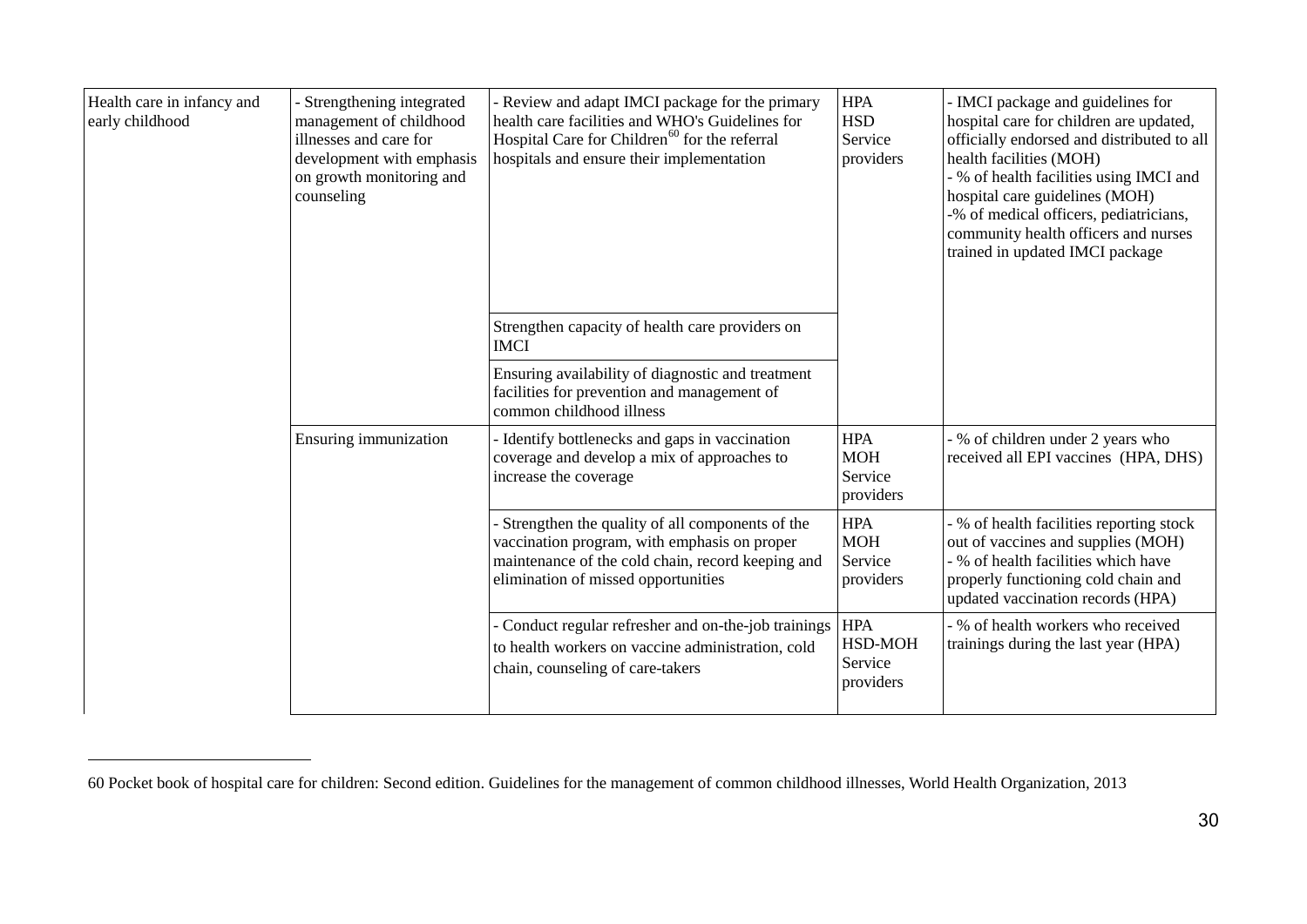|                                                       | - Strengthen the system for epidemiological<br>surveillance to prevent outbreaks of vaccine<br>preventable diseases                                                                                                                                                    | <b>HPA</b><br><b>MOH</b><br>Service<br>providers       | - Incidence rates of vaccine preventable<br>diseases (HPA)                                                                                                                                                                           |
|-------------------------------------------------------|------------------------------------------------------------------------------------------------------------------------------------------------------------------------------------------------------------------------------------------------------------------------|--------------------------------------------------------|--------------------------------------------------------------------------------------------------------------------------------------------------------------------------------------------------------------------------------------|
| Promoting infant and young<br>child feeding practices | - Carry out a situation analysis on the status of<br>implementation of existing legislation on essential<br>nutrition interventions in order to identify obstacles,<br>problems and issues not yet tackled                                                             | <b>HPA</b><br><b>MOH</b><br>Parliament                 | - Situation analysis with an intervention<br>plan is completed (HPA)                                                                                                                                                                 |
|                                                       | - Conduct an assessment on advertising unhealthy<br>food products targeted to children and advocate for<br>zero tolerance on the advertisement and promotion<br>of breast milk substitutes, junk food, pre-packaged<br>food                                            | <b>HPA</b><br><b>MOH</b><br>UN agencies<br><b>HRCM</b> | - Assessment conducted on advertising<br>unhealthy food products targeted to<br>children<br>- % decrease in all forms of advertising<br>for infant formula, energy drinks and<br>junk food during the year (MOH, MOC)                |
|                                                       | - Ensure up-to-date knowledge and skills among<br>health workers at all levels on responsive feeding<br>practices for young children and effective<br>counseling and interpersonal communication skills<br>to promote positive care-giving practices in<br>communities | <b>HPA</b><br><b>HSD</b><br>Service<br>providers       | - % of health workers who received<br>training and other capacity building on<br>infant and young child feeding and<br>counseling practices during the year<br>(HPA)                                                                 |
|                                                       | - Strengthen information, education,<br>communication and social mobilization to raise the<br>awareness of the public and target groups on<br>prevention of micronutrient deficiencies and<br>promotion of proper complementary and<br>supplementary feeding           | <b>HPA</b><br><b>MOH</b><br>Media<br><b>MOE</b>        | - Prevalence rates of micronutrient<br>deficiencies (%) (MOH, DHS, surveys)<br>- Prevalence rates of appropriate<br>complementary and supplementary<br>feeding practices (DHS, surveys)<br>- Number of journalists trained in health |
|                                                       | - Develop and implement health education<br>programs for increasing awareness of the public on<br>healthy nutrition, including training of media on<br>effective promotion of health communication and<br>nutrition messages to maximize reach and impact              | <b>HPA</b><br><b>MOH</b><br>Media<br><b>MOE</b>        | communication (MOC, MOH)                                                                                                                                                                                                             |
| Preventing accidental<br>injuries                     | - Improve data collection and analysis on injuries in HPA<br>childhood and adolescence depending on type of<br>injuries, location and risk factors                                                                                                                     | <b>MOH</b><br>Service                                  | - Prevalence rates of injuries by type,                                                                                                                                                                                              |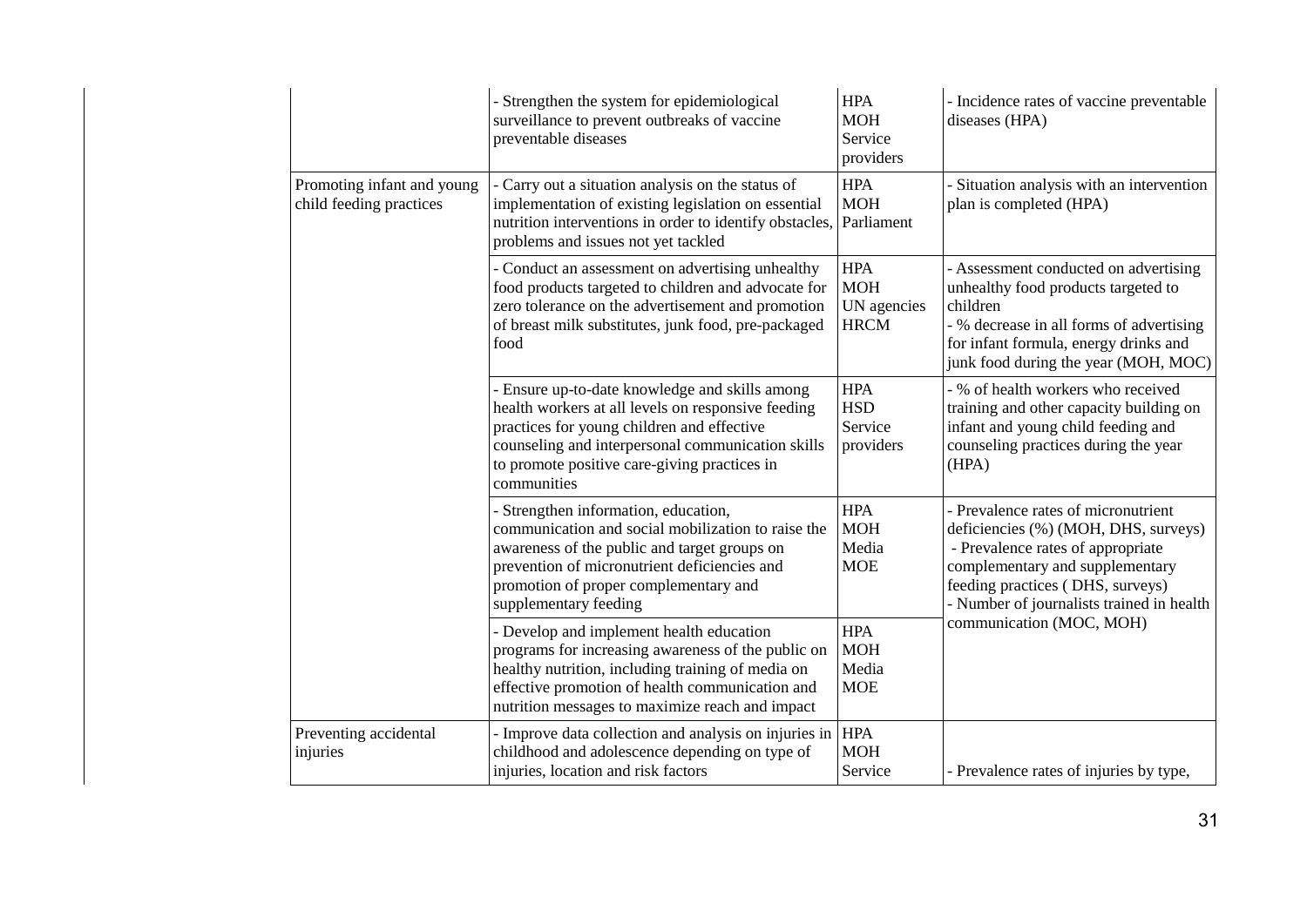|                                                              |                                                                                                                 | - Improve case management of paediatric patients<br>with injuries at all levels through a review of<br>current practices in paediatric emergency/trauma<br>care, availability of child-sized instruments and<br>medical/non-medical supplies, and knowledge and<br>skills of service providers in case management | providers<br><b>HPA</b><br><b>MOH</b><br>Service<br>providers  | location and severity (%) (MOH)<br>- Number of referral hospitals<br>adequately equipped to manage<br>common injuries and traumas                                                                                                    |
|--------------------------------------------------------------|-----------------------------------------------------------------------------------------------------------------|-------------------------------------------------------------------------------------------------------------------------------------------------------------------------------------------------------------------------------------------------------------------------------------------------------------------|----------------------------------------------------------------|--------------------------------------------------------------------------------------------------------------------------------------------------------------------------------------------------------------------------------------|
|                                                              |                                                                                                                 | - Increase awareness of children, adolescents,<br>families, caretakers and the public on risks and<br>hazards related to child injuries and traumas                                                                                                                                                               | <b>HPA</b><br><b>MOH</b><br><b>MOE</b><br>Media                | - % of respondents who could list major<br>risks and hazards related to child<br>injuries and traumas (MOH, DHS,<br>surveys)                                                                                                         |
|                                                              | Providing age-specific<br>parenting information on<br>early childhood<br>development and stimulation            | - Develop essential information, reference and<br>learning materials for parentson early childhood<br>development and stimulation                                                                                                                                                                                 | <b>HPA</b><br><b>MOE</b><br>Media                              | - Age-specific information materials for<br>parents are available                                                                                                                                                                    |
| Care of the healthy child and<br>promoting child development | Promoting early childhood<br>development, including<br>early detection and referral<br>for developmental delays | - Review national ECD program with emphasis on<br>children with special needs                                                                                                                                                                                                                                     | <b>HPA</b><br><b>MOH</b><br><b>MOE</b>                         | - National strategy is harmonized with<br>international ECD standards and<br>officially endorsed (MOE, MOH)                                                                                                                          |
|                                                              |                                                                                                                 | - Conduct systematic outreach sessions by health<br>centers, with emphasis on early identification,<br>correction and referral of young children with<br>developmental difficulties or delays                                                                                                                     | <b>HPA</b><br><b>MOH</b><br><b>MOE</b><br>Service<br>providers | - Number of children with<br>developmental difficulties or delays<br>identified through outreach sessions<br>(MOH)<br>- % of health facilities which regularly<br>conduct outreach sessions focused on<br>early identification (MOH) |
|                                                              |                                                                                                                 | - Improve technical capacity of health care<br>providers and educators at the primary level to<br>conduct basic screening for developmental<br>problems and for promotion of holistic child<br>development                                                                                                        | <b>HPA</b><br><b>MOH</b><br><b>MOE</b><br>Service<br>providers | - % of health facilities, pre-schools and<br>primary schools which conduct basic<br>screening for developmental problems<br>(MOH, MOE)                                                                                               |
|                                                              |                                                                                                                 | - Establish evidence-based ECD training centre to<br>provide training and methodological support to<br>service providers                                                                                                                                                                                          | <b>MOH</b><br><b>MOE</b><br><b>MOF</b>                         | - ECD training centre is functional and<br>has required infrastructure and budget<br>(MOH, MOE)                                                                                                                                      |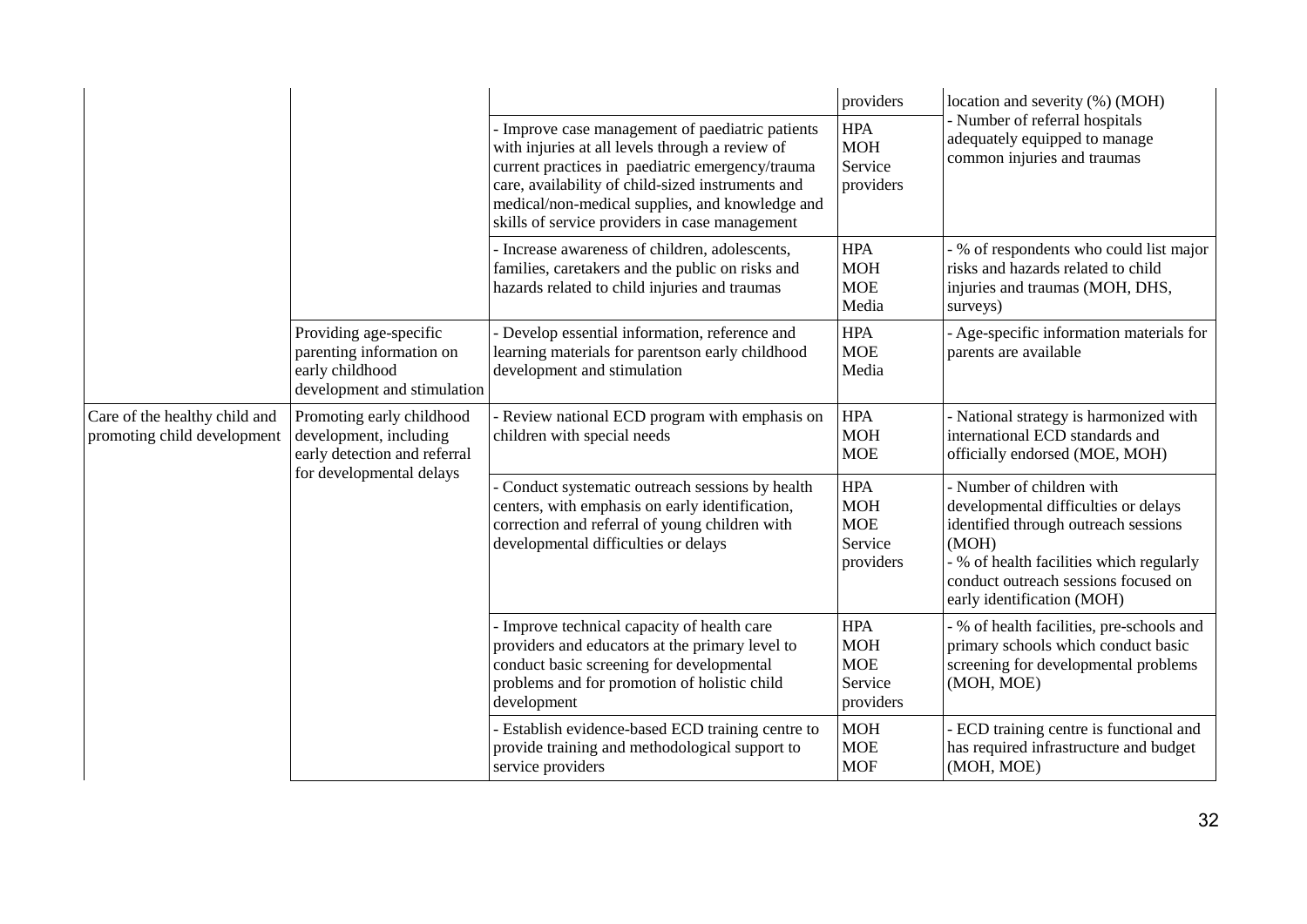|                                                                          |                                                                                                                                                                                                                                                                                                                                                                                                                                                                                                                                                                                                              | <b>MGL</b>                                           |                                                                                                                                                                                                                                                                                                                                                                            |
|--------------------------------------------------------------------------|--------------------------------------------------------------------------------------------------------------------------------------------------------------------------------------------------------------------------------------------------------------------------------------------------------------------------------------------------------------------------------------------------------------------------------------------------------------------------------------------------------------------------------------------------------------------------------------------------------------|------------------------------------------------------|----------------------------------------------------------------------------------------------------------------------------------------------------------------------------------------------------------------------------------------------------------------------------------------------------------------------------------------------------------------------------|
|                                                                          | - Monitor the situation with social protection issues<br>related to early childhood development e.g.<br>abandonment and institutionalization, and promote<br>alternative options to institutionalization                                                                                                                                                                                                                                                                                                                                                                                                     | <b>HPA</b><br><b>MOH</b><br><b>MOE</b><br><b>MGL</b> | - Prevalence rates of children in<br>abandonment and in institutional care,<br>per 1,000 children of 0-18 years of age<br>(MOH)                                                                                                                                                                                                                                            |
| Preventing and managing<br>non-communicable diseases<br>and disabilities | - Promote early interventions to improve early<br>detection of sensory deficits, disabilities and<br>chronic diseases through:<br>a) Adopt and implement management packages for<br>health workers to prevent and control non-<br>communicable diseases, e.g. cardiovascular<br>disorders and obesity<br>b) promoting counseling and family planning for<br>families with known history of chronic diseases<br>c) identification and follow up through appropriate<br>antenatal, delivery and postnatal services for<br>women with chronic diseases e.g. cardiovascular<br>diseases, obesity, diabetes, etc. | <b>HPA</b><br><b>MOH</b><br><b>MGL</b>               | - % of health workers trained in the use<br>of NCD packages (HPA)<br>- Number of people with known family<br>history of NCD, who received<br>counselling for prevention (HPA)<br>- % of families with known history of<br>chronic diseases which received<br>counselling (step survey)<br>- Incidence rates of newly identified<br>cases of chronic diseases by type (HPA) |
|                                                                          | - Review and align existing protocols for the case<br>management of developmental disorders and most<br>common chronic diseases in childhood e.g.<br>cardiovascular diseases, chronic lung diseases,<br>diabetes, cancer etc.                                                                                                                                                                                                                                                                                                                                                                                | <b>HPA</b><br><b>MOH</b><br>Service<br>providers     | - Number of referral hospitals which<br>have a complete set of protocols for<br>most common chronic diseases in<br>childhood (MOH)                                                                                                                                                                                                                                         |
|                                                                          | - Strengthen referral system for diagnosis, treatment<br>and rehabilitation of children with special needs<br>and disabilities                                                                                                                                                                                                                                                                                                                                                                                                                                                                               | <b>HPA</b><br><b>MOH</b><br>Service<br>providers     | - % of children with special needs and<br>disabilities referred from health centers<br>to hospitals in Maldives and abroad<br>(MOH) through the referral system                                                                                                                                                                                                            |
| - Ensuring oral health and<br>hygiene in children aged 5-<br>18 years    | - Strengthen existing dental health services for<br>children                                                                                                                                                                                                                                                                                                                                                                                                                                                                                                                                                 | <b>HPA</b><br><b>MOH</b><br>Service<br>providers     | - Prevalence of caries in children<br>(MOH)                                                                                                                                                                                                                                                                                                                                |
|                                                                          | - Develop essential information and learning<br>materials for children on oral health and hygiene                                                                                                                                                                                                                                                                                                                                                                                                                                                                                                            | <b>HPA</b><br><b>MOH</b>                             | - Information materials for children are<br>available                                                                                                                                                                                                                                                                                                                      |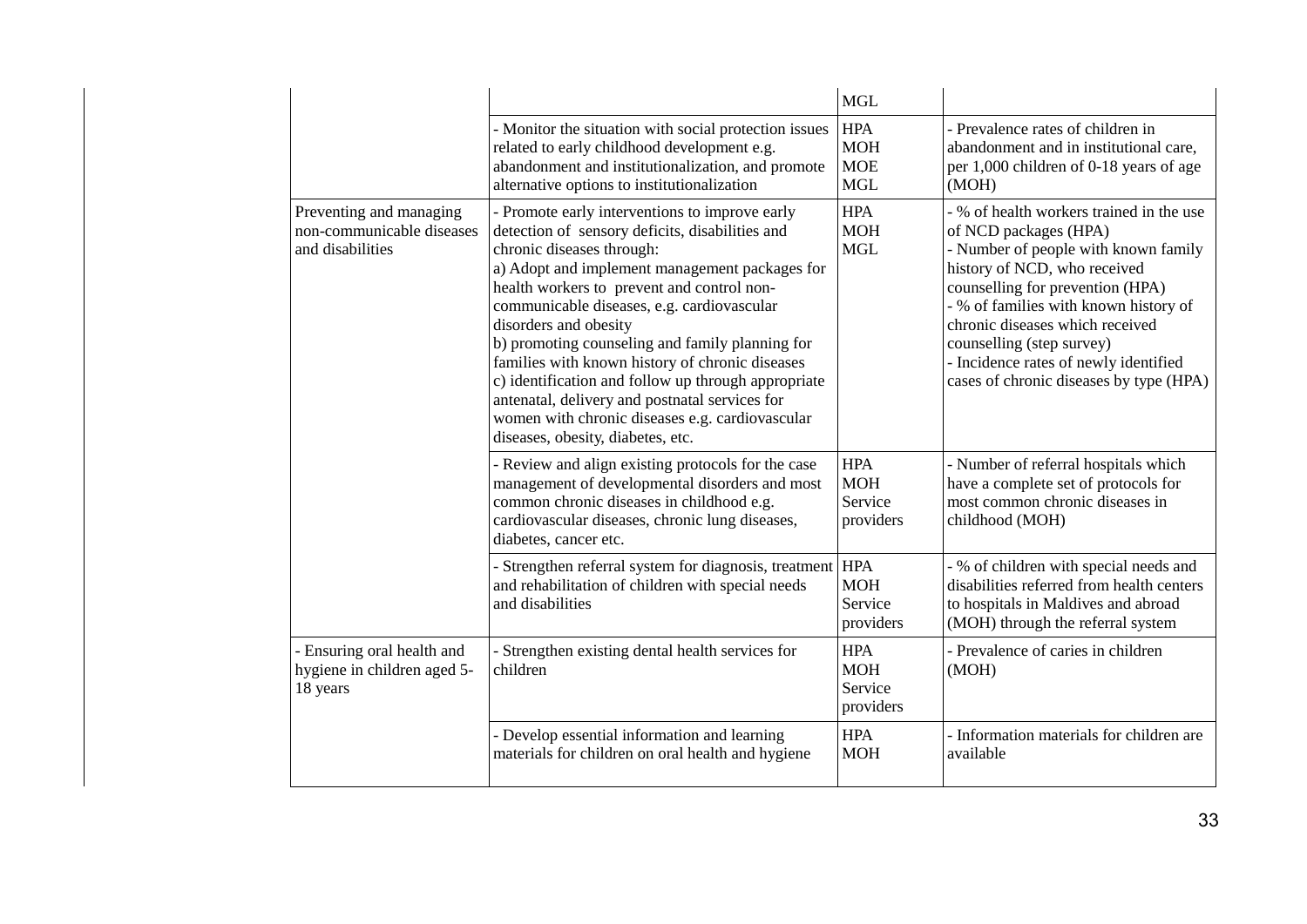|  | - Providing age-specific<br>parenting information on<br>physical and mental<br>development for children<br>aged 5-18 years | - Develop essential information, reference and<br>elearning materials for parents on physical and<br>mental development for children aged 5-18 years | <b>HPA</b><br><b>MOH</b> | - Information materials for parents are<br>available |
|--|----------------------------------------------------------------------------------------------------------------------------|------------------------------------------------------------------------------------------------------------------------------------------------------|--------------------------|------------------------------------------------------|
|--|----------------------------------------------------------------------------------------------------------------------------|------------------------------------------------------------------------------------------------------------------------------------------------------|--------------------------|------------------------------------------------------|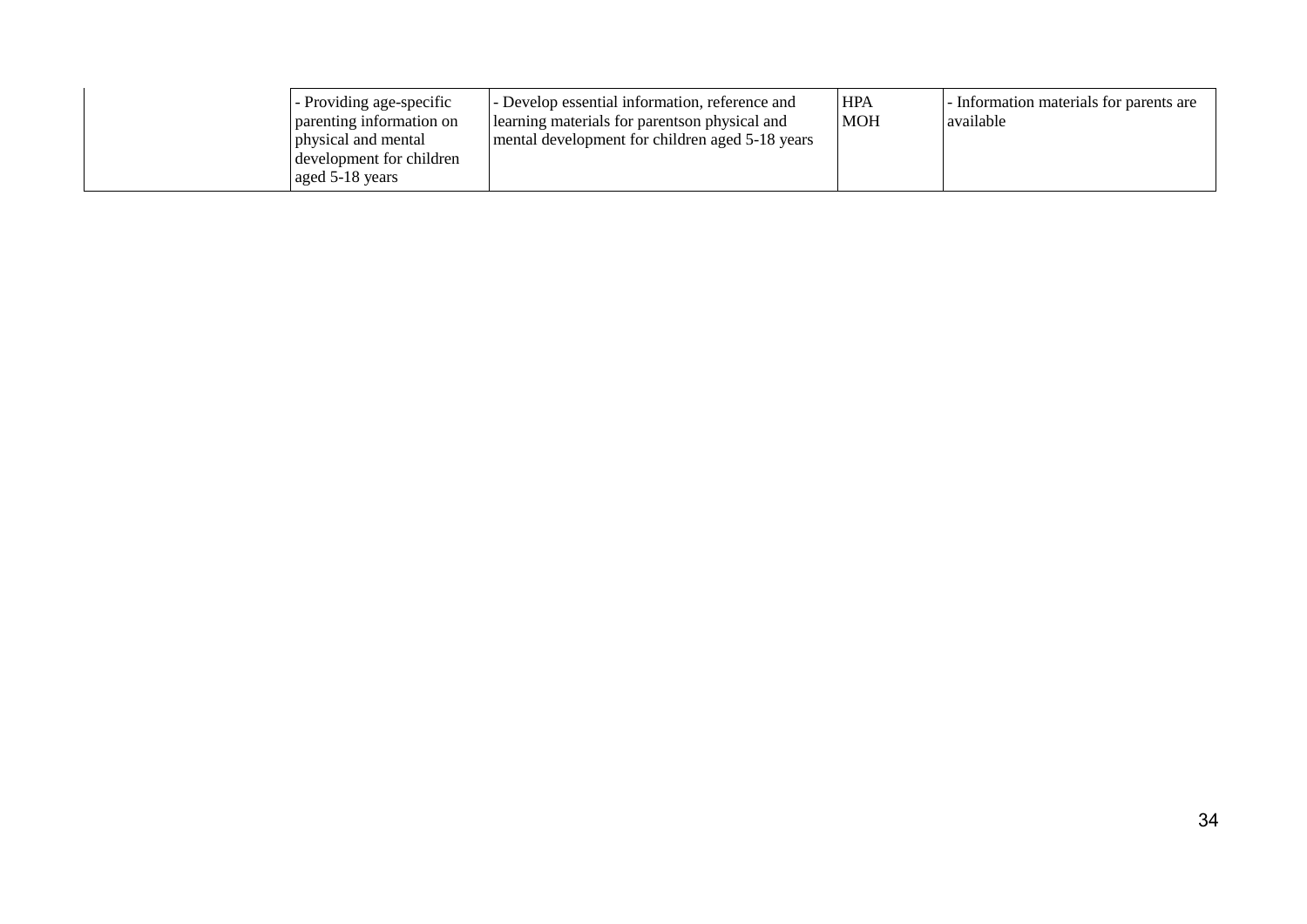## <span id="page-34-0"></span>**Level 2: Directions and actions to strengthen health care system to ensure equitable access to quality health services**

| <b>Health care systems</b>   | <b>Interventions</b>                                                                                                                                   | <b>Actions</b>                                                                                                                                                                                                                                | Involved /                                                               | <b>Indicators and sources</b>                                                                                                                                                                                         |
|------------------------------|--------------------------------------------------------------------------------------------------------------------------------------------------------|-----------------------------------------------------------------------------------------------------------------------------------------------------------------------------------------------------------------------------------------------|--------------------------------------------------------------------------|-----------------------------------------------------------------------------------------------------------------------------------------------------------------------------------------------------------------------|
| components                   |                                                                                                                                                        |                                                                                                                                                                                                                                               | <b>Responsible</b>                                                       |                                                                                                                                                                                                                       |
|                              | Strengthening health care system to ensure delivery of quality child health services                                                                   |                                                                                                                                                                                                                                               |                                                                          |                                                                                                                                                                                                                       |
| Leadership and<br>governance | Building a favourable<br>policy environment and<br>consensus to support whole-<br>of-government<br>implementation of child<br>health strategy          | - Review, on a regular basis, the state of<br>adoption and implementation of the<br>international agreements and conventions<br>related to reproductive, maternal, newborn<br>and child health <sup>61</sup> by the Government of<br>Maldives | <b>HPA</b><br><b>MOH</b><br>Parliament                                   | - Updated checklist of enacted international<br>agreements and conventions is available<br>(MOH)                                                                                                                      |
|                              |                                                                                                                                                        | - Create a steering committee, represented by<br>relevant line ministries, civil society, Human<br>Rights Commission and UN agencies, to<br>guide and oversee the implementation of<br>child health strategy                                  | Ministries<br>Parliament<br>UN agencies<br>Civil society,<br><b>HRCM</b> | - Minutes of meetings of the steering<br>committee are available (MOH)                                                                                                                                                |
|                              | Ensuring harmonization of<br>clinical protocols and<br>guidelines                                                                                      | - Align existing treatment guidelines and<br>protocols related to child health with<br>international standards and develop<br>guidelines and protocols not yet in place                                                                       | <b>HPA</b><br><b>IGMH</b><br><b>MOH</b><br>QA<br>HF                      | - % of national guidelines and protocols<br>which comply with international standards<br>(MOH)<br>- Number of new guidelines and protocols<br>developed during the year (MOH)                                         |
|                              |                                                                                                                                                        | - Ensure that each health worker receives<br>induction session and regular refresher or on-<br>the-job training on the use of protocols                                                                                                       | <b>HPA</b><br><b>IGMH</b><br><b>MOH</b><br>QA<br>HF                      | - % of health workers who received<br>induction session on available protocols<br>(MOH)<br>- % of health workers who received refresher<br>training on available protocols (MOH)                                      |
|                              | Introducing quality<br>standards and protocols and<br>ensuring an efficient<br>monitoring and<br>accountability system to<br>improve quality of health | - Strengthen the role of quality assurance<br>department of MOH in developing and<br>enforcing quality of care standards for all<br>preventive, diagnostic, curative, rehabilitative<br>and promotive child health services                   | <b>HPA</b><br>QA<br><b>MOH</b>                                           | - % of health facilities which received at<br>least one visit by quality assurance<br>department during the year (MOH)<br>- % of health facilities which comply with<br>minimum standards established by MOH<br>(MOH) |

<sup>61</sup> A policy guide for implementing essential interventions for reproductive, maternal, newborn and child health (RMNCH): a multisectoral policy compendium for RMNCH, World Health Organization, 2014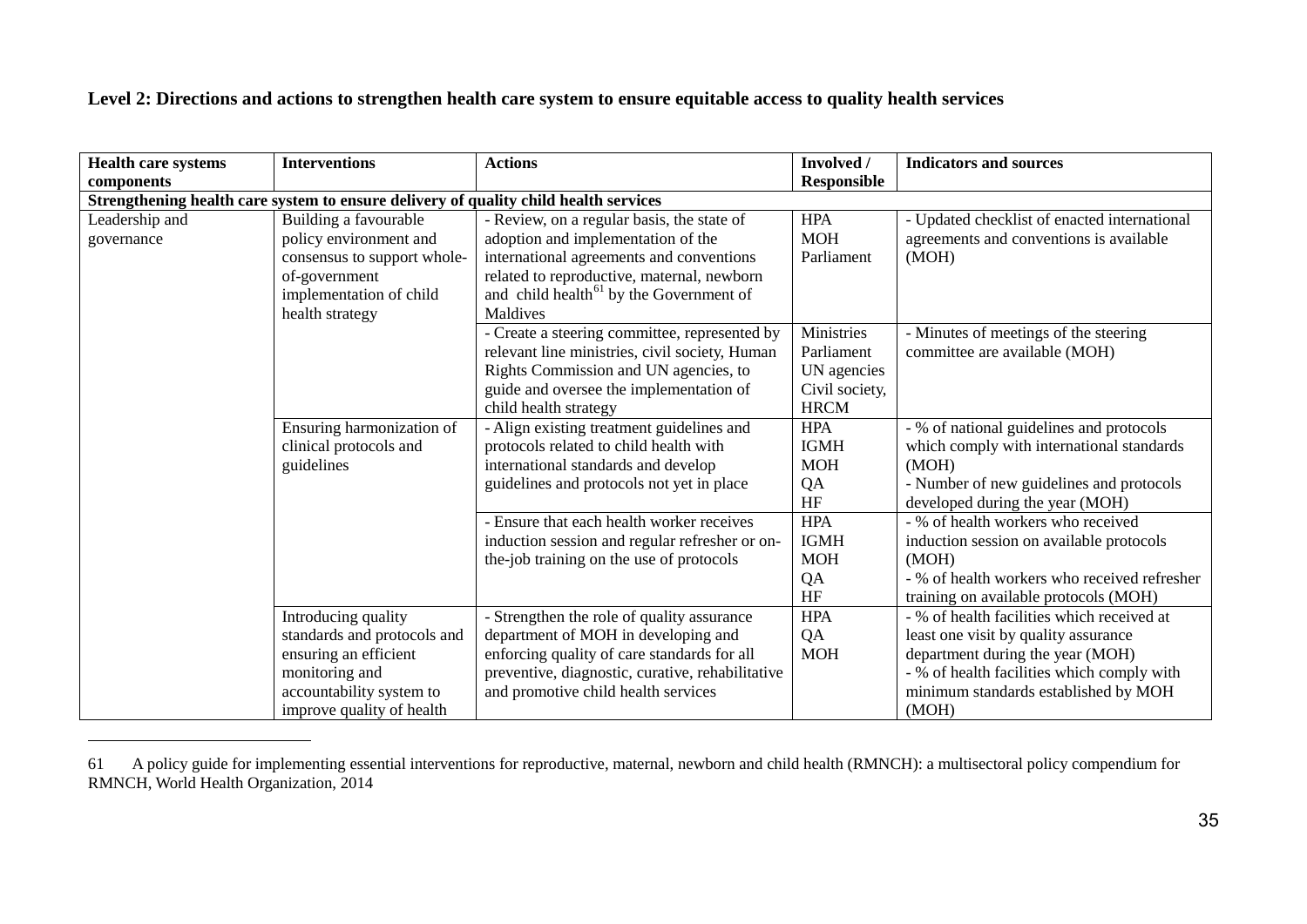|           | services                                                                                                                 | - Reinforce existing practice of maternal<br>death reviews and establish a system for<br>review of near-miss cases and perinatal death<br>reviews                                                                                                                                                     | <b>HPA</b><br><b>MOH</b><br>Service<br>providers | - % of maternal deaths, near-miss cases and<br>perinatal deaths reviewed by relevant<br>committees (MOH)                                                                                                                                                                                                             |
|-----------|--------------------------------------------------------------------------------------------------------------------------|-------------------------------------------------------------------------------------------------------------------------------------------------------------------------------------------------------------------------------------------------------------------------------------------------------|--------------------------------------------------|----------------------------------------------------------------------------------------------------------------------------------------------------------------------------------------------------------------------------------------------------------------------------------------------------------------------|
|           | Strengthening leadership<br>and management<br>capabilities                                                               | - Strengthen leadership and management<br>capabilities at MOH level to ensure<br>satisfactory health service provision to the<br>population and adequate technical and<br>managerial support to health facilities at all<br>levels                                                                    | <b>MOH</b>                                       | - % of respondents who report overall<br>satisfaction with health services (DHS,<br>surveys)<br>- % of respondents who report trust in the<br>government health sector (DHS, surveys)<br>- % of key stakeholders which are aware of<br>the government's medium term health sector<br>investment plans (MOH, surveys) |
|           |                                                                                                                          | - Identify training needs, future role and<br>responsibilities of key non-replaceable staff<br>in health care management and develop<br>customized capacity building programs                                                                                                                         | <b>MOH</b>                                       | - Official reports on training needs<br>assessment are available and training plan<br>developed (MOH)<br>- Number of key MOH staff who received<br>training (MOH)                                                                                                                                                    |
|           |                                                                                                                          | - Revise existing mechanisms and procedures<br>for supervision and monitoring to ensure<br>regular, systematic, integrated and<br>comprehensive support to health facilities;<br>develop guidelines and tools for integrated<br>supportive supervision and monitoring of the<br>child health services | <b>HPA</b><br><b>MOH</b><br>Service<br>providers | - Guidelines and tools are available and<br>officially endorsed (MOH)<br>- Adjustments to the supervision mechanisms<br>and procedures are officially endorsed<br>(MOH)                                                                                                                                              |
|           |                                                                                                                          | - Develop clear terms of reference, authority<br>and responsibility for MOH departments,<br>units and individuals involved in<br>management and supportive supervision and<br>monitoring of child health services                                                                                     | <b>MOH</b>                                       | - TOR are available and officially endorsed<br>(MOH)                                                                                                                                                                                                                                                                 |
| Financing | - Securing adequate and<br>uninterrupted financing for<br>the implementation of the<br>National Child Health<br>Strategy | - Present the child health strategy package to<br>the Government and provide annual updates<br>on the implementation, with estimated<br>required funding and other support                                                                                                                            | <b>MOH</b><br><b>MOFT</b><br>Parliament          | - The child health strategy officially<br>endorsed with earmarked funding and<br>provisions for future adjustments to the<br>funding (MOH)                                                                                                                                                                           |
|           | - Advocating for<br>harmonization of health<br>care budget with stronger                                                 | - Conduct annual review and analysis of<br>health sub-accounts for reproductive,<br>maternal and child health and develop                                                                                                                                                                             | <b>MOH</b><br><b>MGL</b><br><b>HRC</b>           | - Official publication of health accounts is<br>available and duly distributed to stakeholders<br>(MOH)                                                                                                                                                                                                              |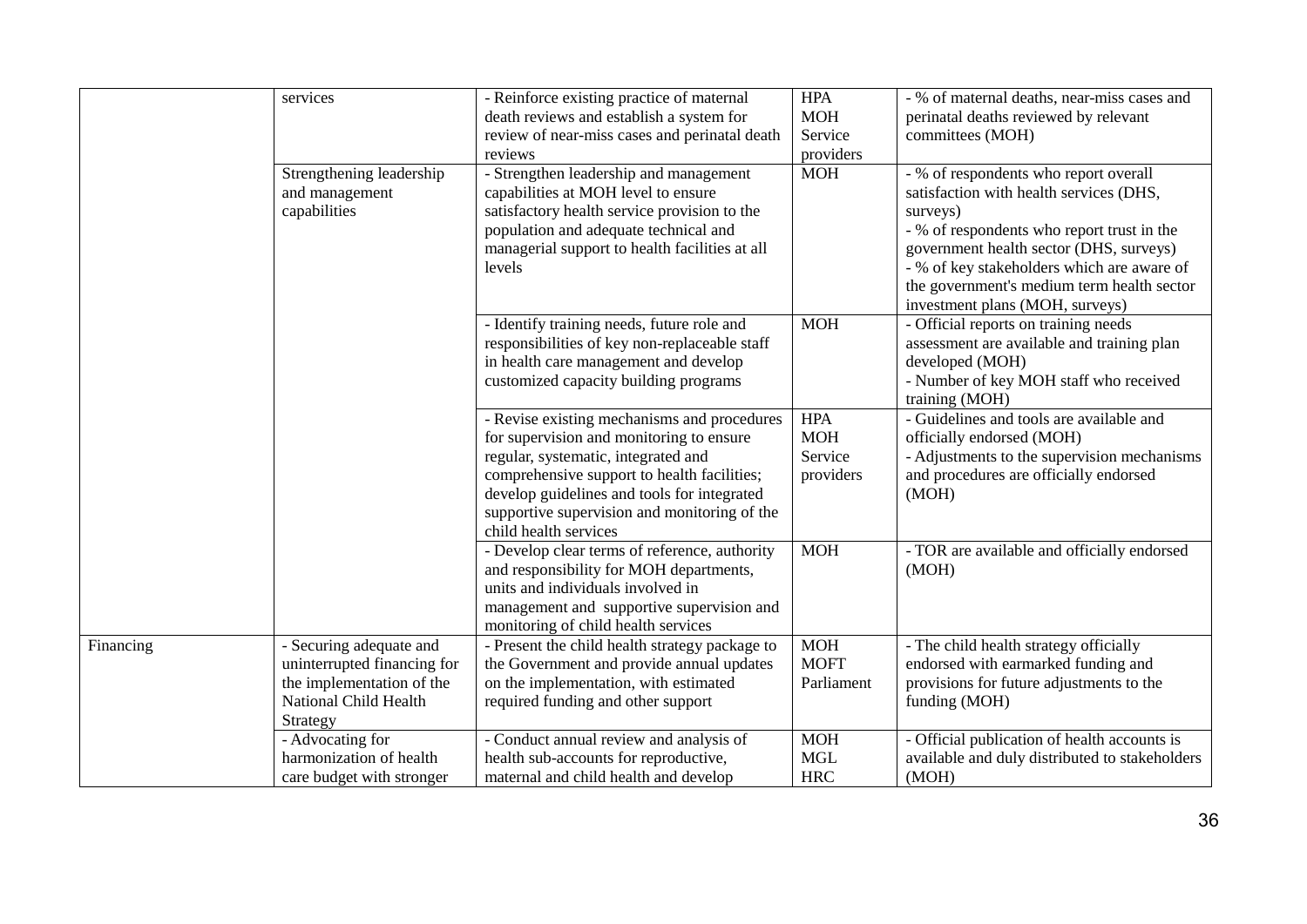|                                              | emphasis on primary health<br>care and public health                                                                | advocacy briefs to the Government                                                                                                                                                                                       | Civil society<br>UN agencies                                     | - Official publication of advocacy briefs are<br>available and duly distributed to stakeholders<br>(MOH)                                                                                                               |
|----------------------------------------------|---------------------------------------------------------------------------------------------------------------------|-------------------------------------------------------------------------------------------------------------------------------------------------------------------------------------------------------------------------|------------------------------------------------------------------|------------------------------------------------------------------------------------------------------------------------------------------------------------------------------------------------------------------------|
|                                              | - Strengthening a system for<br>tracking national health<br>expenditures for mother and<br>child health for greater | - Conduct annual review and analysis of<br>health accounts                                                                                                                                                              | <b>MOH</b><br><b>MOFT</b><br>UN agencies                         | - Official publication of health accounts is<br>available and duly distributed to stakeholders<br>(MOH)                                                                                                                |
|                                              | accountability, better<br>measurement of cost-<br>effectiveness and better                                          | - Make required adjustments to the amount of<br>funding and distribution of resources                                                                                                                                   | <b>MOH</b><br><b>MOFT</b><br>Parliament                          | - Amount of funds received additionally to<br>the earmarked funding (MOH, MOF)                                                                                                                                         |
|                                              | internal and external<br>resource mobilization                                                                      | - Mobilize additional external financial<br>support for priority interventions for mother,<br>newborn and child health                                                                                                  | <b>MOH</b><br><b>MOFT</b><br>UN agencies                         | - Amount of external grants and donations<br>for maternal, newborn and child health<br>received during the year (MOH)                                                                                                  |
| Medical products,<br>vaccines and technology | Ensuring that all priority<br>medicines for women and<br>children are included in the<br>essential drug list        | - Implement procurement of medicines<br>according to the national essential drug list<br>and ensure that medicines and commodities<br>for mother, newborn and child health are duly<br>included in the procurement list | <b>HPA</b><br><b>MOH</b>                                         | - The essential drug list is available and<br>officially endorsed (MOH)<br>- Medicines and medical commodities for<br>maternal, newborn and child health are duly<br>covered by the essential drug list (MOH)          |
|                                              |                                                                                                                     | - Promote procurement of essential drugs<br>from a MOH-approved list of pharmaceutical<br>suppliers with due credentials and<br>certification for good manufacturing practice                                           | <b>MOH</b><br><b>MOFT</b><br><b>Trade Union</b><br>Civil society | - The inventory of pharmaceutical suppliers<br>is available and officially endorsed (MOH)<br>- % of procurement from the certified<br>suppliers (MOH, STO)                                                             |
|                                              |                                                                                                                     | - Conduct regular IEC campaigns for the<br>public to promote the acceptance and the use<br>of generics                                                                                                                  | <b>MOH</b><br>Media                                              | - Number of IEC campaigns which<br>specifically targeted the promotion of the<br>generics (MOH, MOC)<br>- % of respondents who could list benefits of<br>using the generics (DHS, surveys, facility-<br>based surveys) |
|                                              |                                                                                                                     | - Develop partnerships with certified<br>laboratories in the region for lot/sample<br>testing of medicines                                                                                                              | <b>MOH</b><br>UN agencies                                        | - % of procured lots which were tested by the<br>regional laboratories (MOH)                                                                                                                                           |
|                                              |                                                                                                                     | - Enforce regulations for quality and good<br>practice for private clinics, hospitals and<br>pharmacies                                                                                                                 | <b>MOH</b><br><b>MOJ</b><br>Parliament                           | - % of private institutions which were<br>monitored and inspected during the year<br>(MOH)                                                                                                                             |
|                                              |                                                                                                                     | - Conduct regular surveys on the rational use<br>of drugs in a representative sample of health<br>facilities                                                                                                            | <b>HPA</b><br><b>MOH</b><br>Service                              | - % of health facilities which were surveyed<br>for rational use of drugs during the year<br>(MOH)                                                                                                                     |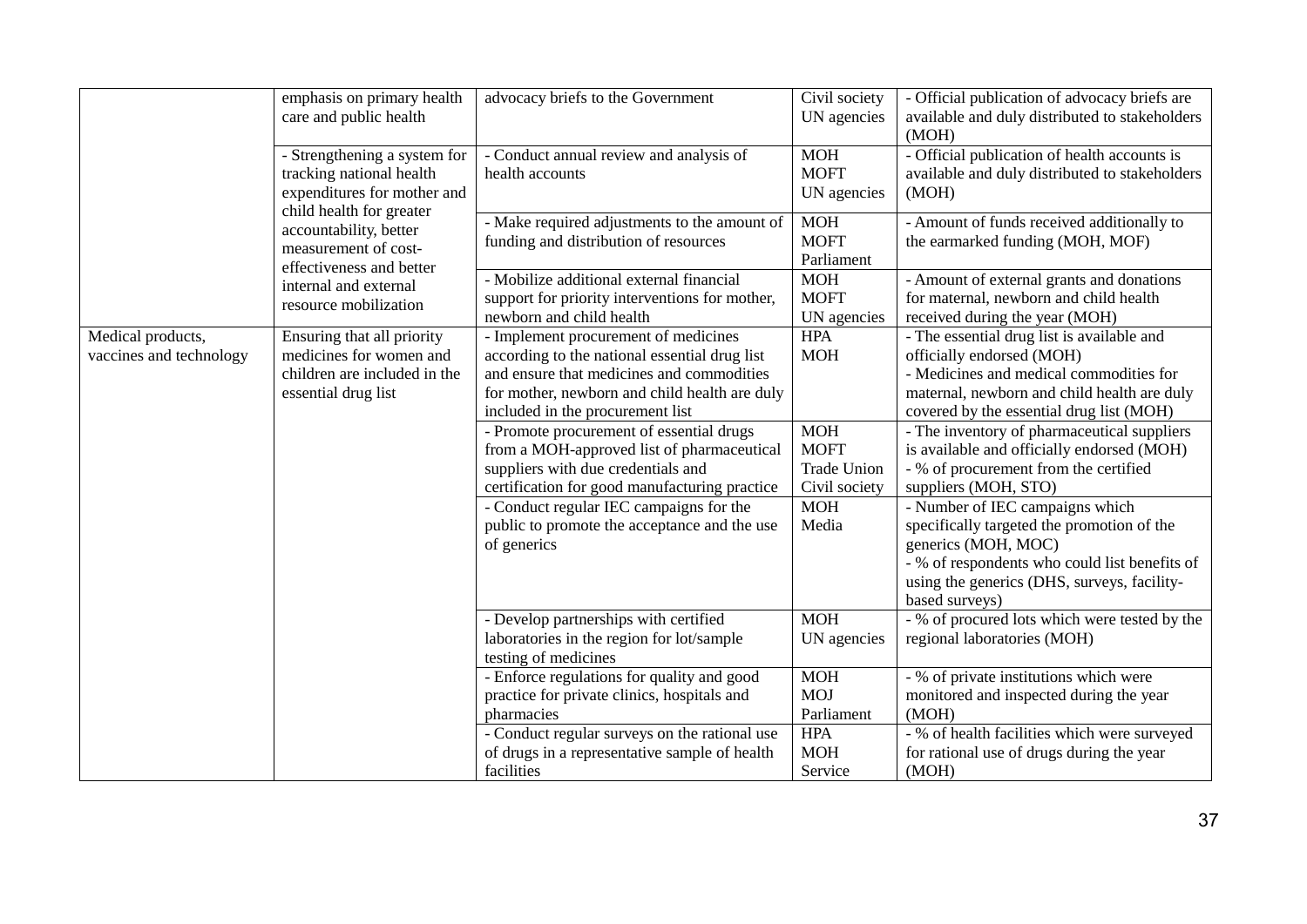|                              |                                                   | providers   |                                                |
|------------------------------|---------------------------------------------------|-------------|------------------------------------------------|
| Ensuring availability of EPI | - Maintain the cold chain and ensure regular      | <b>HPA</b>  | - Vaccination coverage rates for BCG, DPT3     |
| vaccines                     | supply with vaccines and medical/non-             | <b>MOH</b>  | Polio3, Measles, Tetanus and Hepatitis B3      |
|                              | medical suppliesn\                                | Service     | (MOH)                                          |
|                              |                                                   | providers   | - % of facilities which reported stock out of  |
|                              |                                                   |             | EPI vaccines (MOH)                             |
| Developing e-technology      | - Ensure that patients' electronic record         | <b>MOH</b>  | - Patients' electronic system is unified and   |
| and communication            | systems used by different health programs are     | <b>MOC</b>  | available for use (MOH)                        |
|                              | accessible to authorized users in all levels of   |             |                                                |
|                              | care                                              |             |                                                |
|                              | - Develop privacy and data protection             | <b>MOH</b>  | - Privacy and data protection protocols are    |
|                              | protocols for patients' electronic records        |             | available, officially endorsed and distributed |
|                              |                                                   |             | to all health facilities (MOH)                 |
|                              | - Develop national geographical information       | <b>MOH</b>  | - Geographical information system is           |
|                              | system, linking all levels of care and referral   | UN agencies | functional and staff is trained to use it      |
|                              | pathways, for the management staff of MOH         |             | (MOH)                                          |
|                              | - Strengthen existing system for                  | <b>MOH</b>  | - Number of teleconferences conducted          |
|                              | teleconferences between MOH and service           | Service     | during the year (MOH)                          |
|                              | providers at all levels                           | providers   |                                                |
| Strengthening health         | - Ensure that all health facilities have level of | <b>HPA</b>  | - % of reports of service disruption due to    |
| infrastructure and ensuring  | care-specific medical and non-medical             | <b>MOH</b>  | non-availability and non-functioning of        |
| supply of medical and non-   | equipment and furniture                           |             | medical and non-medical equipment and          |
| medical commodities          |                                                   |             | furniture (MOH)                                |
|                              | - Ensure that all health facility have timely     | <b>HPA</b>  | - % of health facilities with no stock out of  |
|                              | and adequate supply of medical and non-           | <b>MOH</b>  | the free vaccines, essential drugs and         |
|                              | medical supplies and have a stock of life-        |             | medical and non-medical supplies during the    |
|                              | saving medicines at all times                     |             | year (MOH)                                     |
|                              |                                                   |             | - % of health facilities which maintain        |
|                              |                                                   |             | forecast of requirements in medicines,         |
|                              |                                                   |             | medical products and technologies (MOH)        |
|                              |                                                   |             | - % of health facilities with contingency plan |
|                              |                                                   |             | for obtaining medical supplies in the event of |
|                              |                                                   |             | emergencies and disasters                      |
|                              | - Ensure that a proper inventory of assets is     | <b>HPA</b>  | - % of health facilities which maintain proper |
|                              | available in all health facilities and regular    | <b>MOH</b>  | updated inventory of assets (MOH)              |
|                              | calibration and maintenance of medical            | Service     | - % of health facilities which performed       |
|                              | equipment is performed                            | providers   | routine maintenance and calibration of         |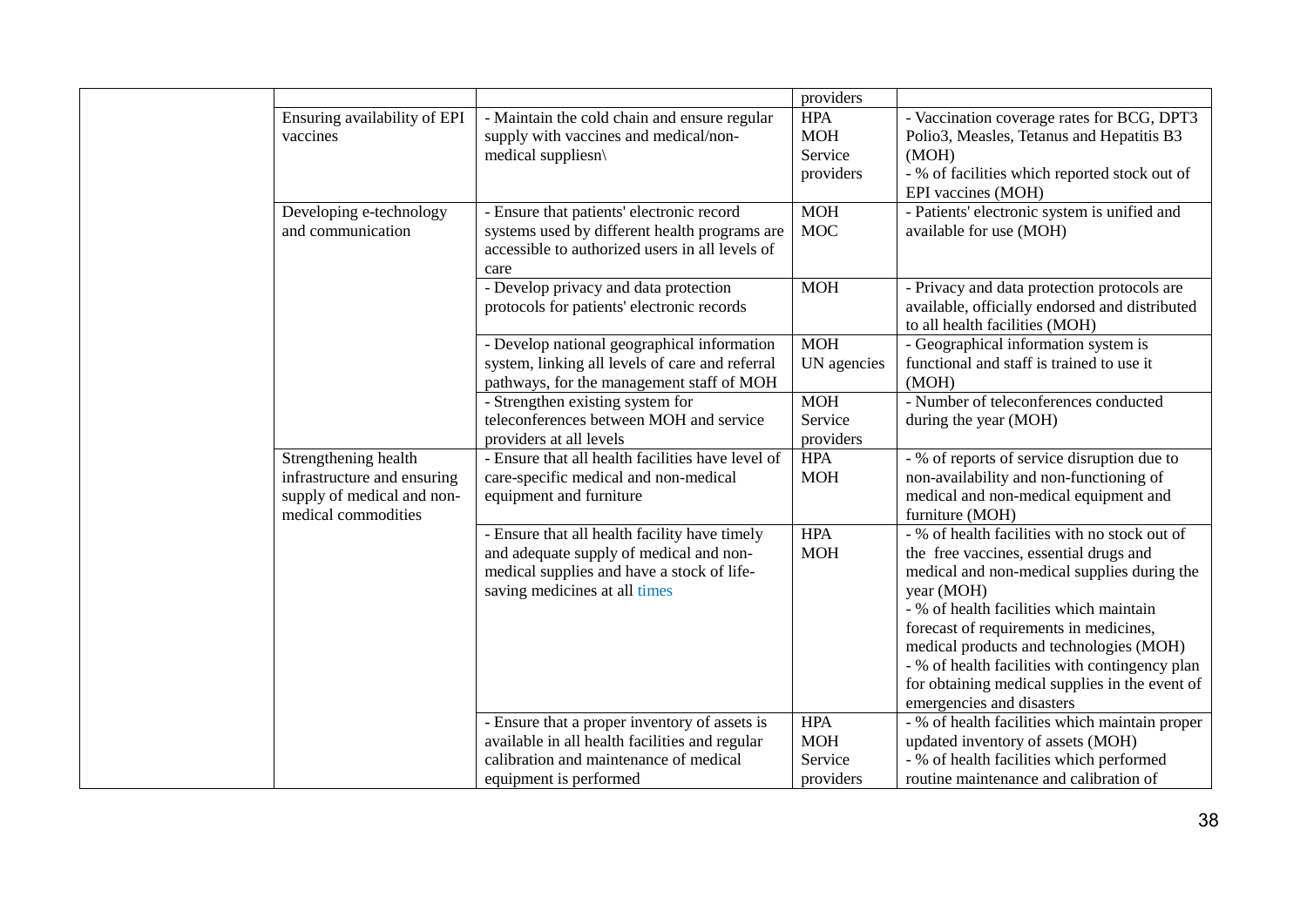|                  |                             |                                                 |             | medical equipment (MOH)                        |
|------------------|-----------------------------|-------------------------------------------------|-------------|------------------------------------------------|
|                  |                             | - Ensure that a proper quality assurance        | <b>HPA</b>  | - % of laboratories that meet approved         |
|                  |                             | mechanism for laboratories is in place          | <b>MOH</b>  | quality standards (MOH)                        |
|                  |                             |                                                 | Service     |                                                |
|                  |                             |                                                 | providers   |                                                |
|                  |                             | - Conduct regular refresher courses for         | <b>HPA</b>  | - % of laboratory technicians who received     |
|                  |                             | laboratory technicians                          | <b>MOH</b>  | refresher training during the year (MOH)       |
| Health workforce | Implementing national       | - Develop operational plan for the              | <b>MOH</b>  | - The operational plan is available and        |
|                  | human resource policy       | implementation of the national policy           | Medical and | officially endorsed (MOH)                      |
|                  |                             |                                                 | Nursing     | - % of national health workers out of the      |
|                  |                             |                                                 | Councils    | total workforce by specialty (MOH)             |
|                  |                             |                                                 | Allied      | - Number of national students undergoing       |
|                  |                             |                                                 | Health      | general practitioners' and specialist training |
|                  |                             |                                                 | Council     | in Maldives and abroad during the year         |
|                  |                             |                                                 | UN agencies | (MOH)                                          |
|                  |                             | - Develop long-term partnerships with           | <b>MOH</b>  | - Number of active partnerships with           |
|                  |                             | international universities for pre-diploma and  | UN agencies | international universities (MOH)               |
|                  |                             | post-diploma education                          |             |                                                |
|                  |                             | - Adopt competence-based curricula for          | <b>MOH</b>  | - Competence-based curricula are introduced    |
|                  |                             | training of new cadre of general practitioners, | Medical and | and implemented in medical schools (MOH)       |
|                  |                             | nurse-midwives and laboratory technicians       | Nursing     | - % of health workers who received post-       |
|                  |                             | and ensure that all post-diploma training and   | Councils    | diploma training and refresher courses based   |
|                  |                             | refresher courses include further               | Allied      | on competence-based curricula during the       |
|                  |                             | development of key clinical competencies        | Health      | year (MOH)                                     |
|                  |                             |                                                 | Council     |                                                |
|                  |                             |                                                 | <b>FHS</b>  |                                                |
|                  | Ensuring certification and  | - Strengthen and sustain certification and      | <b>HPA</b>  | - Certification and licensing policies and     |
|                  | licensing of health workers | licensing policies and procedures e.g.          | <b>MOH</b>  | procedures are available and officially        |
|                  |                             | competency examinations, renovation of          |             | endorsed (MOH)                                 |
|                  |                             | licenses                                        |             | - % of health workers certified and who had    |
|                  |                             |                                                 |             | their licenses renewed based on new            |
|                  |                             |                                                 |             | certification and licensing policies and       |
|                  |                             |                                                 |             | procedures (MOH)                               |
|                  |                             |                                                 |             | - Number of episodes of suspension of health   |
|                  |                             |                                                 |             | care services due to non-compliance to         |
|                  |                             |                                                 |             | national standards and regulations             |
|                  |                             |                                                 |             | - Number of health workers whose license to    |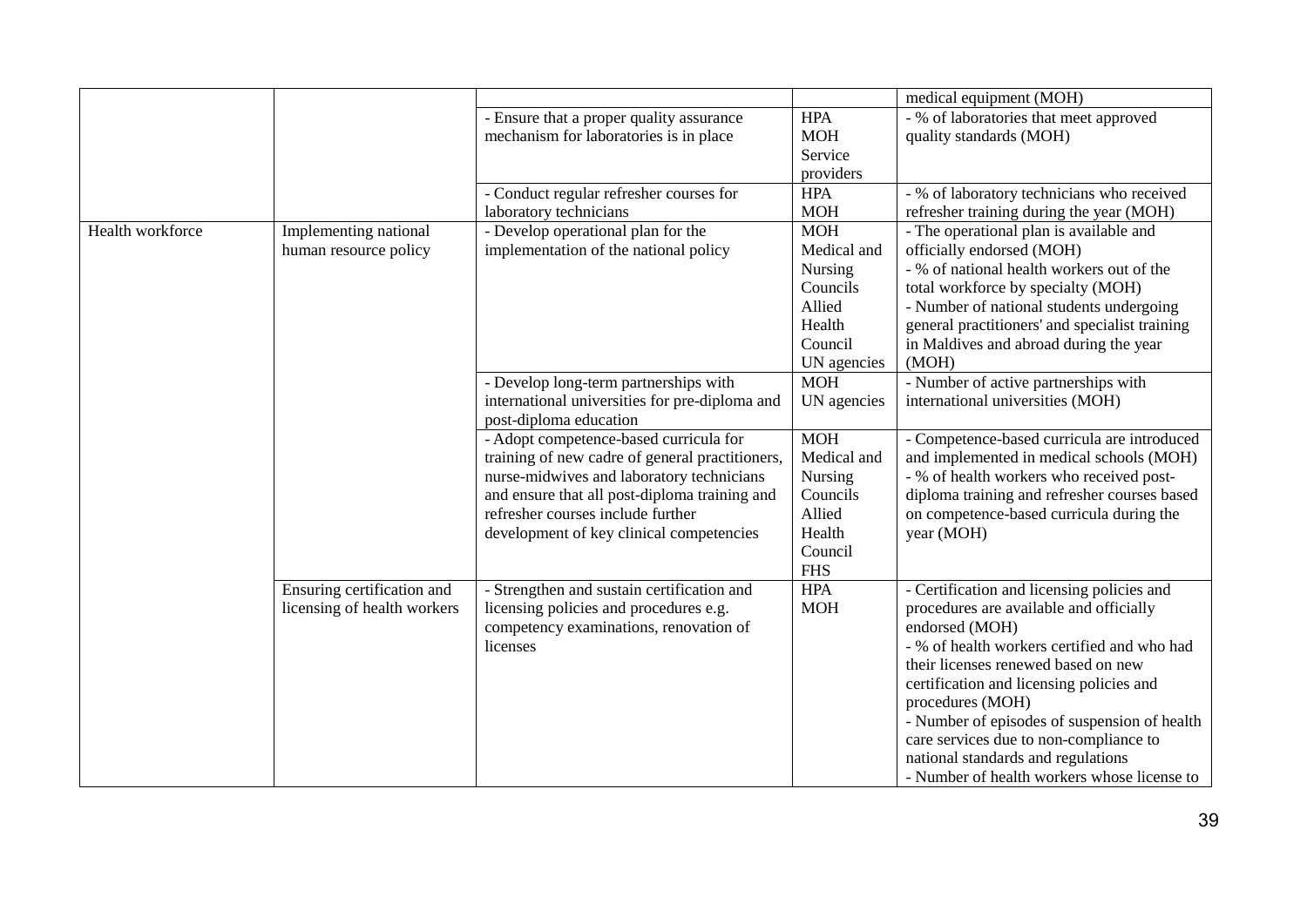|                    |                                                                              |                                                                                                                                                                                                                                                                                                                                                                                                    |                                                                                               | practice was not granted or not renewed                                                                                                                                                                                                                                                                                                                                                                                                                    |
|--------------------|------------------------------------------------------------------------------|----------------------------------------------------------------------------------------------------------------------------------------------------------------------------------------------------------------------------------------------------------------------------------------------------------------------------------------------------------------------------------------------------|-----------------------------------------------------------------------------------------------|------------------------------------------------------------------------------------------------------------------------------------------------------------------------------------------------------------------------------------------------------------------------------------------------------------------------------------------------------------------------------------------------------------------------------------------------------------|
|                    | Strengthening recruitment<br>procedures for national and<br>expatriate staff | - Strengthen existing recruitment policies and<br>procedures and introduce mandatory<br>orientation, induction and continuing<br>education programs for all staff                                                                                                                                                                                                                                  | <b>HPA</b><br><b>MOH</b><br>Medical and<br>Nursing<br>Councils<br>Allied<br>Health<br>Council | - Recruitment procedures are updated and<br>officially endorsed (MOH)<br>- % of expatriate and national staff recruited<br>following the updated procedures during the<br>year (MOH)<br>- % of expatriate and national staff who<br>received refresher courses during the year<br>(MOH)<br>- % of expatriate and national staff who<br>received orientation and induction sessions<br>during the year (MOH)                                                |
| Information system | Improving routine data<br>collection, analysis and use                       | - Ensure timeliness, completeness, accuracy<br>and quality in submission health facility-<br>based data and statistics                                                                                                                                                                                                                                                                             | <b>HPA</b><br><b>MOH</b><br>Service<br>providers                                              | - % of health care providers and programs<br>providing complete and timely reports on<br>annually reportable indicators by end of June<br>of the following year (MOH)<br>- % of tertiary and secondary hospitals<br>implementing ICD-10 and reporting coded<br>information to MOH (MOH)<br>- Number of core health indicators<br>reported/not reported in the Maldives<br>Statistical year book (MOH)                                                      |
|                    |                                                                              | - Strengthen the system of integrated<br>monitoring of health programs through:<br>a) increasing the frequency of monitoring<br>b) improving the monitoring tools<br>c) capacity building of key staff involved in<br>monitoring<br>d) providing feedback to LGA and health<br>facilities<br>c) checking the implementation of<br>recommendations<br>- Develop island/atoll health profiles (total | <b>HPA</b><br><b>MOH</b><br>Service<br>providers<br><b>HPA</b>                                | - Improved monitoring tools are available<br>and officially approved (MOH)<br>- % of health facilities which received at<br>least 2 monitoring visits during the year<br>(MOH)<br>- % of health facilities which received<br>written action-oriented feedback from the<br>monitoring visits (MOH)<br>- % of health facilities which improved their<br>performance based on the feedback during<br>the year (MOH)<br>- % of health facilities which have an |
|                    |                                                                              | population, child population, % of women in<br>15-49 age group, key morbidity and behavior<br>indicators, service utilization and coverage                                                                                                                                                                                                                                                         | <b>MOH</b><br>Service<br>providers                                                            | updated island/atoll health profiles during the<br>year (MOH)                                                                                                                                                                                                                                                                                                                                                                                              |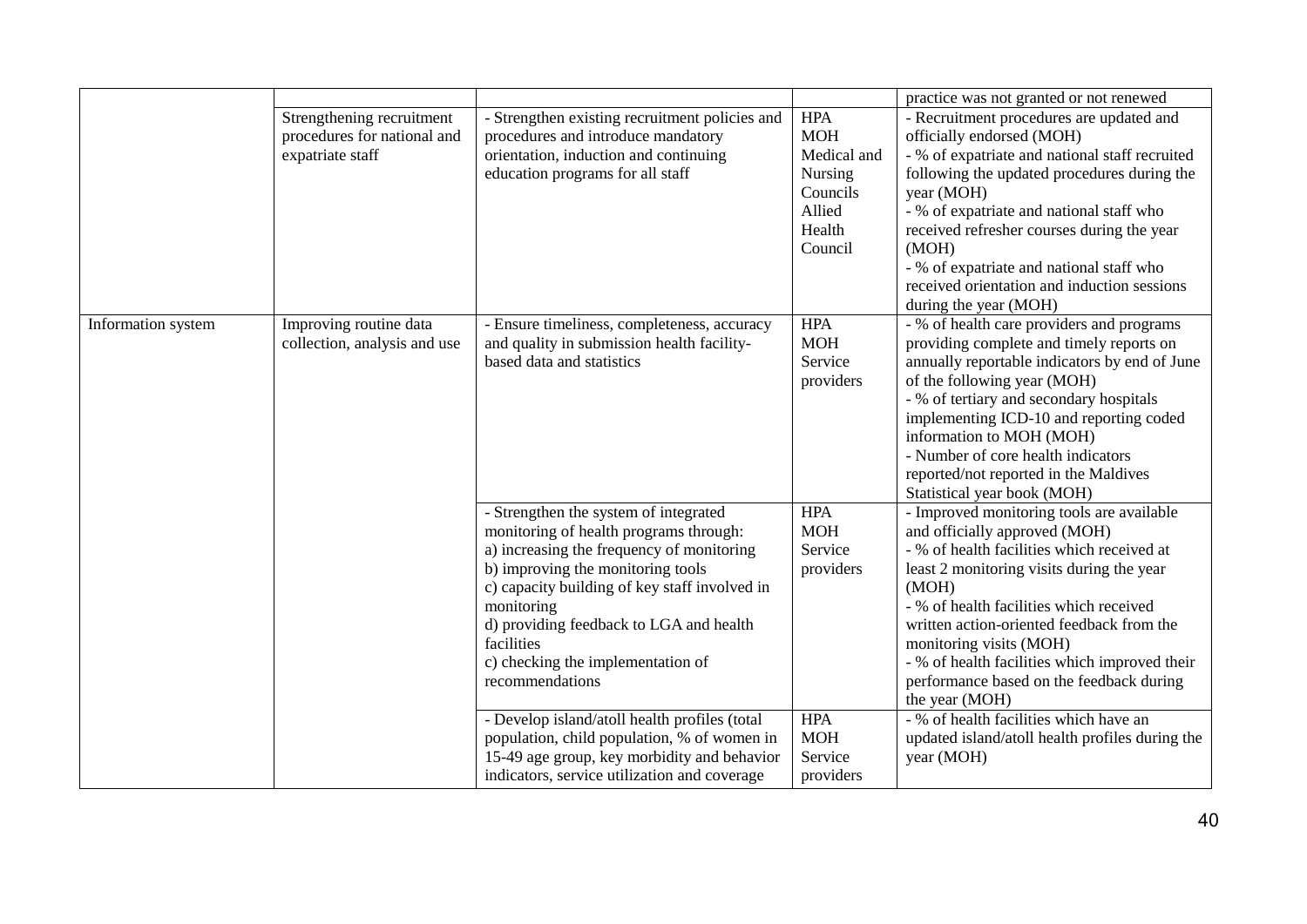|                  |                                                | rates etc)                                                                            |                           |                                                                                   |
|------------------|------------------------------------------------|---------------------------------------------------------------------------------------|---------------------------|-----------------------------------------------------------------------------------|
|                  | Developing capacity in<br>operational research | - Earmark governmental funding for health<br>research and studies                     | <b>MOH</b><br><b>MOFT</b> | - % of health care budget earmarked for<br>health research and funding (MOH)      |
|                  |                                                |                                                                                       |                           |                                                                                   |
|                  |                                                | - Develop research partnerships with<br>international agencies, research institutions | <b>MOH</b><br><b>MOFT</b> | - Number of research findings published<br>using primary and secondary data (MOH) |
|                  |                                                | and universities                                                                      | <b>MOE</b>                | - Number of research articles on health                                           |
|                  |                                                |                                                                                       | UN agencies               | aspects of Maldives published in national or                                      |
|                  |                                                |                                                                                       |                           | international peer-reviewed journals (MOH)                                        |
|                  |                                                | - Provide short-term and long-term capacity                                           | <b>MOH</b>                | - Training plan for key staff is available and                                    |
|                  |                                                | building in research methodologies for key                                            | <b>MOE</b>                | officially endorsed (MOH)                                                         |
|                  |                                                | staff                                                                                 | UN agencies               | - Number of staff who received training in<br>research methods (MOH)              |
|                  | Enhancing capabilities for                     | - Develop a system for complementary data                                             | <b>HPA</b>                | - Number of population based survey                                               |
|                  | data-based strategic and                       | collection e.g. through lot quality assurance                                         | <b>MOH</b>                | findings published (MOH)                                                          |
|                  | operational decision-                          | sample surveys (LQAS) to assess coverage                                              | Service                   | - Number of new interventions developed                                           |
|                  | making                                         | and quality of health services from equity                                            | providers                 | and resulted from the population based                                            |
|                  |                                                | perspective (data disaggregated by wealth,                                            |                           | surveys (MOH)                                                                     |
|                  |                                                | education etc) and demographic and health<br>survey (DHS) to enable targeted          |                           | - % of policy decisions supported with data<br>and information (MOH)              |
|                  |                                                | interventions to address deprivations and                                             |                           |                                                                                   |
|                  |                                                | inequalities in health service provision for                                          |                           |                                                                                   |
|                  |                                                | women, newborns and children                                                          |                           |                                                                                   |
|                  |                                                | - Prepare regular analytical overviews on the                                         | <b>HPA</b>                | - Number of analytical overviews submitted                                        |
|                  |                                                | progress of implementation of the child                                               | <b>MOH</b>                | to the leadership of MOH (MOH)                                                    |
|                  |                                                | health strategy for the leadership of MOH                                             |                           |                                                                                   |
| Service delivery | Strengthening clinical                         | - Improve coordination and cohesiveness                                               | <b>HPA</b>                | - % of patients who received integrated                                           |
|                  | service provision at all                       | between public health and clinical services                                           | <b>MOH</b>                | services when visited a health facility                                           |
|                  | institutional levels,                          | provided by health facilities (bundling of                                            | Service                   | (MOH)                                                                             |
|                  | including community-based                      | services)                                                                             | providers                 |                                                                                   |
|                  | health care services                           | - Develop outreach and community-based                                                | <b>HPA</b>                | - % of health services delivered through                                          |
|                  |                                                | interventions provided by health facilities e.g.                                      | Service                   | outreach and community-based interventions                                        |
|                  |                                                | home visits for ANC, PNC, nutrition<br>counseling, growth monitoring, children with   | providers<br><b>LGA</b>   | (MOH)                                                                             |
|                  |                                                | disabilities or chronic diseases, high risk                                           | Communities               |                                                                                   |
|                  |                                                | families etc.                                                                         |                           |                                                                                   |
|                  |                                                | - Strengthen linkages between health centers                                          | <b>HPA</b>                | - % of health centers which received                                              |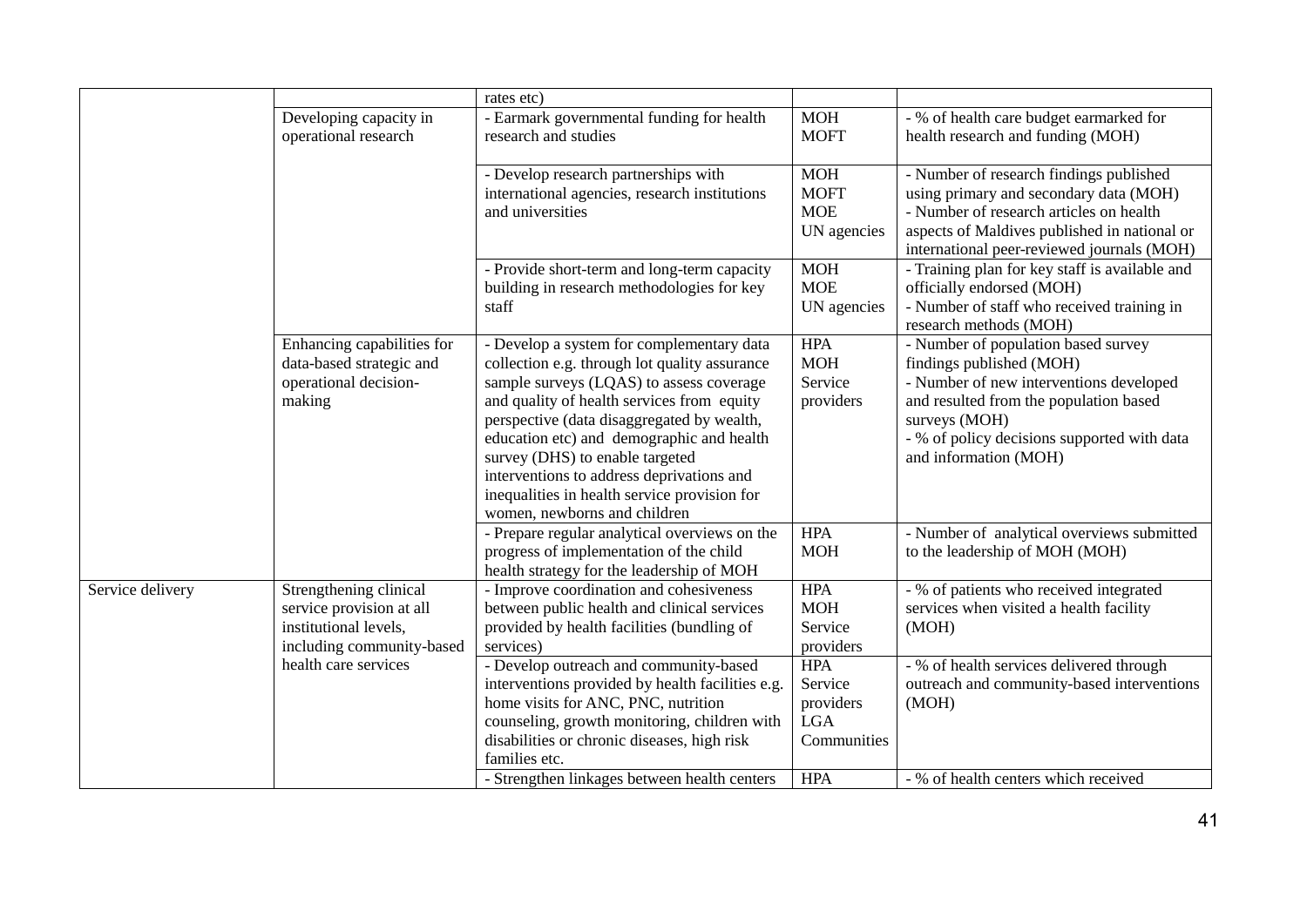|                                                                                                                     | and referral hospitals for pediatric<br>consultations and technical support e.g.<br>through regular teleconferences, on-the-job<br>training, visits to referral hospital by health<br>centers, quarterly clinical conferences etc.                 | <b>MOH</b><br>Service<br>providers<br><b>LGA</b>               | technical support and consultations from the<br>referral hospitals during the year (MOH)                            |
|---------------------------------------------------------------------------------------------------------------------|----------------------------------------------------------------------------------------------------------------------------------------------------------------------------------------------------------------------------------------------------|----------------------------------------------------------------|---------------------------------------------------------------------------------------------------------------------|
|                                                                                                                     | - Set up mobile health clinics/specialist teams<br>from referral hospitals and develop regular<br>schedule to visit islands/health centers in<br>their catchment area                                                                              | <b>HPA</b><br><b>MOH</b><br>Service<br>providers<br><b>LGA</b> | - Number of islands covered by mobile<br>health clinics and specialists' teams during<br>the year (MOH)             |
|                                                                                                                     | - Ensure that all referral hospitals have<br>multidisciplinary teams and all required<br>resources to manage acute maternal and<br>neonatal complications and critical<br>conditions in childhood e.g. multiple<br>traumas, pediatric surgery etc. | <b>HPA</b><br><b>MOH</b><br>Hospitals                          | - Hospital-based incidence rates of maternal,<br>neonatal and childhood conditions by type<br>during the year (MOH) |
| Establishing a monitoring<br>mechanism to ensure<br>quality of services,<br>including the public health<br>services | - Review and update the list of indicators for<br>quality control and for a system of supportive<br>supervision and regular monitoring                                                                                                             | <b>HPA</b><br>QA<br><b>MOH</b>                                 | - The updated list of indicators for quality<br>control is available                                                |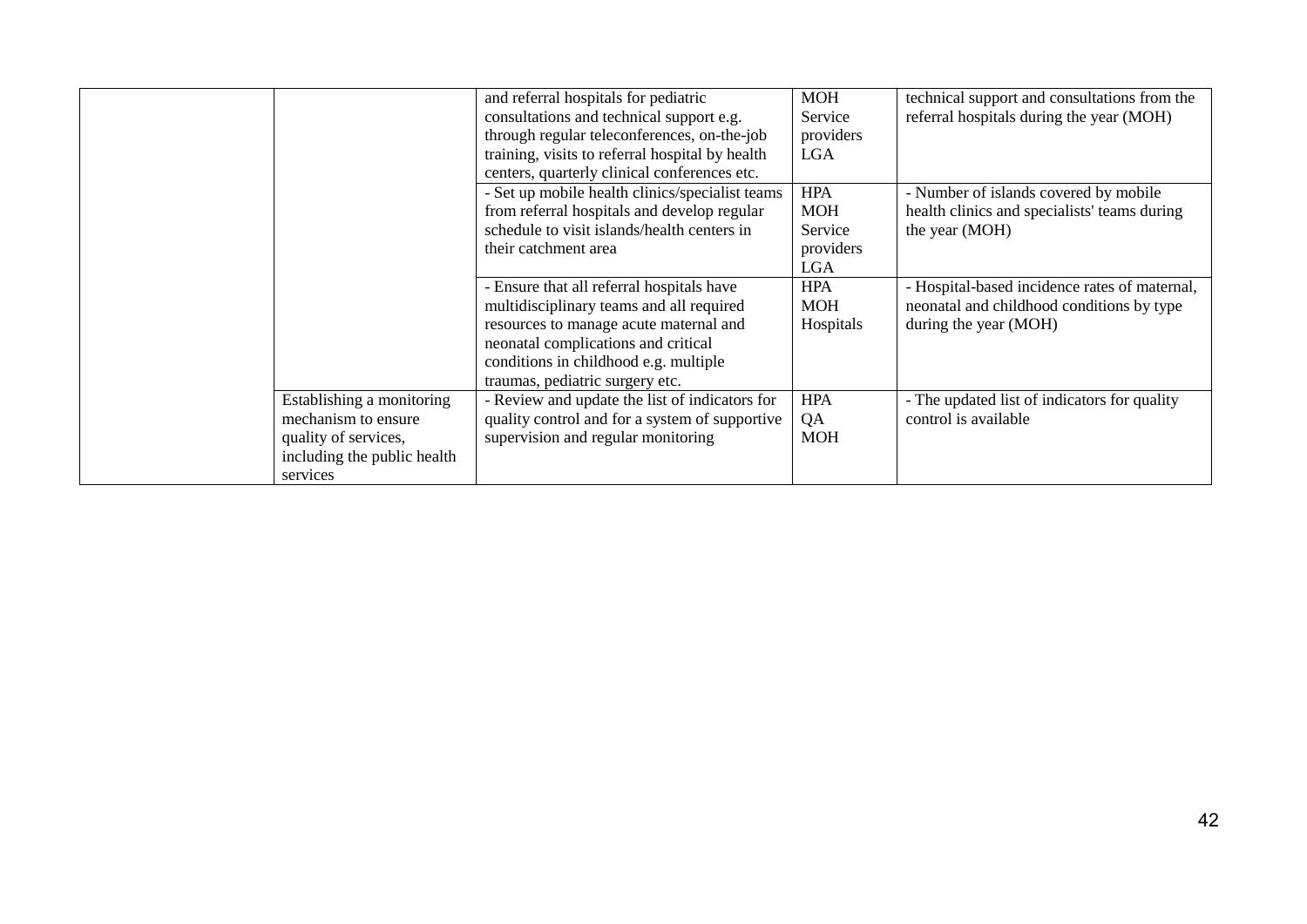**Level 3: Directions and actions to address the key determinants of mother, newborn and child health, nutrition and development**

| <b>Interventions</b>                                                                                                  | <b>Actions</b>                                                                                                                                                                                                                                                                  | <b>Lead Responsible</b>                                     | <b>Involved sectors</b>                                                              | <b>Indicators and sources</b>                                                                                                                         |
|-----------------------------------------------------------------------------------------------------------------------|---------------------------------------------------------------------------------------------------------------------------------------------------------------------------------------------------------------------------------------------------------------------------------|-------------------------------------------------------------|--------------------------------------------------------------------------------------|-------------------------------------------------------------------------------------------------------------------------------------------------------|
| <b>Achieving equity</b>                                                                                               |                                                                                                                                                                                                                                                                                 |                                                             |                                                                                      |                                                                                                                                                       |
| Identifying most deprived children<br>and communities and developing<br>targeted approaches to address<br>their needs | Conduct vulnerability analysis<br>and mapping of deprivation in<br>terms of type of deprivation,<br>geographical location and<br>affected population groups, with<br>particular emphasis on areas with<br>multiple deprivations and on<br>maternal, newborn and child<br>health | MoLG<br><b>MOH</b><br><b>MOE</b><br><b>JJU</b>              | <b>LGA</b><br><b>MOFT</b><br><b>MOT</b><br><b>MOC</b><br><b>MOHA</b><br><b>MOYS</b>  | - Number of islands and atolls in<br>which vulnerability analysis was<br>carried out (MOH, MGL, HRC,<br>JJU, MOE)                                     |
|                                                                                                                       | Design multisectoral<br>interventions, provide targeted<br>support and ensure regular<br>monitoring and supervision, in<br>close coordination with all<br>stakeholders                                                                                                          | <b>MLG</b><br><b>MOH</b><br><b>MOE</b><br>JJU<br><b>LGA</b> | <b>MOFT</b><br><b>MOT</b><br><b>MOC</b><br><b>MOHA</b><br><b>MOYS</b><br>UN agencies | % of islands and atolls<br>identified as vulnerable or<br>deprived for which multisectoral<br>plan of action is designed (MOH,<br>MGL, HRC, JJU, MOE) |
| Reducing out-of-pocket<br>expenditures through strengthening<br>of universal health coverage                          | - Identify population groups and<br>individuals who are not current<br>users of the insurance scheme                                                                                                                                                                            | <b>MOH</b><br><b>MLG</b><br><b>MOE</b>                      | <b>LGA</b>                                                                           |                                                                                                                                                       |
|                                                                                                                       | - Extend the coverage with<br>health services to the excluded<br>population groups                                                                                                                                                                                              | <b>MOH</b><br>MoLG<br><b>MOE</b>                            | <b>LGA</b>                                                                           | % of population covered by the<br>Aasandha scheme (MOH,<br>Asandha annual report)<br>% of new users who joined the                                    |
|                                                                                                                       | - Provide awareness raising<br>campaigns to the public on the<br>benefits of the insurance scheme<br>through mass media, local<br>councils, schools and other<br>channels                                                                                                       | <b>MOH</b><br><b>MLG</b><br><b>MOE</b>                      | <b>LGA</b><br><b>MOYS</b><br><b>MIA</b><br>Media                                     | Aasandha scheme during the year<br>(MOH, Aasandha annual report)                                                                                      |
| Identifying most common barriers                                                                                      | Conduct analysis of the most                                                                                                                                                                                                                                                    | <b>MOH</b>                                                  | Other relevant ministries                                                            | % of population using primary                                                                                                                         |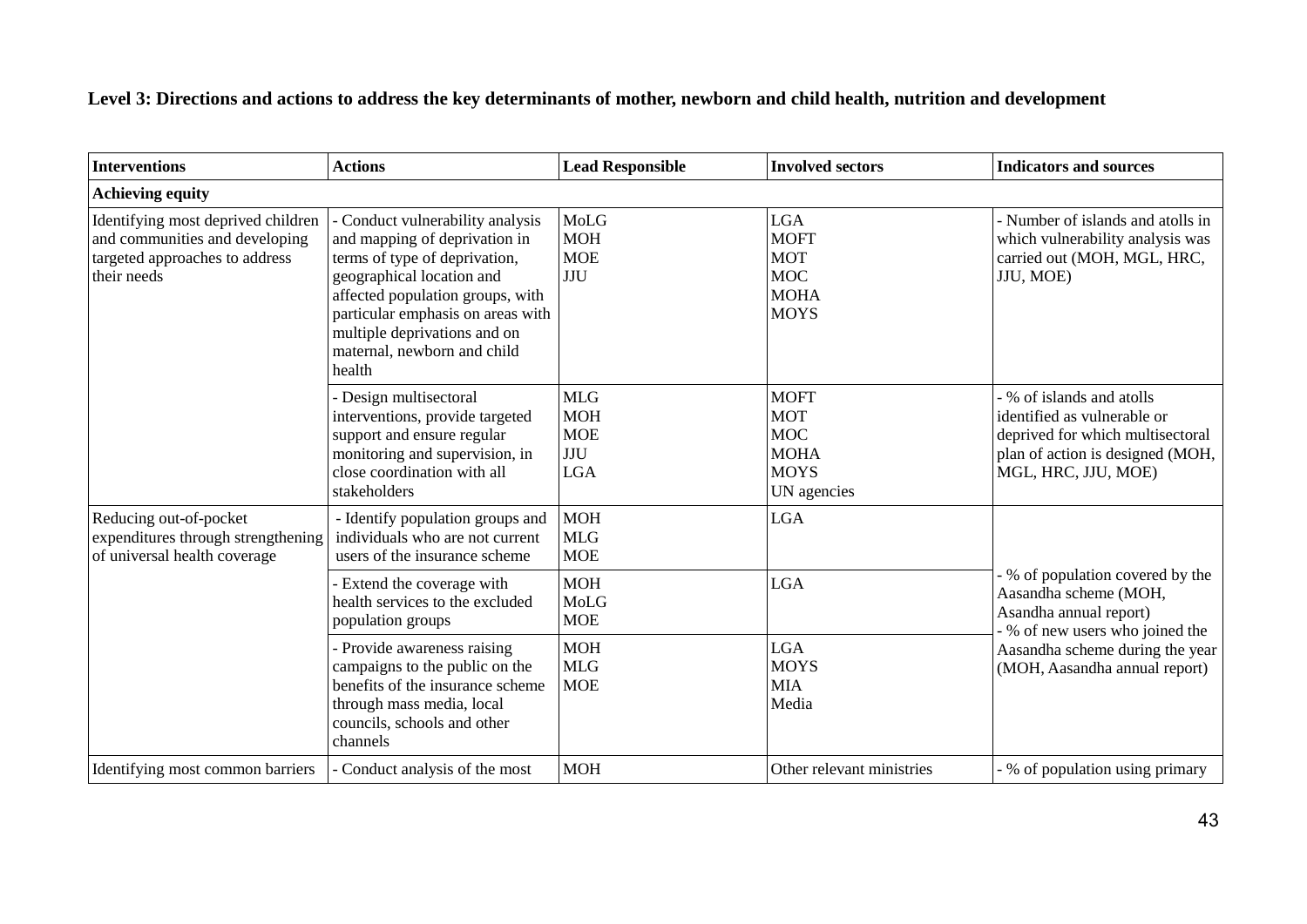| and addressing them in a<br>systematic and sustainable<br>approach        | common and service or location-<br>specific barriers with regards to<br>health services, with a focus on<br>maternal, newborn and child<br>health, provided by health<br>facilities<br>- Develop programmatic multi-<br>sectoral response to eliminate or<br>reduce the barriers and to<br>improve service utilization | MoLG<br>Service providers<br><b>MOH</b><br>MoLG | Other relevant ministries | care services (DHS, surveys)<br>- % of population able to obtain<br>prescribed medicines with 24 hrs<br>of prescription (DHS, surveys)<br>- % of population living within<br>30-minute travel time to a<br>referral hospital (MOH)<br>- % of population who had<br>obtained transport services within<br>2hrs of emergency referral<br>(MOH) |
|---------------------------------------------------------------------------|------------------------------------------------------------------------------------------------------------------------------------------------------------------------------------------------------------------------------------------------------------------------------------------------------------------------|-------------------------------------------------|---------------------------|----------------------------------------------------------------------------------------------------------------------------------------------------------------------------------------------------------------------------------------------------------------------------------------------------------------------------------------------|
| Strengthening public-private partnerships                                 |                                                                                                                                                                                                                                                                                                                        |                                                 |                           |                                                                                                                                                                                                                                                                                                                                              |
| Regulating public and private<br>health sectors                           | Strengthen the regulatory<br>function of MOH through:<br>a) reviewing of terms of<br>reference and responsibility and<br>allocating required resources and<br>authority<br>b) enhancing monitoring system<br>and tools<br>c) capacity building of key staff                                                            | <b>MOH</b>                                      | <b>MOFT</b>               | - Updated terms of reference are<br>available (MOH)<br>- Number of inspection visits and<br>quality assessments carried out<br>by MOH staff during the year<br>(MOH)<br>- Number of MOH staff who<br>received capacity building in<br>regulatory affairs (MOH)                                                                               |
| Increasing participation of NGOs<br>and civil society in service delivery | - Identify partners at island, atoll,<br>regional and national level to<br>involve them in health service<br>delivery and demand generation                                                                                                                                                                            | <b>MOH</b><br><b>MOE</b>                        | <b>MOYS</b><br><b>LGA</b> | - The list of functional partners is<br>available (LGA, MOH, MOE)<br>- Number of initiatives by<br>location and type jointly<br>implemented with partners<br>(LGA, MOE, MOH)                                                                                                                                                                 |
|                                                                           | - Involve civil society to ensure<br>public oversight and third-party<br>monitoring of the quality of<br>services                                                                                                                                                                                                      | <b>MOJ</b><br><b>NGO</b><br><b>MGL</b>          | <b>MOH</b>                | - % of health facilities which<br>received third-party monitoring<br>visits during the year (MOH)                                                                                                                                                                                                                                            |
| Advocating for child-friendly<br>communities initiatives                  | - Develop terms of reference for<br>school student councils and pilot<br>the initiative in selected schools                                                                                                                                                                                                            | <b>MOH</b><br><b>MOE</b><br><b>LGA</b>          | <b>MOYS</b>               | - % of schools with functional<br>students' councils                                                                                                                                                                                                                                                                                         |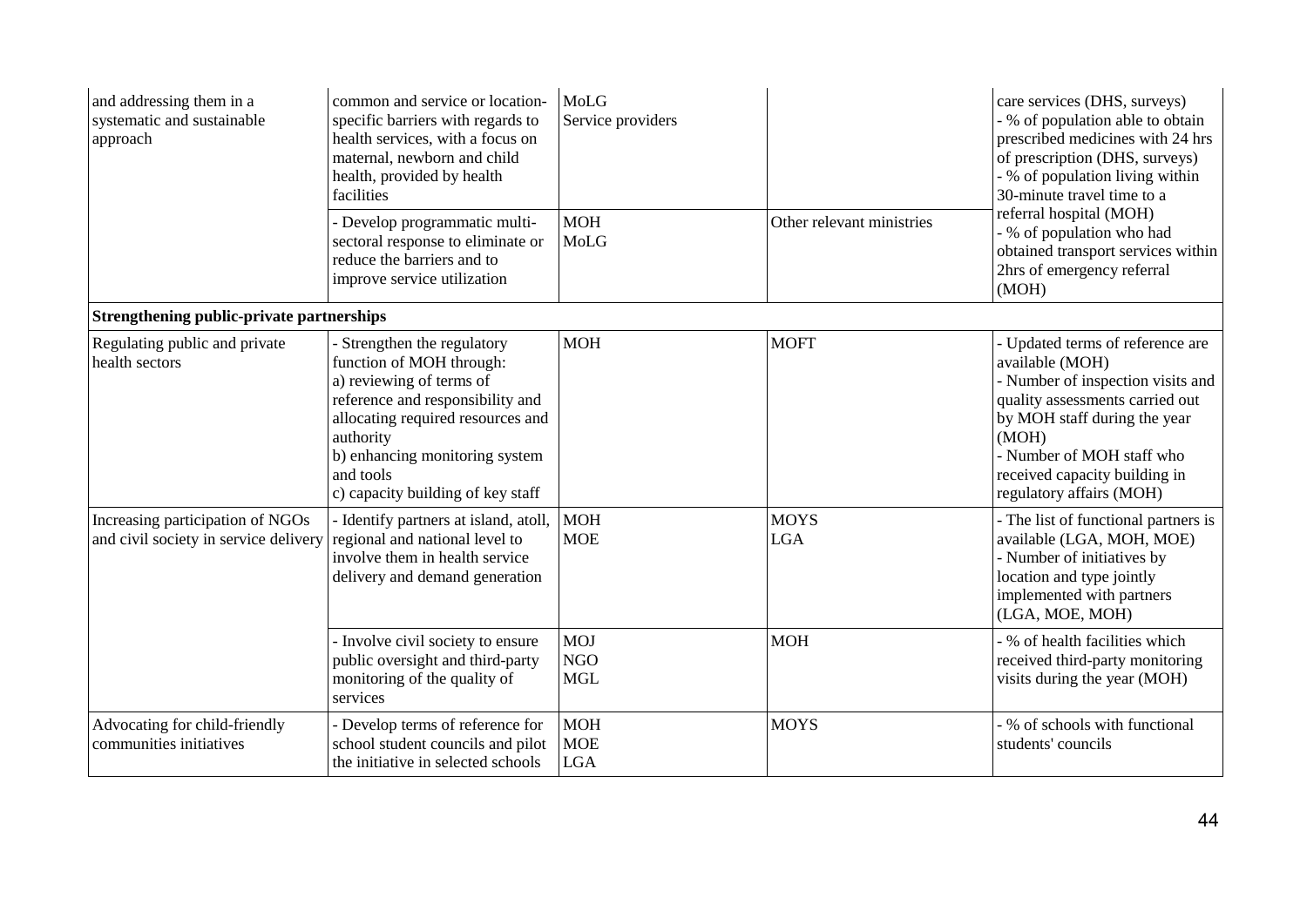|                                                                                             | with eventual scale-up                                                                                                                                                                                                                                                                                                                        | Unicef                                           |                                         |                                                                                                                |
|---------------------------------------------------------------------------------------------|-----------------------------------------------------------------------------------------------------------------------------------------------------------------------------------------------------------------------------------------------------------------------------------------------------------------------------------------------|--------------------------------------------------|-----------------------------------------|----------------------------------------------------------------------------------------------------------------|
|                                                                                             | - Conduct regular surveys of<br>children and their parents and<br>care-takers on the quality of and<br>satisfaction with basic public<br>social services                                                                                                                                                                                      | <b>MOH</b><br>Service providers                  | <b>MOE</b><br><b>LGA</b><br><b>MOYS</b> | - % children and their care-takers<br>satisfied with public social<br>services (MOH, MOE, surveys)             |
|                                                                                             | - Conduct regular surveys of<br>public and school-based play<br>areas and grounds for compliance LGA<br>with safety standards                                                                                                                                                                                                                 | <b>MOH</b><br><b>MOE</b>                         | <b>LGA</b><br><b>MOHI</b>               | - % of playgrounds which meet<br>safety standards (MOE, MOH,<br>surveys)                                       |
|                                                                                             | - Promote participation of<br>children in planning and<br>organizing cultural, religious and<br>social events                                                                                                                                                                                                                                 | <b>MOE</b><br><b>LGA</b><br><b>MOYS</b><br>Media | <b>MOH</b><br>Unicef                    | - Number of events organized<br>with participation of children<br>during the year (MOYS, MIA,<br>surveys)      |
|                                                                                             | -Promote reporting of child issues   Media<br>in the national media                                                                                                                                                                                                                                                                           |                                                  | <b>MOYS</b><br><b>MOE</b><br><b>MOH</b> | - Number of publications and<br>media broadcasts during the year<br>(Media, surveys)                           |
|                                                                                             | - Establish and promote child and MGL<br>youth associations                                                                                                                                                                                                                                                                                   | <b>MOYS</b><br><b>MOJ</b>                        | <b>MOH</b><br><b>MOE</b>                | - % of islands and atolls which<br>have functional youth and child<br>associations (MOE, MOJ, MGL,<br>surveys) |
| <b>Involving families and communities</b>                                                   |                                                                                                                                                                                                                                                                                                                                               |                                                  |                                         |                                                                                                                |
| Developing mechanisms to involve<br>families and communities in health<br>service provision | - Establish a steering committee<br>with clear terms of reference (e.g.<br>planning of health services,<br>providing feedback on quality of<br>services, developing action plans<br>to address local health issues etc)<br>and with representation of<br>families and key stakeholders at<br>the community level in all islands<br>and atolls | <b>LGA</b><br><b>MLG</b><br>Local communities    | <b>MOH</b><br><b>MOE</b>                | - % of islands and atolls which<br>have a functional steering<br>committee (MOH)                               |
|                                                                                             | - Design information and                                                                                                                                                                                                                                                                                                                      | <b>HPA</b>                                       | <b>LGA</b>                              | - % of health facilities which                                                                                 |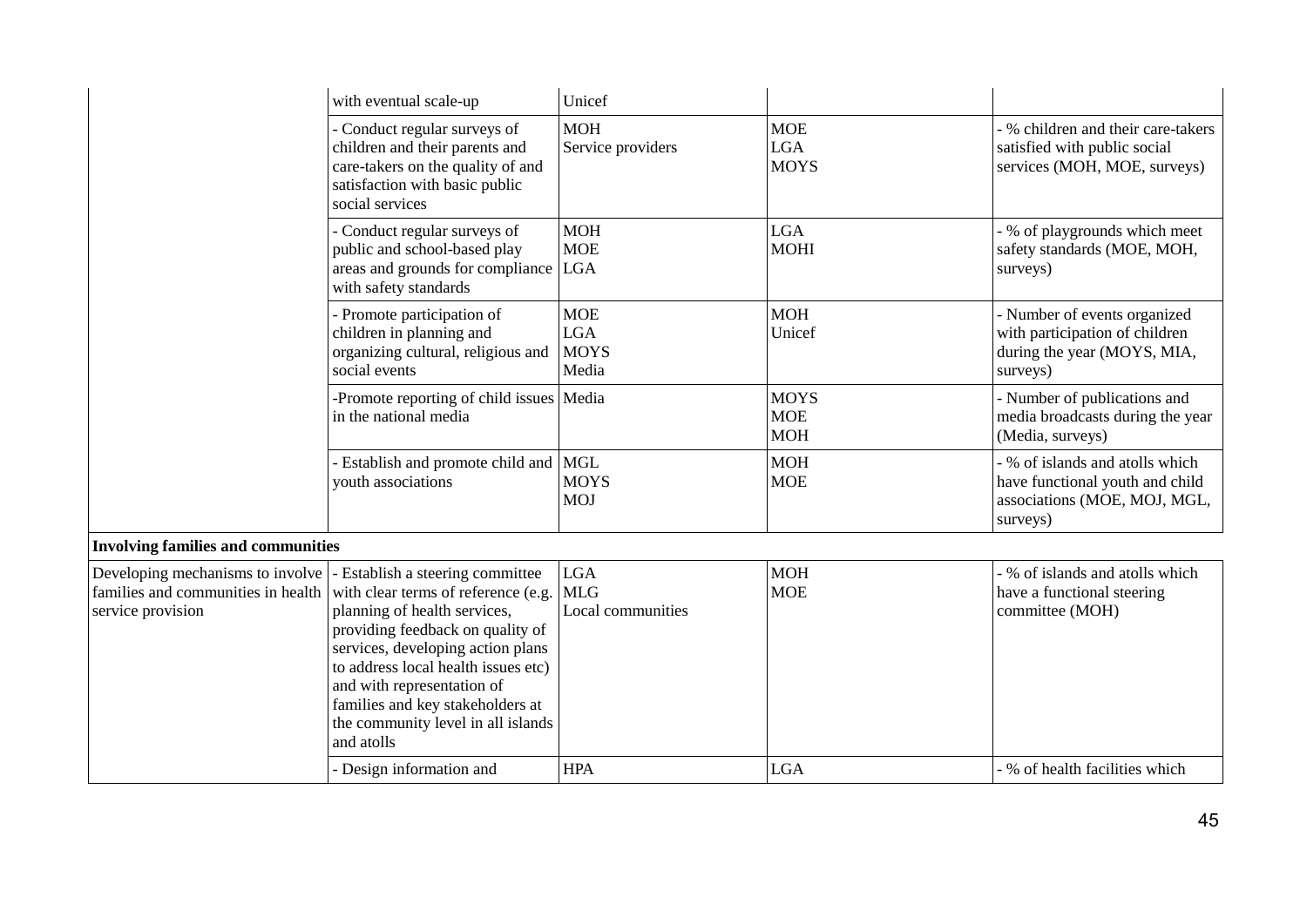|                                                                                                                       | education campaigns and<br>materials to promote community-<br>and home-based care of<br>newborns and children                                                                                           | <b>MOH</b>                                                          | Local communities                                    | used IEC package during the year<br>(MOH)                                                                                      |
|-----------------------------------------------------------------------------------------------------------------------|---------------------------------------------------------------------------------------------------------------------------------------------------------------------------------------------------------|---------------------------------------------------------------------|------------------------------------------------------|--------------------------------------------------------------------------------------------------------------------------------|
|                                                                                                                       | - Design information and<br>education campaigns and<br>materials to promote demand for<br>maternal, newborn and child<br>health services, birth<br>preparedness and essential<br>newborn care practices | <b>HPA</b><br><b>MOH</b><br>Service providers                       | <b>LGA</b><br>Local communities                      | - % of health facilities which<br>used IEC package during the year<br>(MOH)                                                    |
| Involving families and<br>communities in monitoring of<br>health service delivery<br>(community social group concept) | - Establish health facility<br>committees with participation of<br>elders, religious leaders and other<br>influential local community<br>members                                                        | <b>HPA</b><br><b>MOH</b><br>MoLG<br><b>LGA</b><br>Local communities | <b>NGO</b>                                           | - % of health facilities with<br>functional health facility<br>committee (MOH)                                                 |
|                                                                                                                       | - Develop tools for community<br>monitoring and feedback system<br>e.g. based on partnership-defined MoLG<br>quality approach                                                                           | <b>HPA</b><br><b>MOH</b>                                            | <b>LGA</b><br>Local communities                      | - % of health facilities monitored<br>with the participation of local<br>communities                                           |
|                                                                                                                       | Addressing environmental issues in line with existing national plans                                                                                                                                    |                                                                     |                                                      |                                                                                                                                |
| Ensuring access to safe water and<br>sanitation                                                                       | - Ensure regular maintenance of<br>community water tanks and<br>planning safe water harvesting<br>during dry seasons                                                                                    | <b>MOEE</b><br><b>MWSC</b><br><b>MOHI</b>                           | <b>LGA</b><br><b>Local Communities</b><br><b>HPA</b> | - % of population with access to<br>safe drinking water (DHS)<br>- % of population with access to<br>improved source of toilet |
|                                                                                                                       | - Advocate to build sanitation<br>systems in the islands that are<br>prone to floods                                                                                                                    | <b>MOEE</b><br><b>MWSC</b><br><b>MOHI</b>                           | <b>LGA</b><br><b>Local Communities</b><br><b>HPA</b> | facilities (DHS)<br>- % of islands which have written<br>record of regular maintenance of<br>community water tanks (LGA,       |
|                                                                                                                       | - Promote awareness and<br>education on appropriate use of<br>water and sanitation systems, and                                                                                                         | <b>MOEE</b><br><b>MOH</b><br><b>MOE</b>                             | <b>NGO</b><br><b>LGA</b>                             | MOH)                                                                                                                           |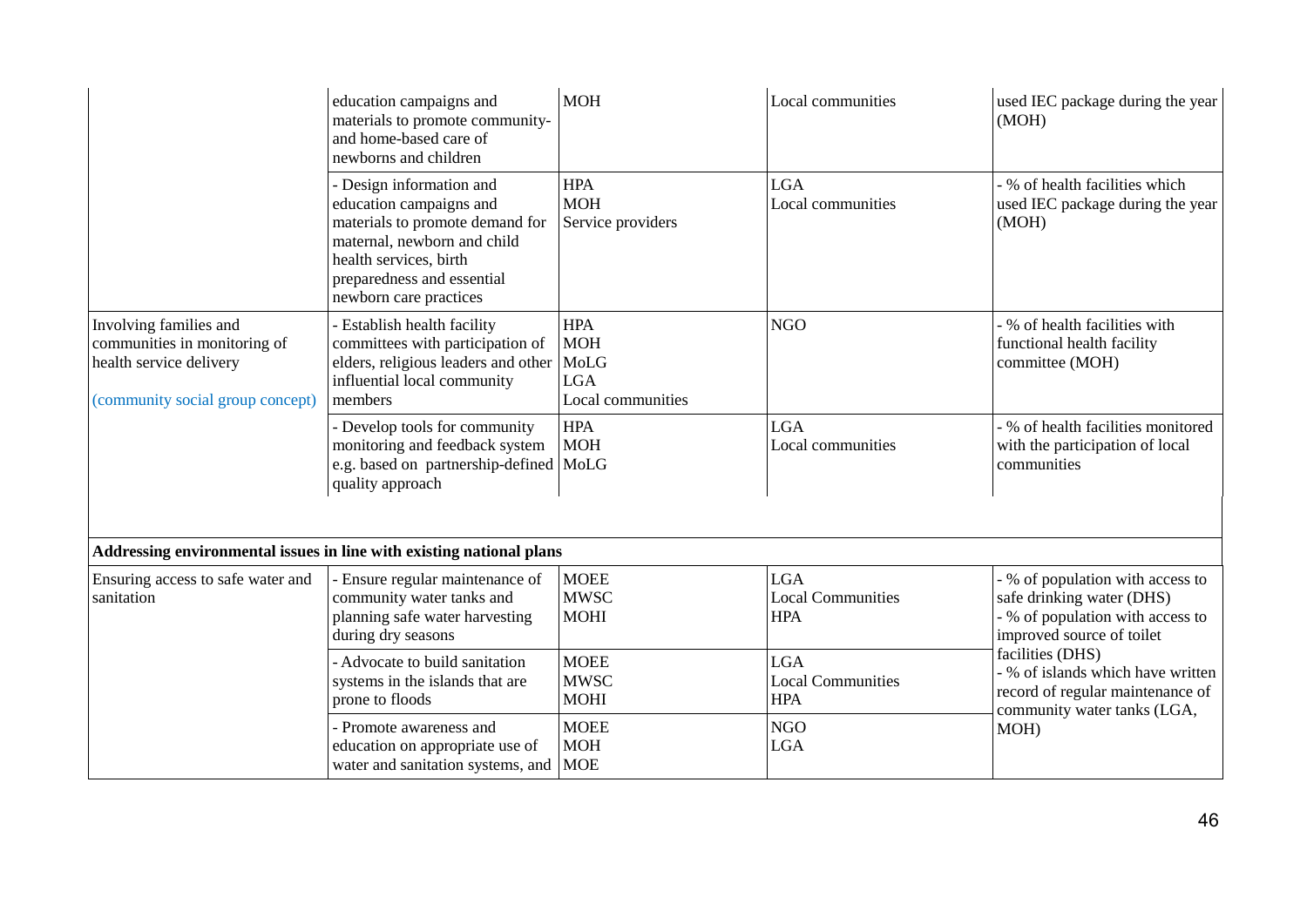|                                                | personal/community hygiene                                                                                                                                                                                                                                                                                     |                                                                                                        |                                                   |                                                                                                                    |
|------------------------------------------------|----------------------------------------------------------------------------------------------------------------------------------------------------------------------------------------------------------------------------------------------------------------------------------------------------------------|--------------------------------------------------------------------------------------------------------|---------------------------------------------------|--------------------------------------------------------------------------------------------------------------------|
| Reinforcing waste management<br>practices      | - Review existing and develop<br>new protocols, standard operating<br>procedures and required<br>infrastructure for waste<br>management in health facilities                                                                                                                                                   | <b>MOH</b>                                                                                             | <b>MOEE</b><br><b>International Organizations</b> | - % of health facilities which<br>have procedures, protocols and<br>infrastructure for waste<br>management (MOH)   |
|                                                | - Advocate to other ministries and MOH<br>agencies to strengthen<br>appropriate waste management<br>approaches in the country                                                                                                                                                                                  |                                                                                                        | <b>International Organizations</b>                | - Number of projects for waste<br>management in which MOH<br>provided its technical expertise<br>(MOH, LGA, MOEE)  |
| Preventing injuries, accidents and<br>violence | - Review and update existing<br>legislation and regulations to<br>reduce avoidable risk factors for<br>injuries e.g. manufacture, storage<br>and distribution of harmful<br>substances in child-proof<br>containers and packaging;<br>standards for playground<br>equipment at schools and pre-<br>schools etc | <b>MOH</b><br><b>MOE</b><br>Parliament<br><b>Trade Union</b>                                           | Other relevant ministries                         | - Number and type of new and<br>updated legislation (MOH)                                                          |
|                                                | - Strengthen inter-sectoral<br>collaboration for existing national<br>legislation, programs and<br>initiatives e.g. on road safety,<br>occupational health, violence<br>prevention                                                                                                                             | <b>MOH</b><br><b>MOE</b><br>Parliament<br><b>Trade Union</b><br><b>MOHA</b><br><b>MGL</b><br>$\rm JJU$ | Other relevant ministries                         | - Number and type of<br>intersectoral initiatives carried<br>out by MOH (MOH)                                      |
|                                                | - Strengthen coordination and<br>joint work of multidisciplinary<br>teams for management of child<br>abuse, neglect and domestic<br>violence                                                                                                                                                                   | <b>MOH</b><br><b>MOHA</b><br><b>MGL</b><br><b>JJU</b>                                                  | Other relevant ministries                         | - Number of cases by type and<br>location managed by<br>multidisciplinary teams during<br>the year (MOH, JJU, MGL) |
|                                                | Introduce issues of child safety<br>awarenessthrough health facility-                                                                                                                                                                                                                                          | <b>MOH</b><br><b>MOE</b>                                                                               | Other relevant ministries                         | - % of sessions by type which<br>included issues of child safety                                                   |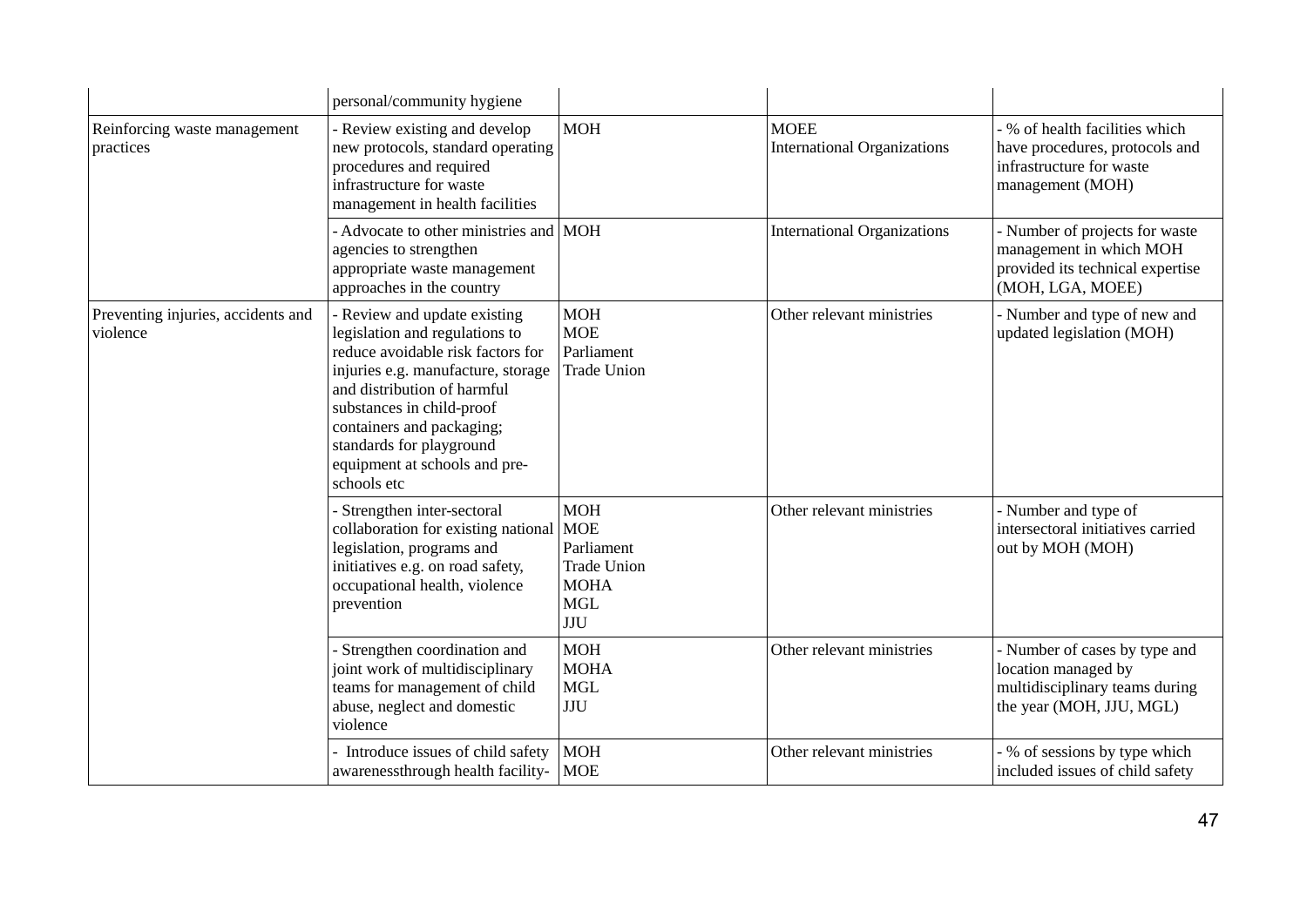|                                                                                                             | based and outreach sessions and<br>home visits by health facility staff MGL                                                                                      | <b>MOHA</b><br>$\rm JJU$                                           |                                           | during the year (MOH)                                                                                                                                 |
|-------------------------------------------------------------------------------------------------------------|------------------------------------------------------------------------------------------------------------------------------------------------------------------|--------------------------------------------------------------------|-------------------------------------------|-------------------------------------------------------------------------------------------------------------------------------------------------------|
|                                                                                                             | - Update school curricula for<br>training in safe life skills                                                                                                    | <b>MOH</b><br><b>MOE</b>                                           | Other relevant ministries                 | - % of schools which use updated<br>curricula (MOE)                                                                                                   |
|                                                                                                             | - Organize health education and<br>awareness raising programs on<br>road safety, handling potentially<br>harmful substances, domestic<br>accidents etc           | <b>MOH</b><br><b>MOE</b><br><b>MOHA</b><br><b>MGL</b><br>$\rm JJU$ | Other relevant ministries                 | - % of school children who have<br>adequate knowledge of<br>prevention strategies and<br>behavioral traits to reduce<br>accidents (MOE, MOH, surveys) |
| Strengthening monitoring systems<br>for air, soil and water pollution<br>with chemical and toxic substances | - Strengthen monitoring systems<br>for air, soil and water pollution<br>with chemical and toxic<br>substances                                                    | <b>MOEE</b>                                                        | <b>HPA</b>                                | - Number of tests carried out for<br>water microbiology, water<br>chemistry and food chemistry<br>during the year (MOH)                               |
|                                                                                                             | - Introduce proper domestic<br>waste management system<br>(separate, reuse, reduce, recycle)<br>that minimizes soil, water and air<br>pollution                  | <b>MOEE</b><br><b>EPA</b><br><b>MWSC</b><br><b>HPA</b>             | <b>LGA</b>                                | - % of households which use<br>proper domestic waste disposal<br>(Surveys)                                                                            |
|                                                                                                             | - Decrease the use of chemical<br>fertilization through<br>strengthening regulation and<br>increasing awareness among<br>farmers, distributors and the<br>public | <b>MOFA</b><br><b>MOEE</b><br><b>HPA</b>                           | <b>LGA</b><br><b>Trade Union</b><br>Media | - % of farmers who use chemical<br>fertilizers (MOH, MOEE,<br>surveys)                                                                                |
|                                                                                                             | - Develop and promote<br>community-based mechanisms<br>for monitoring and reporting air,<br>soil and water pollution with<br>chemical and toxic substances       | <b>MOEE</b><br><b>HPA</b><br><b>MOFA</b>                           | <b>LGA</b>                                | - Number of islands and atolls<br>self-reporting cases of pollution<br>during the year (MOH, LGA)                                                     |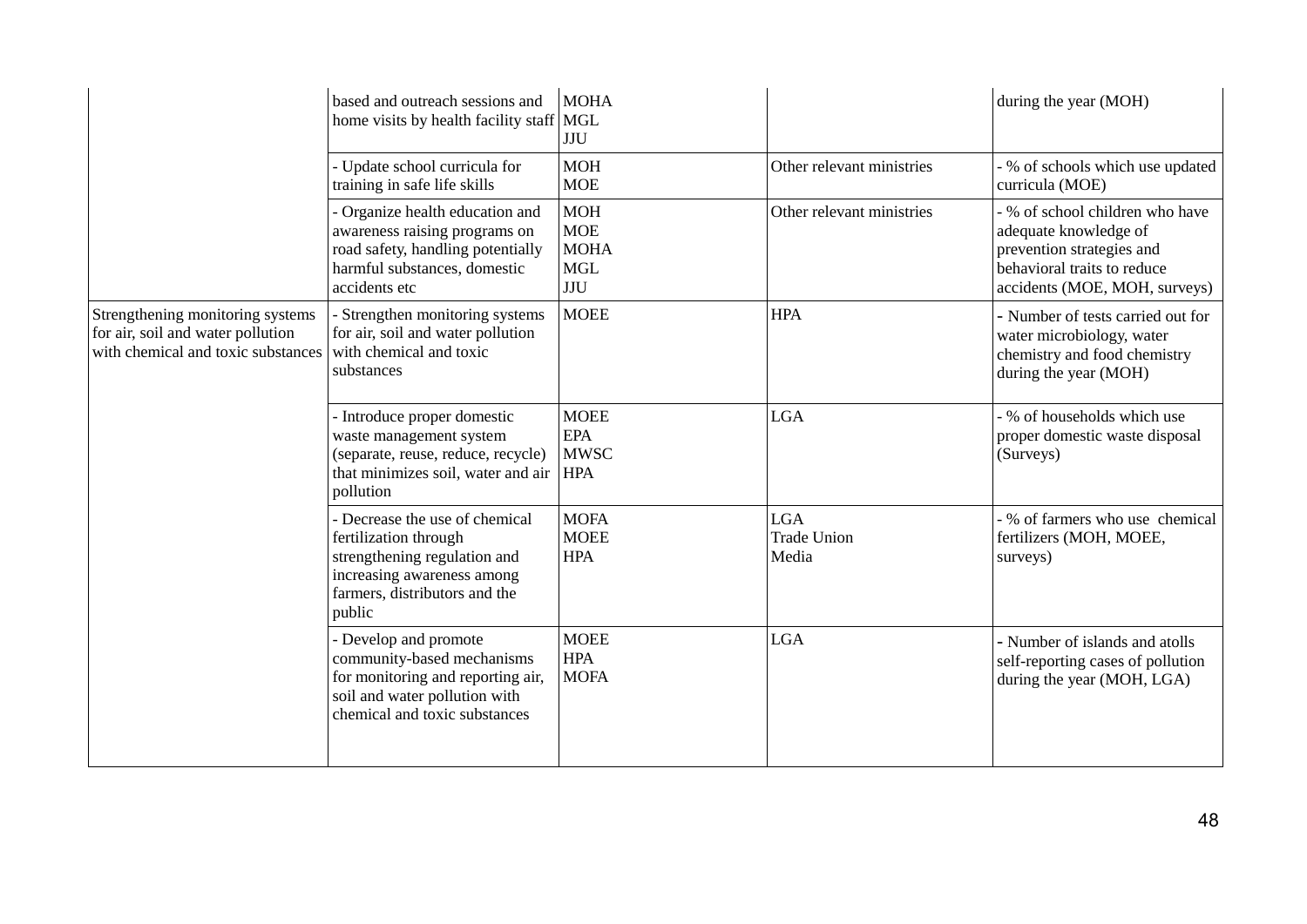| <b>Emergency preparedness</b>                                                                                               |                                                                                                                                                |                            |                                                                      |                                                                                                                        |
|-----------------------------------------------------------------------------------------------------------------------------|------------------------------------------------------------------------------------------------------------------------------------------------|----------------------------|----------------------------------------------------------------------|------------------------------------------------------------------------------------------------------------------------|
| Advocating for infrastructural<br>changes e.g. in schools                                                                   | - Promote inclusion of Disaster<br><b>Risk Reduction and Climate</b><br>Change guidelines in planning of<br>infrastructural projects and works | <b>NDMC</b><br><b>MOHI</b> | <b>MLG</b><br><b>MNDF</b><br><b>MOH</b><br><b>MOE</b><br><b>MOFT</b> | - Number of infrastructural<br>projects which followed the<br>guidelines (MOHI)                                        |
| Strengthening health care system's<br>capacity to ensure disaster and<br>emergency preparedness, response<br>and mitigation | - Update and distribute standard<br>operating procedures for health<br>facility staff for most common<br>emergencies                           | <b>MOH</b><br><b>NMDC</b>  | <b>LGA</b>                                                           | - % of health facilities which<br>have standard operating<br>procedures during the year<br>(MOH)                       |
|                                                                                                                             | - Conduct regular trainings and<br>practical drills for health facility<br>staff in management and<br>mitigation of most common<br>emergencies | <b>MOH</b><br><b>NDMC</b>  | <b>LGA</b>                                                           | - % of health facilities which<br>received trainings during the year<br>(MOH)                                          |
|                                                                                                                             | - Ensuring that the needs of<br>children and women are<br>considered in emergency<br>preparedness and response plans                           | <b>MOH</b><br><b>NMDC</b>  |                                                                      | - Emergency preparedness and<br>response plans have specific<br>sections to address the needs of<br>children and women |
| Reinforcing curricula in schools                                                                                            | - Introduce main principles and<br>concepts of the Disaster Risk<br>Reduction adapted for children in<br>the school curricula                  | <b>NDMC</b><br><b>MOE</b>  | <b>MLG</b><br><b>MNDF</b><br><b>MOH</b>                              | - % of schools which use revised<br>curricula (MOE)                                                                    |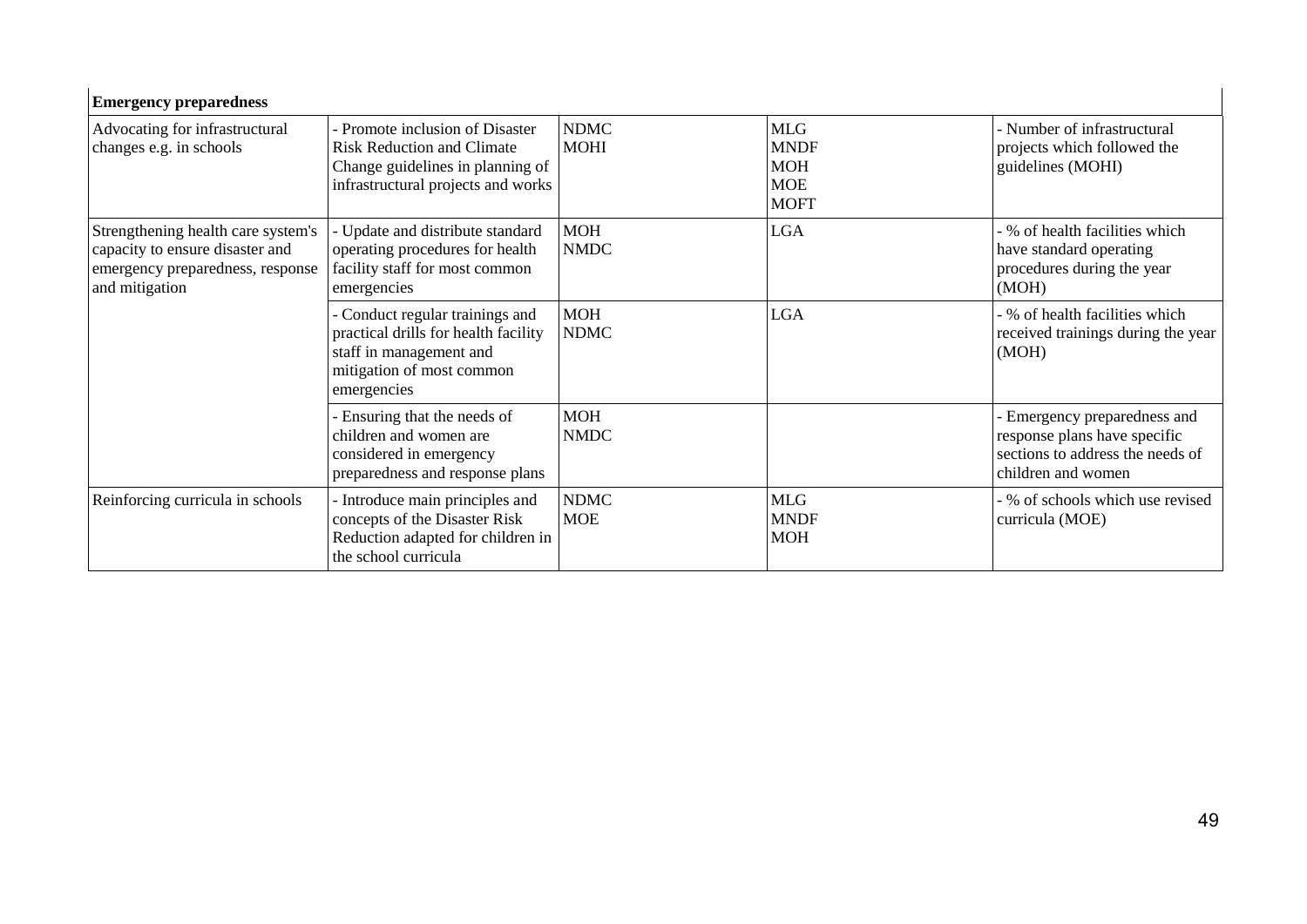## **List of outcome level indicators for maternal, newborn and child health**

| Category         | <b>Indicator</b>                                                                                             | <b>Source</b> |
|------------------|--------------------------------------------------------------------------------------------------------------|---------------|
| Maternal health  | Maternal mortality rate per 100,000 live births                                                              | MOH, DHS      |
|                  | Prevalence rate of low birth weight (%)                                                                      | MOH, DHS      |
|                  | Prevalence of pre-term births (%)                                                                            | MOH, DHS      |
|                  | Skilled attendance at birth (%)                                                                              | MOH, DHS      |
|                  | Antenatal corticosteroid use (%)                                                                             | <b>MOH</b>    |
| Newborn health   | Total neonatal mortality rate per 1,000 live births                                                          | MOH, DHS      |
|                  | First day mortality rate per 1,000 live births                                                               | MOH, DHS      |
|                  | Early neonatal mortality rate per 1,000 live births                                                          | MOH, DHS      |
|                  | Late neonatal mortality rate per 1,000 live births                                                           | MOH, DHS      |
|                  | Distribution of total neonatal deaths by causes                                                              | MOH, DHS      |
|                  | Still birth rate per 1,000 total births                                                                      | MOH, DHS      |
|                  | Prevalence of exclusive breastfeeding at 6 months (%)                                                        | MOH, DHS      |
|                  | Rate of early postnatal care for mothers and babies (%)                                                      | <b>MOH</b>    |
|                  | Newborn resuscitation (%)                                                                                    | <b>MOH</b>    |
|                  | Kangaroo mother care and feeding support (%)                                                                 | MOH, DHS      |
|                  | Prevalence of neonatal sepsis (%)                                                                            | <b>MOH</b>    |
| Child health     | Under five mortality rate, per 1,000 live births                                                             | MOH, DHS      |
|                  | Distribution of under five deaths by causes                                                                  | MOH, DHS      |
|                  | Prevalence rate of under-weight (weight-for-age) and<br>stunting (height-for-age) in under five children (%) | MOH, DHS      |
|                  | Prevalence of overweight (weight-for-height) in under<br>five children (%)                                   | MOH, DHS      |
| Health financing | Total Expenditure on Health as percentage of Gross<br><b>Domestic Product</b>                                | <b>MOH</b>    |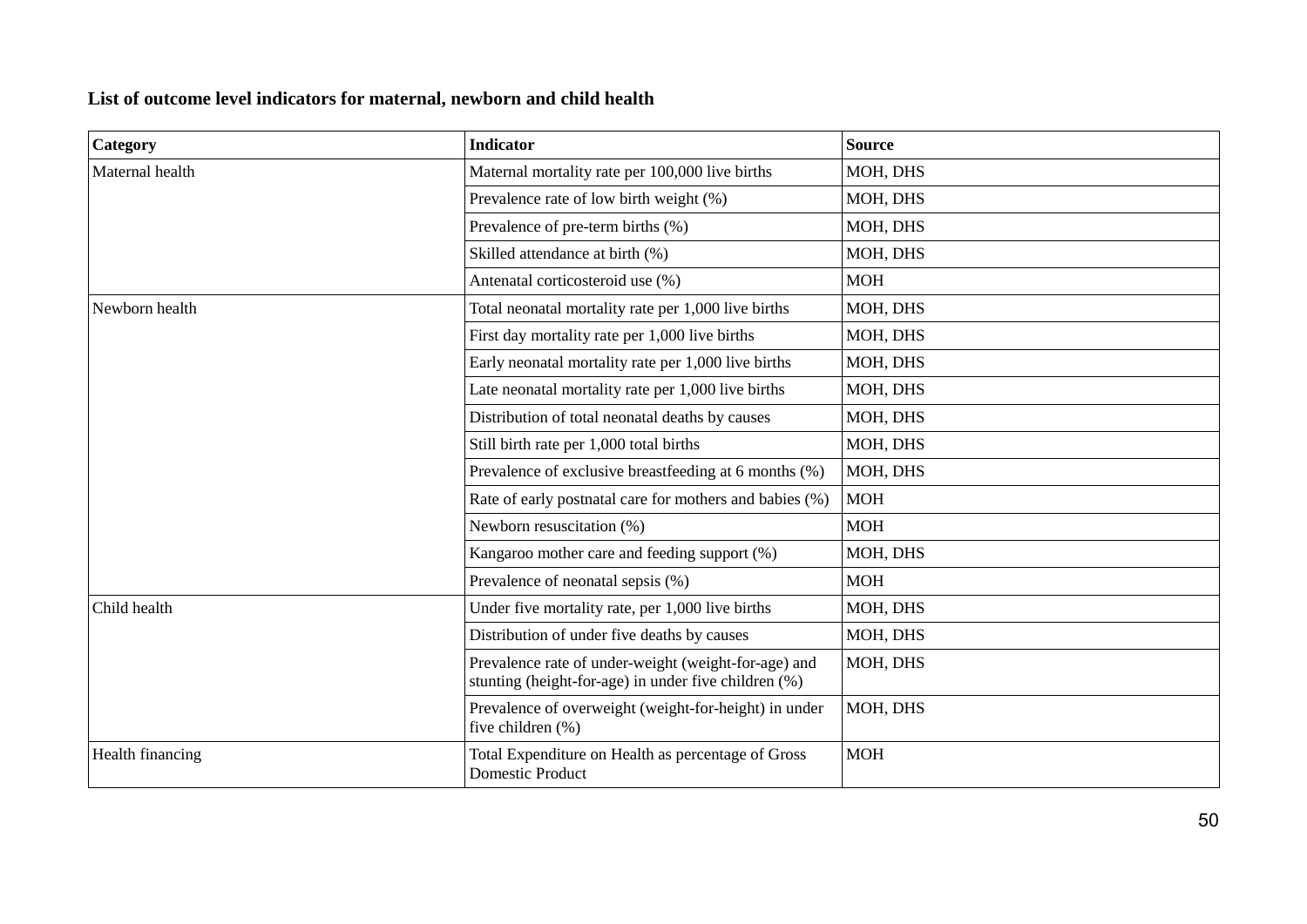|  | Private Expenditure on Health as percentage of Total<br><b>Expenditure on Health</b> | <b>MOH</b> |
|--|--------------------------------------------------------------------------------------|------------|
|  | Out-of-Pocket Spending on Health as percentage of<br>Private Expenditure on Health   | <b>MOH</b> |
|  | Percentage of government spending on preventive and<br>public health                 | <b>MOH</b> |
|  | Percentage of government spending on mother,<br>newborn and child health             | <b>MOH</b> |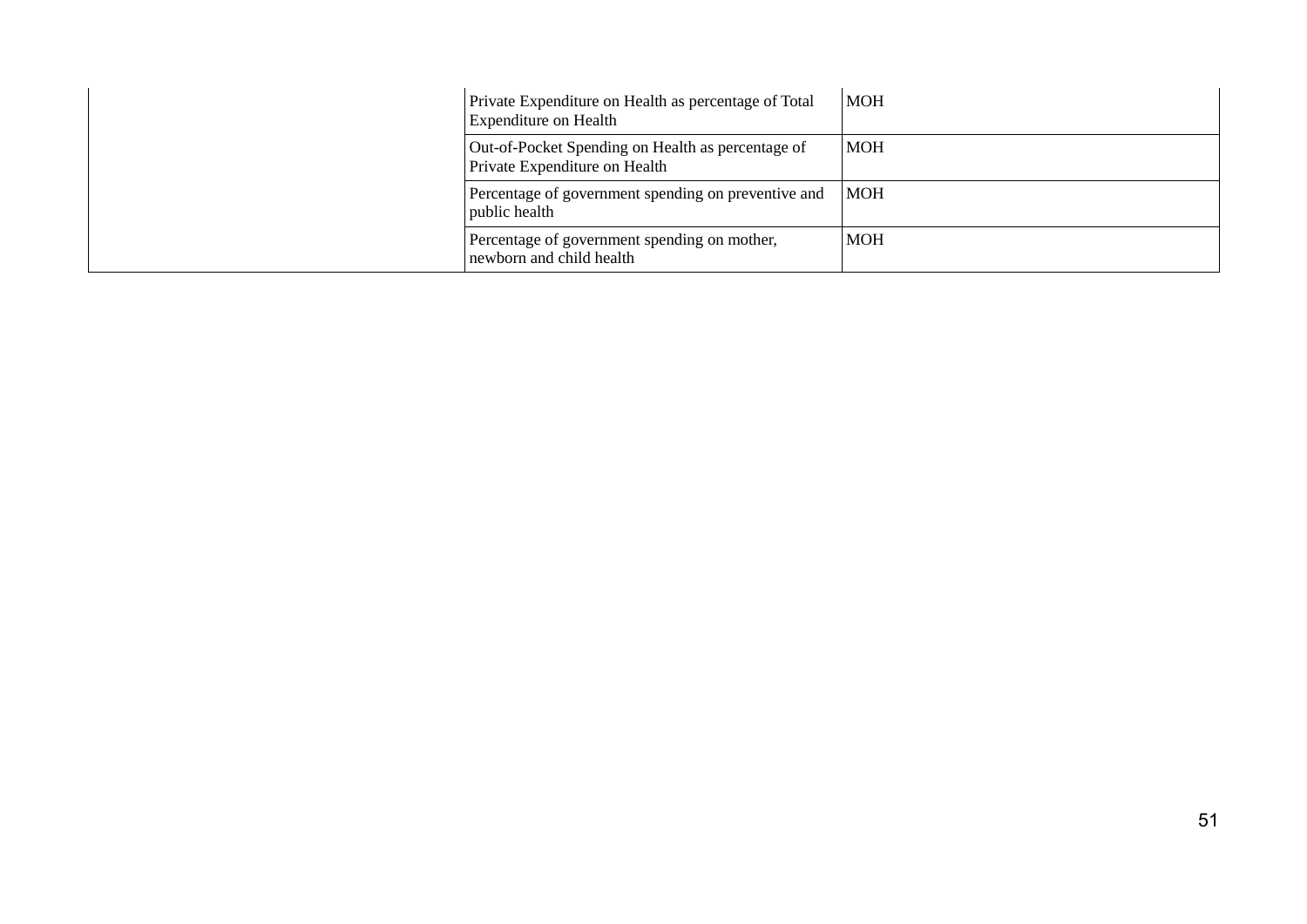#### **References**

A policy guide for implementing essential interventions for reproductive, maternal, newborn and child health (RMNCH): a multisectoral policy compendium for RMNCH, World Health Organization, 2014

Activities addressing rights of persons with disabilities: a baseline assessment, Human Rights Commission of Maldives, 2010

Addressing SocialDeterminants of Health inMaldives, Report of a national workshop in Male', Maldives, 23-25 November 2009, Ministry of Health and Family in Collaboration with WHO South-East Regional Office (SEARO)

Demographic and Health Survey, the Republic of Maldives, 2009

Everybody business: strengthening health systems to improve health outcomes: WHO's framework for action (2007)

Every Newborn. An action plan to end preventable deaths, World Health Organization and Unicef, 2014

Global School-Based Student Health Survey, Country Report, Maldives 2009

Health Master Plan, 2006-2015, Ministry of Health, the Republic of Maldives

Health Master Plan, 2016-2025, Ministry of Health, the Republic of Maldives

Maldives National Health Accounts 2011, World Health Organization 2014

Maldives Health Profile, Ministry of Health and Gender, March 2014

MillenniumDevelopment Goals, Maldives Country Report 2010

National Health Workforce Strategic Plan 2014-2018, Ministry of Health, Republic of Maldives

National Reproductive Health Strategy 2014-2018, Health Protection Agency, Ministry of Health, Maldives